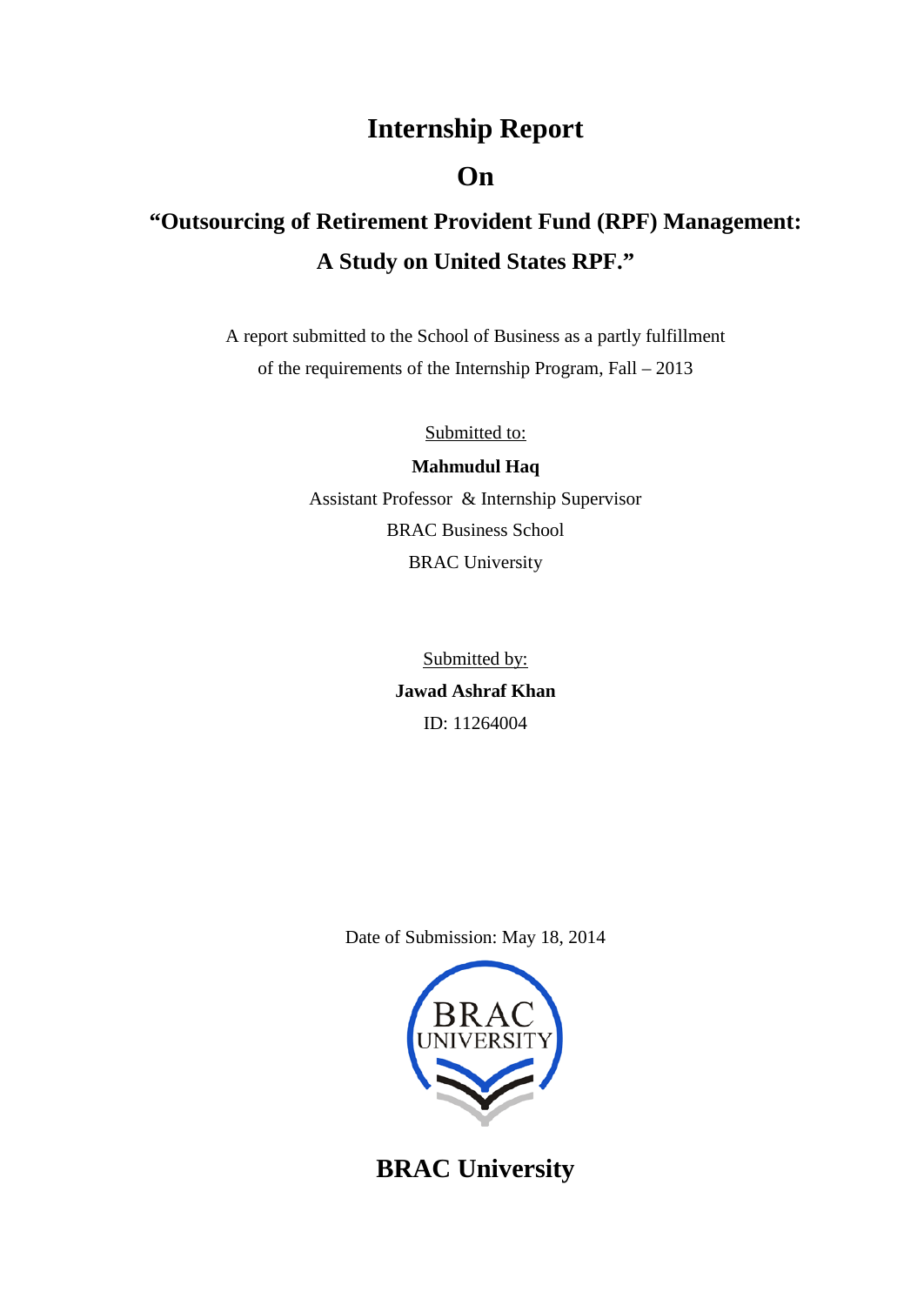May 18, 2013

Assistant Professor & Internship Supervisor BRAC Business School BRAC University

Subject: Submission of internship report on **"Outsourcing of Retirement Provident Fund (RPF) Management: A Study on United States RPF".**

Dear Sir,

It is my immense pleasure to submit the internship report on **"Outsourcing of Retirement Provident Fund (RPF) Management: A Study on United States RPF".** I was assigned as a partial requirement of the MBA program. Despite several limitations, I hope that the report has attained its purpose to a considerable extent. I thank my supervisor Mr. **Mahmudul Haq** for allowing me the opportunity to do the report on this topic.

I have done my level best to complete this internship report in time and with the quality of your expectation. This report enabled me to get an insight about the Retirement Provident Fund (RPF) Management System of USA. I am thankful to you for giving me this opportunity.

We hope that our report will aid to make the concrete decision and live up to your expectations.

Sincerely Yours,

Jawad Ashraf Khan ID : 11264004 BRAC University

\_\_\_\_\_\_\_\_\_\_\_\_\_\_\_\_\_\_\_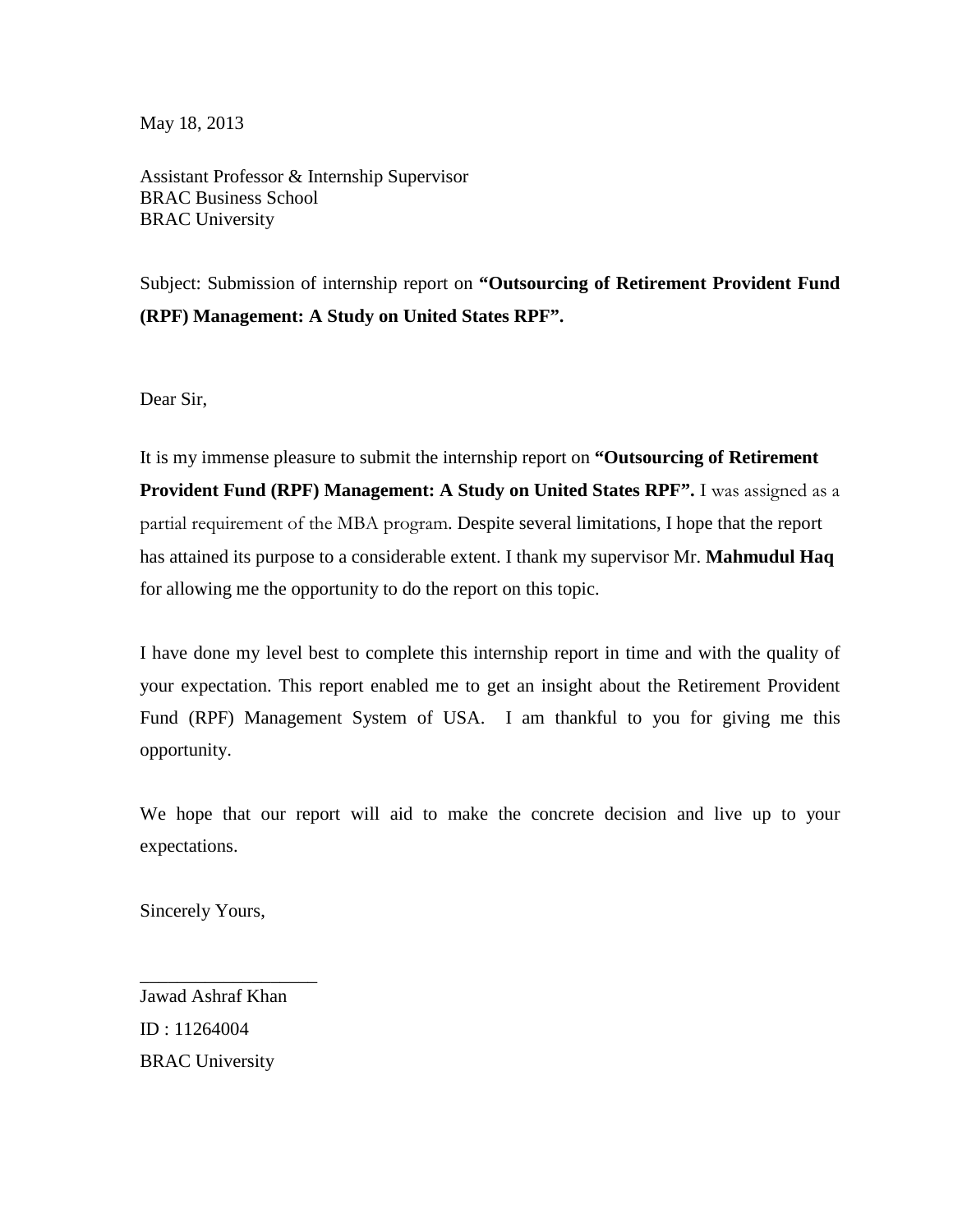### **ACKNOWLEDGEMENT**

My heartfelt thanks is due to **Mahmudul Haq sir** for giving me support, courage, opportunity & a new out look to work on **"Outsourcing of Retirement Provident Fund (RPF) Management: A Case Study on United States RPF".** Without his help it was quite impossible to arrange analysis. He always tried to make the things easy and to feel what the reality is. He motivated me to be focused and work objectively. That helps me to do the report realistically.

I am also grateful to those people without whom it was quite impossible for me to continue the report. My special thanks goes to Mr. MD. Asfakur Rahman (MD of Data-Path Limited), Mrs. Shannon Edwards (Owner, USA) Mr. Saidur Rahman (Team Manager Bangladesh), , Mr. Khandakar Rashed Mahtab (Executive), Mr. MD. Arifuzzaman (Executive) and others. During my internship report I did not face any difficulty rather I enjoyed my each & every moment.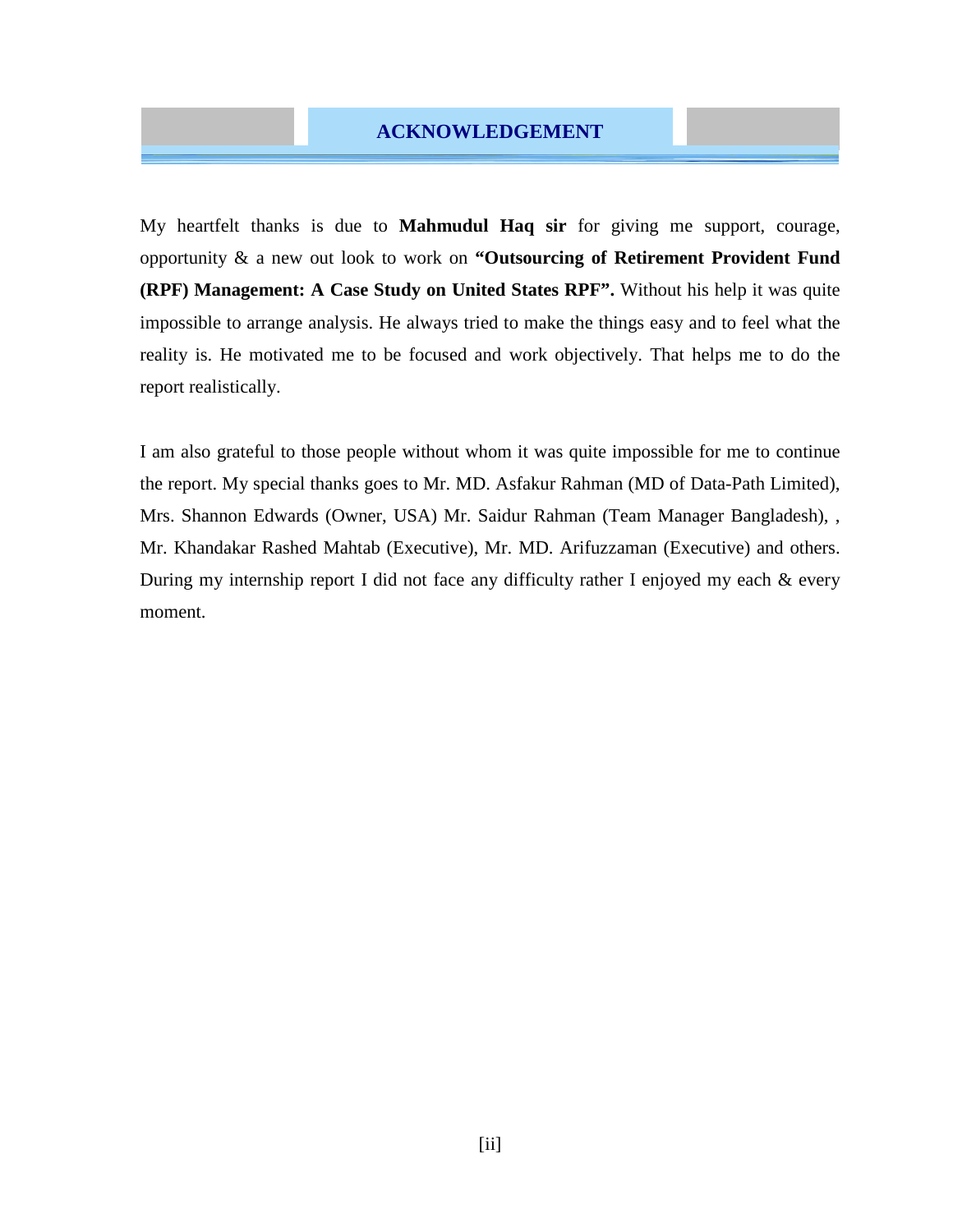### **EXECUTIVE SUMMARY**

The social security systems in the United States are very high. The government as well as the citizen is very much concerned about the retirement benefit. The government makes it mandatory for the employer to give the retirement benefit to their employee at their retirement. The IRS (Internal Revenue Service) and the DOL (Department of Labor) instruct the employer to set up the retirement benefit plan to give their employee retirement benefit which is known as "**Plan**" in the retirement industry. Every employer in the United States who has the retirement benefit plan mandatorily follows the IRS rules and regulations while preparing the report. As a part of maintaining the rules and regulations the employer has to prepare the allocation report and fill up the form 5500. As TPA (Third Party Administrator) this company's responsibility is to prepare the allocation Report and prepare the Allocation Letter on behalf of the client. The Allocation Report contains the Plan specification Report, Census Report, Summary of accounts Report, Plan totals report, Trust Accounting Report, ADP/ACP Testing Report, Top Heavy Testing Report. The company has to prepare Compliance Testing Report which includes Required Minimum Distribution Report, Maximum deductable contribution Report, and coverage testing Report and so on. My main focus will be on the rules and regulations which is mandatorily maintained by the employer for preparing the Allocation Report which prepared by the third party administrator on behalf of the client.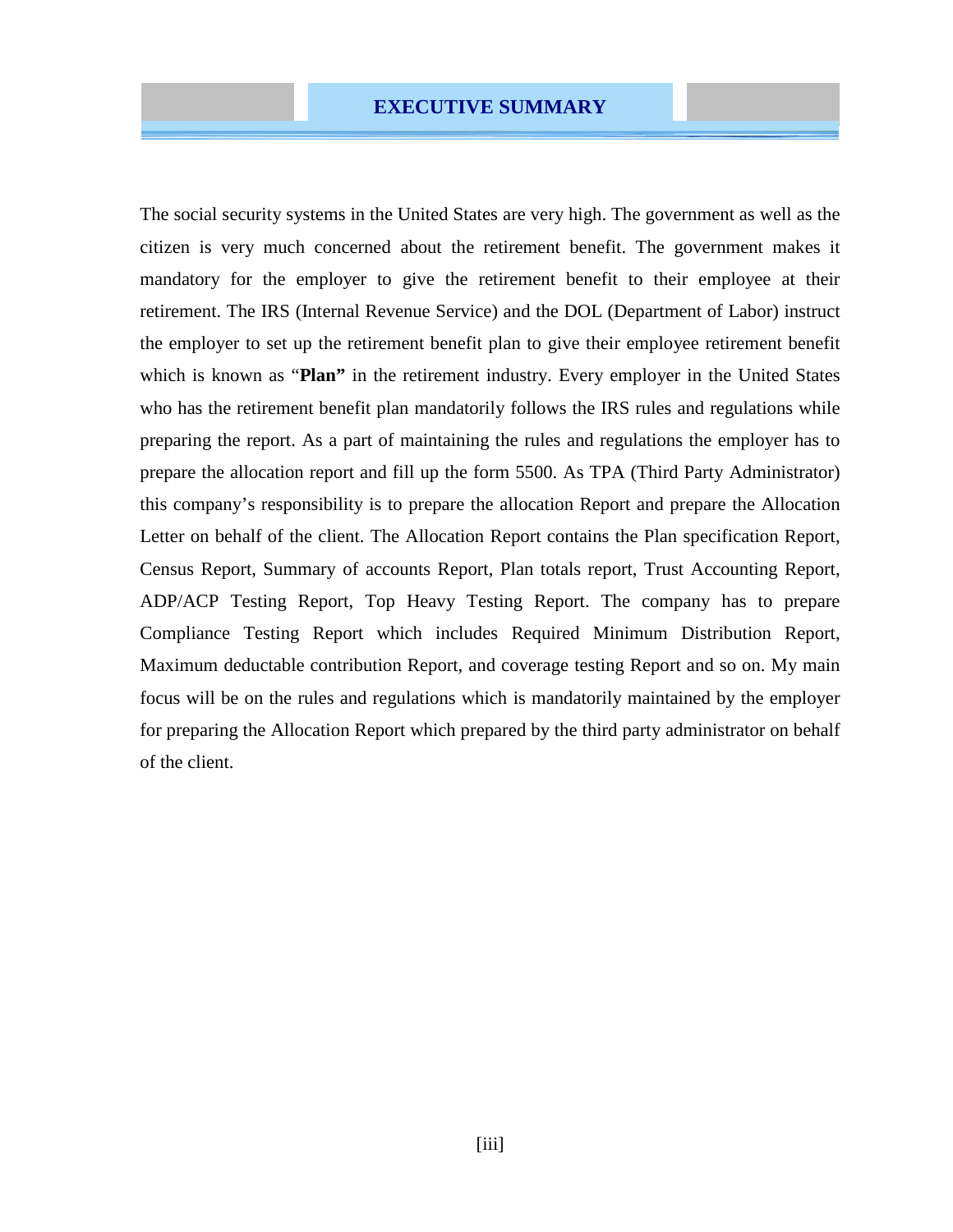### **TABLE OF CONTENT**

### **1.0 Introduction**

### **2.0 Introduction to Retirement Plan Fundamentals**

| 3.0 Factors considered for set up the Plan |  |
|--------------------------------------------|--|
|                                            |  |
|                                            |  |
|                                            |  |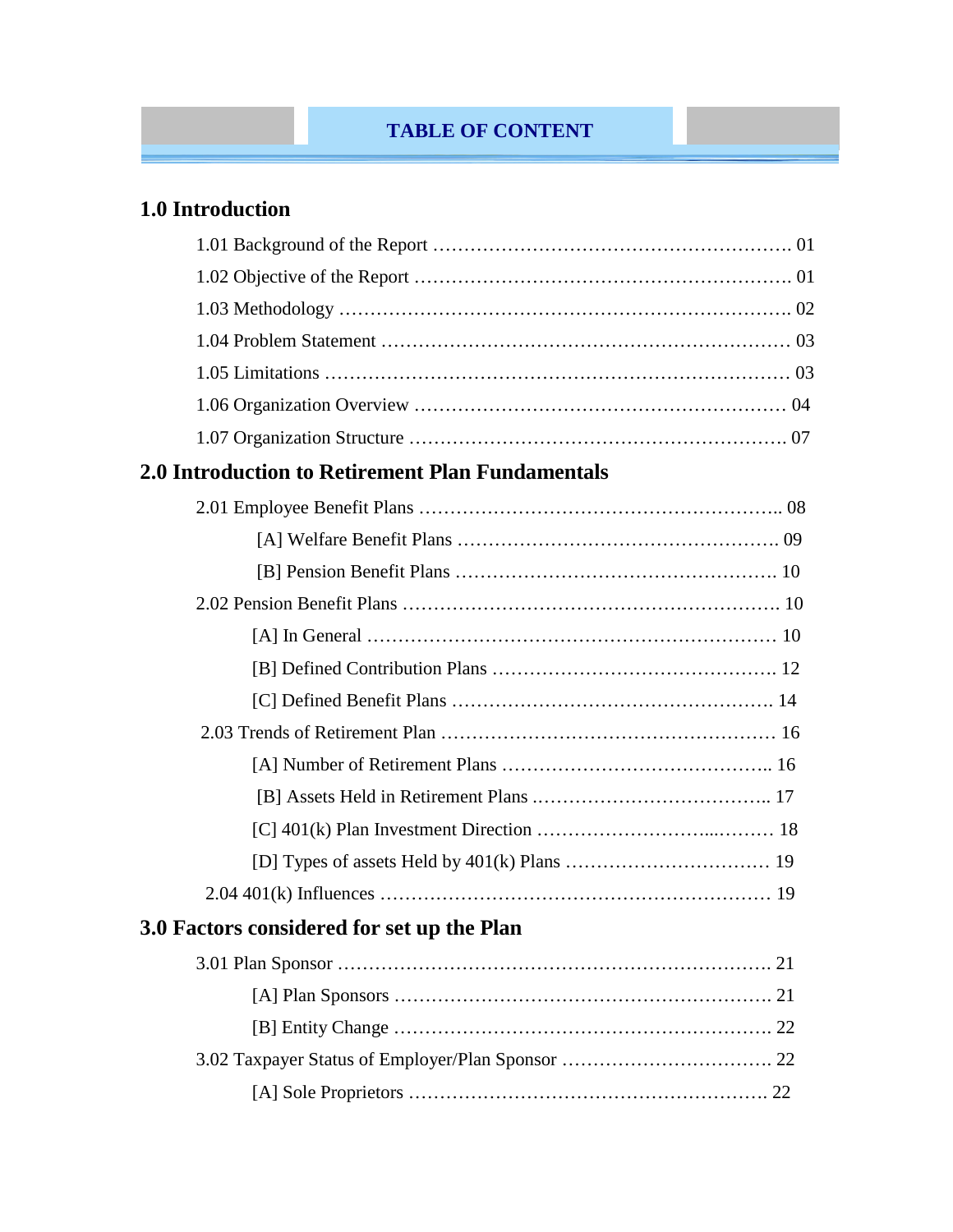| [D] Limited Liability Companies (LLCs) or Limited Liability               |  |
|---------------------------------------------------------------------------|--|
|                                                                           |  |
|                                                                           |  |
| 3.04 Potential Fiduciaries and Others Associated with Plan Operations  25 |  |
|                                                                           |  |
|                                                                           |  |
|                                                                           |  |
| <b>4.0 Defined Contribution Plans</b>                                     |  |
|                                                                           |  |
|                                                                           |  |
|                                                                           |  |
|                                                                           |  |
|                                                                           |  |
|                                                                           |  |
|                                                                           |  |
| <b>5.0 Basic Plan Document Language</b>                                   |  |
|                                                                           |  |
|                                                                           |  |
|                                                                           |  |
|                                                                           |  |
|                                                                           |  |
|                                                                           |  |
|                                                                           |  |
|                                                                           |  |
|                                                                           |  |
|                                                                           |  |
|                                                                           |  |
|                                                                           |  |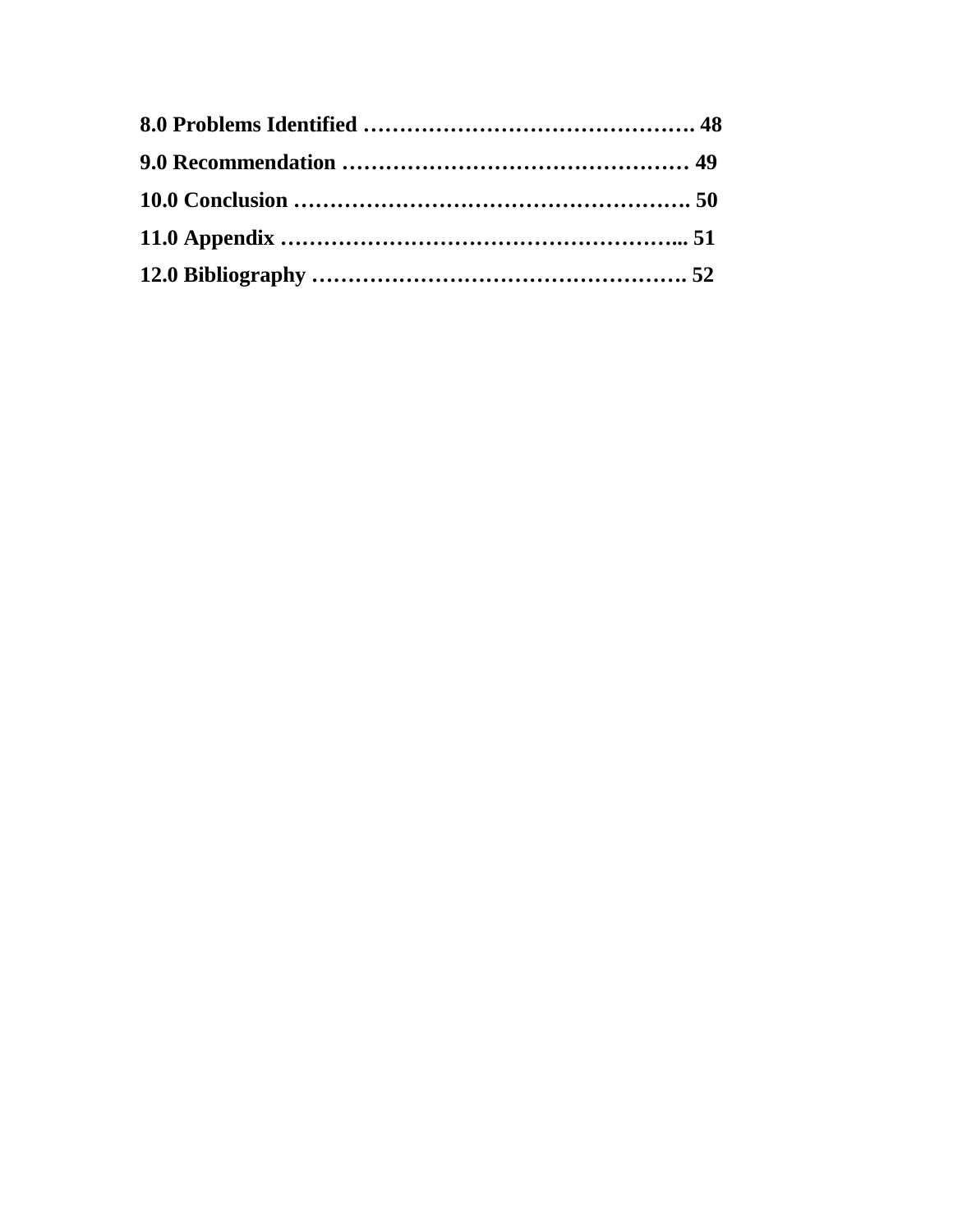### **1.01 Background of the Study:**

For business school student only theoretical knowledge is not enough for handling the real business situation, therefore it is an opportunity for the students to know about the field of business through the internship program. As internship program is a perfect blend of the theoretical and practical knowledge. This report is originated to fulfill the requirement of the assign project internship report on **"Outsourcing of Retirement Provident Fund (RPF) Management: A Case Study on United States RPF."** In this regard an organization attachment in the **Data path Ltd.** has been given to me a period of three months commencing from  $15<sup>th</sup>$  January, 2014 to  $14<sup>th</sup>$  April, 2014. During this period I learned the important issues about how the reporting rules and regulations about the American Retirement Benefit plan.

### **1.02 Objective of the report:**

**The broad objective** of this research is to get an idea about the American retirement benefit plan and gather knowledge about the rules and regulations regarding the retirement benefit plan which is issued by the IRS(Internal Revenue Service And the DOL(Department of Labor) and the Acts passed by the US congress.

**The specific objective** of this research is:

- To know about the governance and transparency of their retirement plan.
- To be introduced with their reporting systems and record keeping houses.
- To know about the procedure maintained by the employer to narrow up the discrimination between the highly compensated employee and non- highly compensated employee when they are making the employer contribution.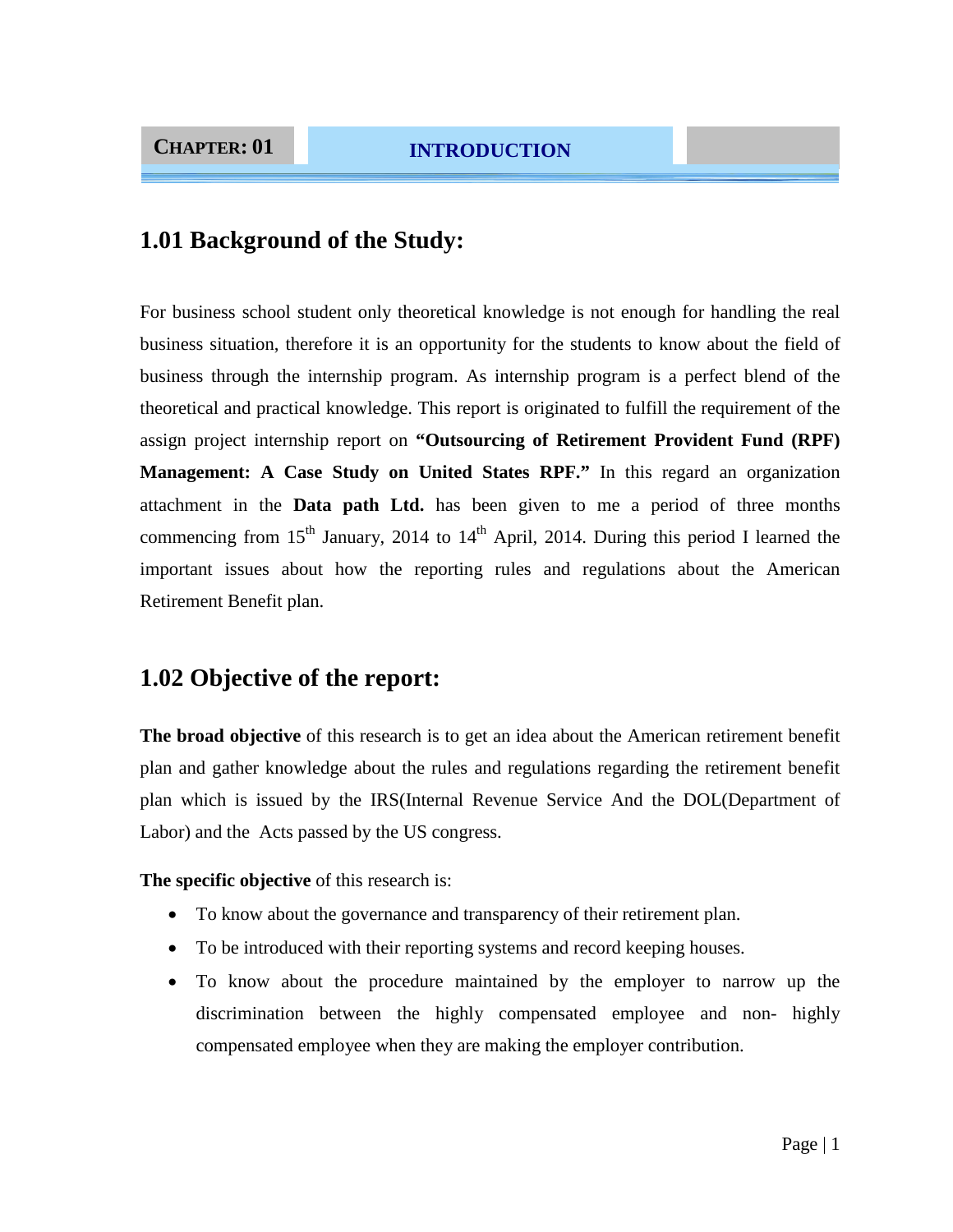### **1.03 Methodology:**

For this paper, I conducted qualitative research work. For this, I collected the necessary data by took structured and unstructured interviews. I performed the following things in group (focus group) discussion:

- Observe/ask questions with open-ended answers
- Take notes on what is said and/or done
- Return to observe/ask more questions
- $\blacksquare$  Theorizing
- **Draw conclusions**
- r. **Exploratory Research:** This type of research was used to identify and define the problems related to the objective more precisely, to gain insights for developing approaches to problems.

r. **Diary Method:** I kept a personal account of daily trainings, feelings, discussions, interactions when doing the classification, recognizing policies and guidelines.

r. **Type of collected Data:** 



#### T, **Primary Data:**

- P. Personal Observation (Both disguised and undisguised)
- **Content Analysis**
- **Personal Interviews**

### **Secondary Data:**

- × **Internal Data:**
	- Data-Path Database
- **External Data:** ×
	- Printed Publications
	- Internet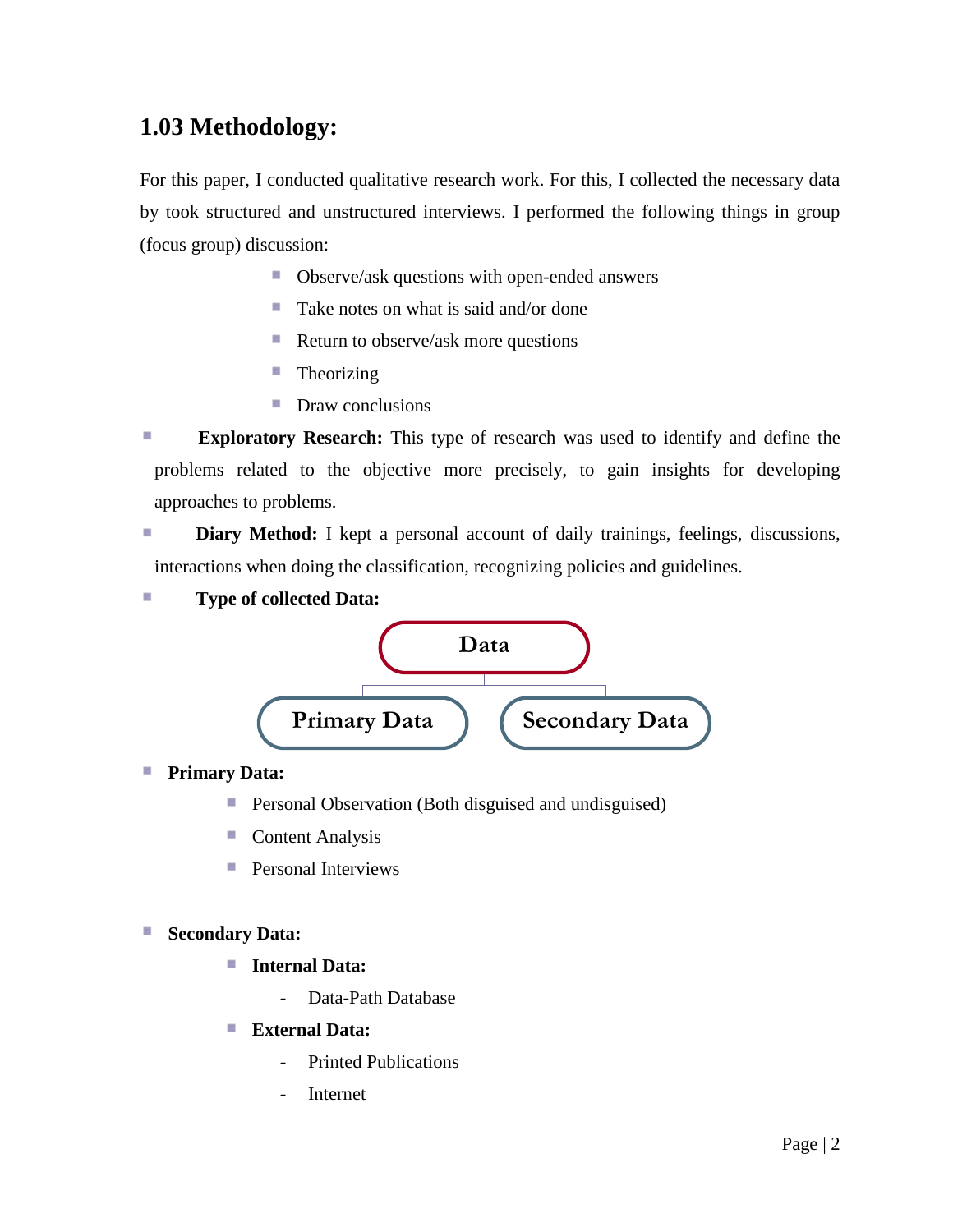### ■ **Tools:**

- Microsoft Word
- Microsoft Excel

### **1.04 Problem Statement:**

The retirement benefit system in Bangladesh is not so organized both in the public sector and also in the private sector. The government rules and regulations are not well organized to protect the employee benefit. There employee are not very aware about their retirement benefit. The regulatory body to protect the employee benefit is not taking the necessary steps to protect the employee right and benefit. The rules regarding the employer contribution is not up to date with the time. The nature of retirement benefit is not specifically defined or determined in the private sector whether the benefit will be the defined benefit or the defend contribution. There is no specified benefit plan in the most of the organization which can give the old age security to their employee. There is no step taken by the employer to reduce the discrimination among the highly compensated employee and non-highly compensated employee.

### **1.05 Limitations:**

- $\cdot$  Most of the materials are collected from the secondary sources and the validity of the data is questionable in some cases.
- $\div$  Due to client confidentiality rule some important information is not presented here though it is very essential to understand and elaborate some DIT (Deposit-in Transit) issues.
- $\hat{\mathbf{\cdot}}$  As the congress change the rules and regulations every year depending upon the economic and fiscal policies so it is difficult to compare the result with previous year.
- $\hat{\cdot}$  In some cases the law give more freedom to the employer in that situation it is difficult to create the action item for the client.
- $\div$  Due to the lack of publication relating to Retirement benefit plan the information which is collected is not representative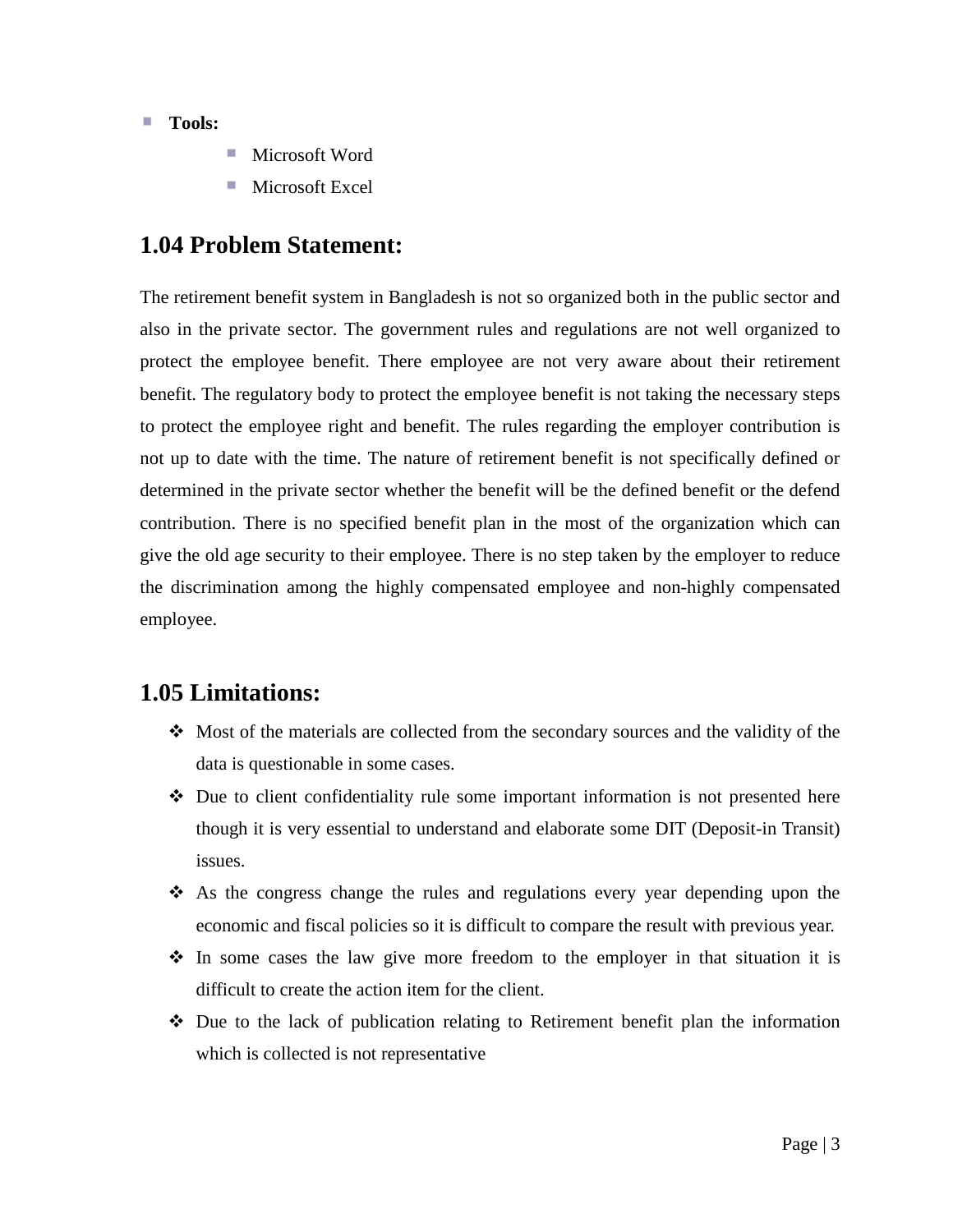### **1.06 Organizational Overview:**

**Data path** is a professional services firm committed to delivering focused retirement plan and other administrative services to business clients. We work closely with employers and financial partners to build customized services to meet their unique goals. Our consultants provide hands-on solutions for plan implementation and ongoing plan operation. We have many years of industry experience with clients ranging from small, closely-held businesses to large corporations competing in the global economy.

### **Founding Partners:**

**[Jim Hudson](http://www.julyservices.com/executiveleadership.aspx#jimbio)** began his retirement plan specialization in the early 1980s while pursuing his career as a Certified Public Accountant. During this time, Jim became known as a specialist in this highly technical field. He was directly responsible for developing and managing a large retirement plan practice before founding July Business Services in 1994.

[John Humphrey a](http://www.julyservices.com/executiveleadership.aspx#johnbio)lso began his career as a Certified Public Accountant, providing tax consulting services with a large accounting firm before specializing in retirement plan administration. John co-founded July Business Services in 1994.

### **Getting Started:**

Data-Path began operations in 1995, with no clients and a small professional office suite. During the early years, management worked to develop strategic business partnerships, hire key employees, and create business processes and procedures. The firm's marketing efforts resulted in important referral relationships, including investment advisors, mutual fund companies, banks, and brokerage firms. These relationships helped to create modest growth over the first several years. By the end of 1996, Data-Path had more than 250 retirement plan clients and 5 employees.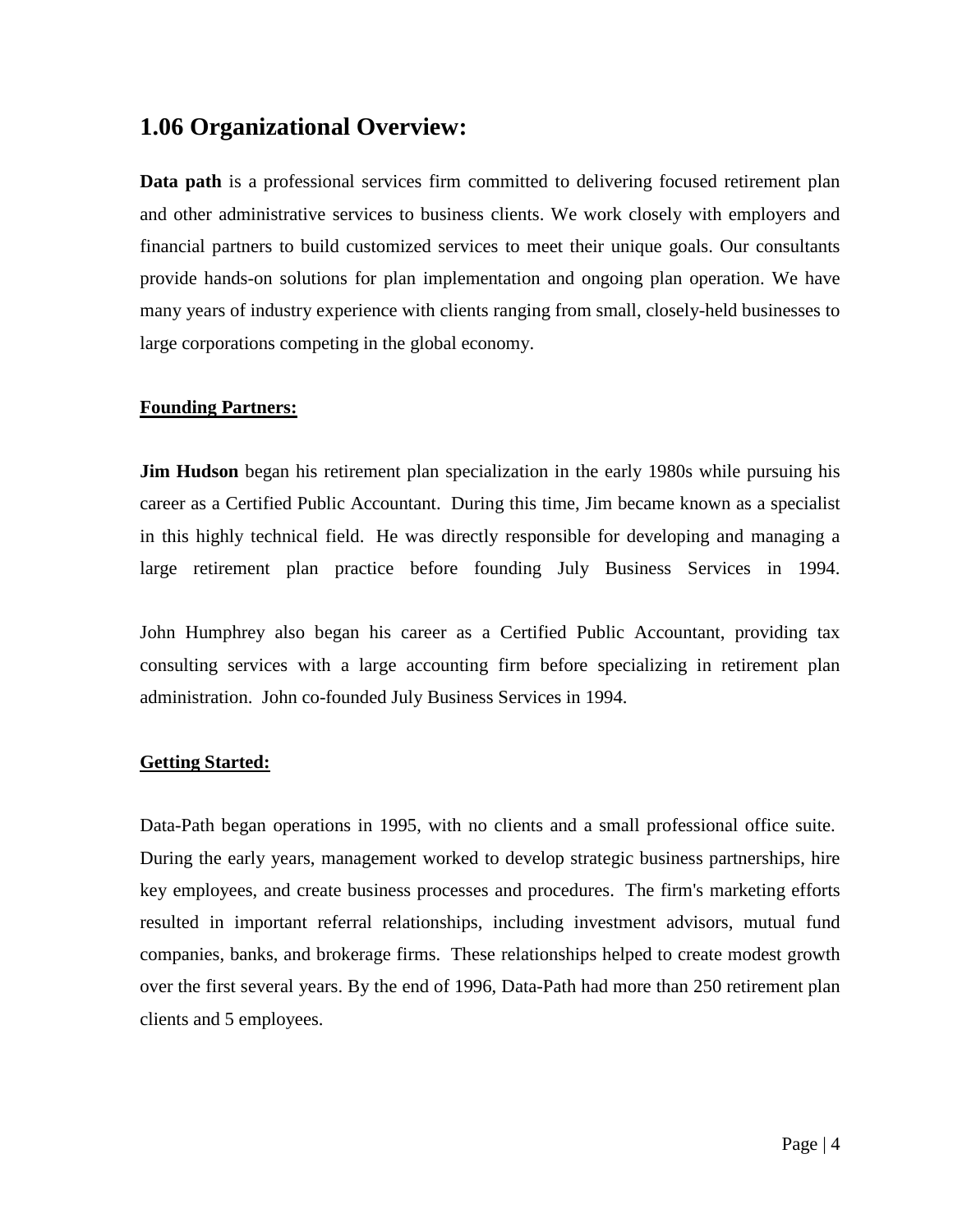### **Building Team:**

From 1996 through 2000, Data Path experienced an increased growth rate and added a number of key employees and partnerships. During this time, company management accomplished the following key objectives:

- Developed Foundation for Employee Culture
- Improved Efficiency of Service Delivery
- Implemented New Business Team
- Created Client Consulting Teams
- Created ERISA Consulting Team
- Created Dedicated Distribution Team
- Promoted [Blake Willis t](http://www.julyservices.com/executiveleadership.aspx#blakebio)o Partner & CAO
- Added and Developed Key Employees
- Improved Marketing & Sales Presence

### **Building Strategic Partnerships:**

Relationships were formed with several key financial partners, including American Funds, MFS, First Mercantile, Hartford, ING, Manulife, John Hancock and others. These relationships continue to benefit Data-Path clients by providing them with diversified investment options and automated plan recordkeeping services. By the end of 2013, Data-Path served more than 2600 retirement plan clients and had approximately 115 employees.

### **Recent History: Expanding Services:**

In 2013, Data Path has continued to experience an increased rate of growth and has maintained good client retention statistics resulting from our efficient service, depth of technical knowledge, and friendly service team. The employee-friendly culture has created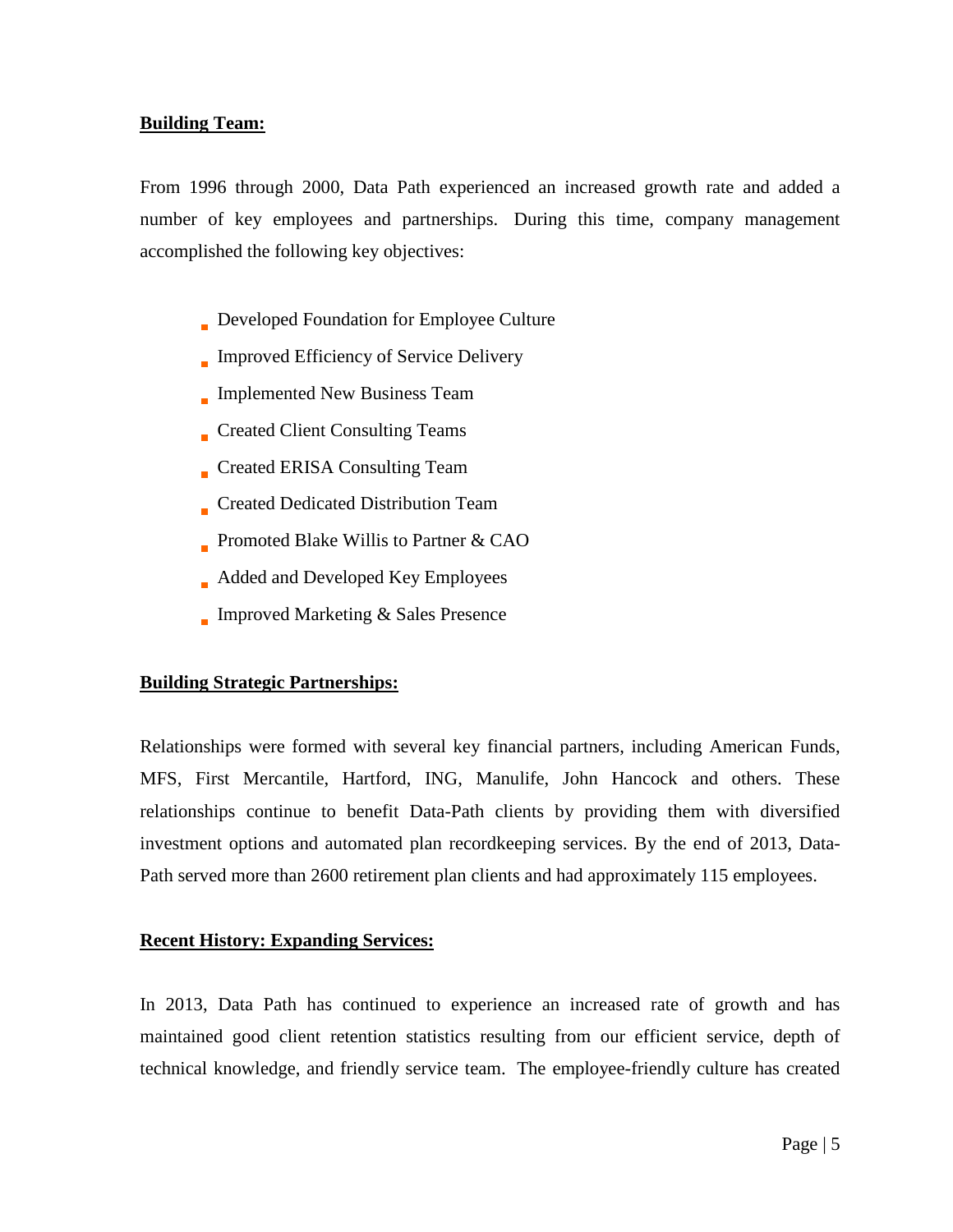low turnover and high employee satisfaction. Other significant accomplishments since 2000, include the following:

> Expanded Office Facilities Expanded Employee Training Program Improved Technology with Added IT Staff Added Dedicated Sales Department Started Daily Recordkeeping Services Opened Dallas & Houston Offices Started Payroll Outsourcing Services Started Cafeteria Plan Administration Services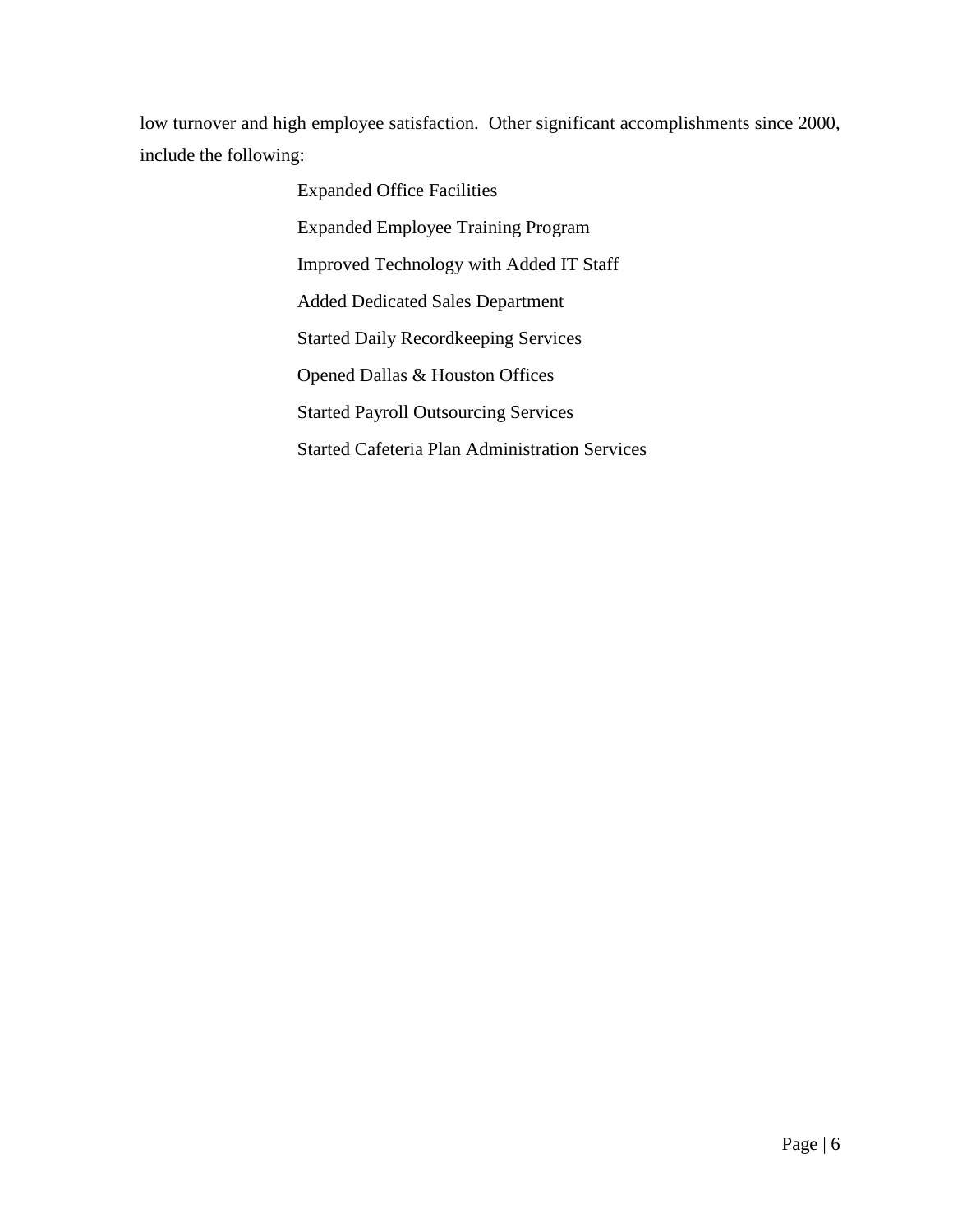# **1.07 Organizational Structure:**

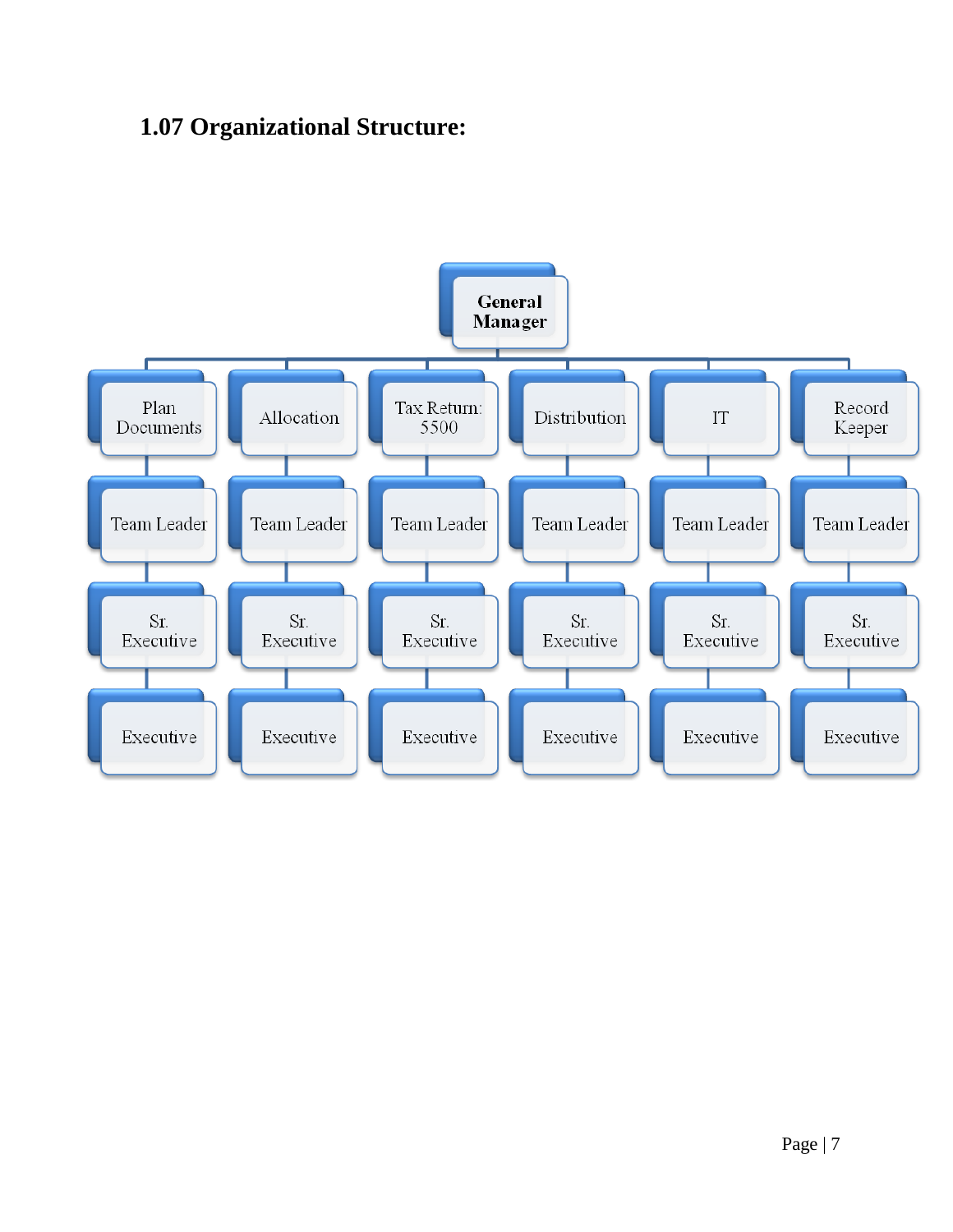There are many types of benefits provided by employers for their employees in addition to wages, and indeed benefits represent an increasingly larger proportion of the total employee-related cost of doing business. In some cases, the employer pays the full cost of these benefits, such as paid vacation days, and they are considered fully funded by the employer. Often, however, the employee and the employer share in the expense of providing and obtaining employee benefits.

Employee benefit plans fall into two broad categories:

- 1. Welfare benefit plans that provide a variety of benefits ranging from vacation pay to health and life insurance; and
- 2. Pension benefits plans that provide retirement income.

### **2.01 Employee Benefit Plans**

To promote the physical, financial and mental well-being of employees and their families, employers routinely offer benefits such as health and life insurance, vacation time, disability income and retirement plans. Certain benefits are designed to protect employees from suffering serious financial hardship due to unforeseeable catastrophic events, while others serve to provide stability and productivity in the workforce by enhancing employee morale and enabling competitive recruitment practices. Because employees have come to expect benefits in addition to their salaries, employee benefit plans often are provided instead of additional cash payments as an integral part of a total compensation Package.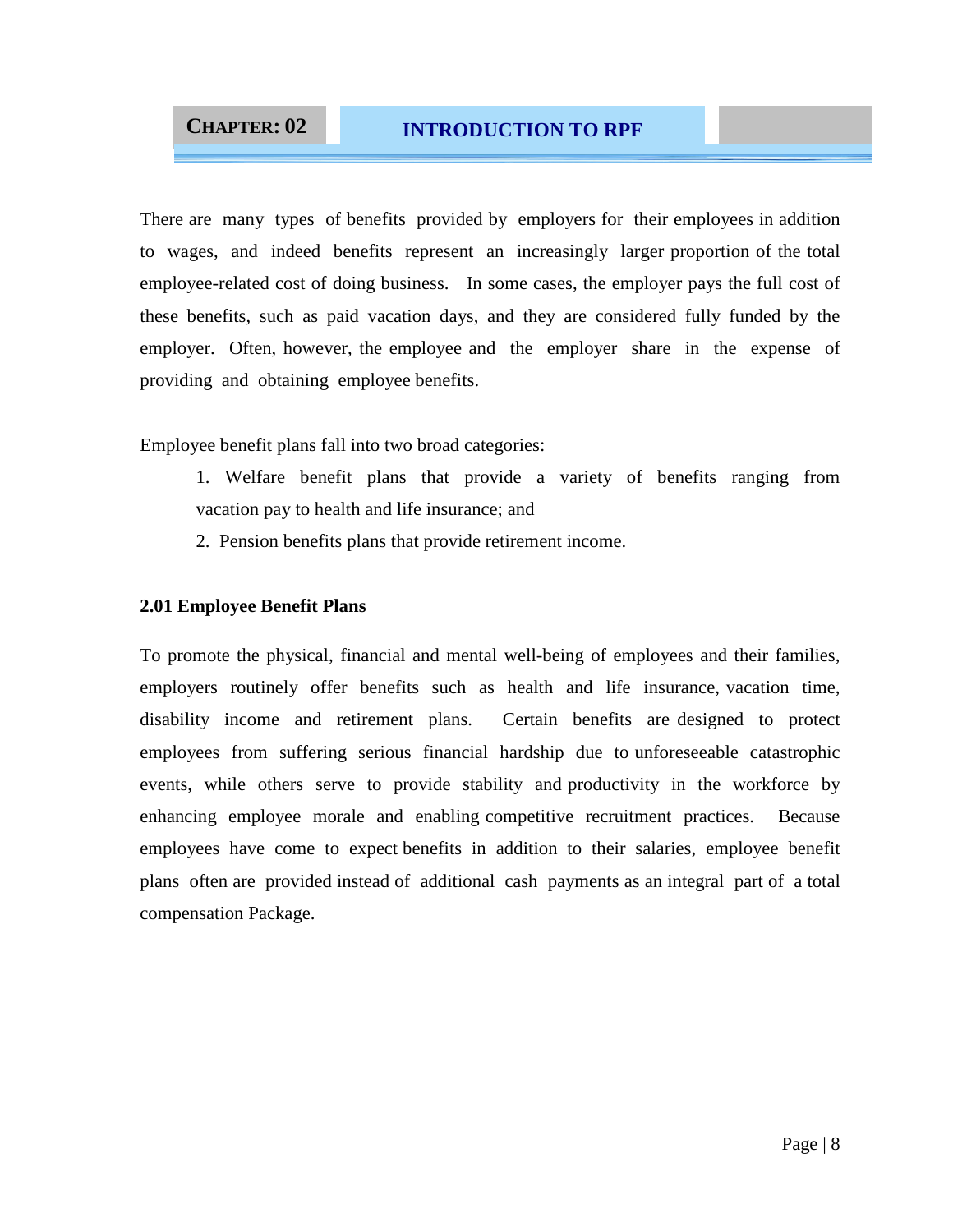### [A] Welfare Benefit Plans

ERISA defines an employee welfare benefit plan as any plan, fund or program established or maintained by an employer or employee organization that provides any of the following types of benefits:

- Medical, surgical or hospital care;
- Benefits in case of sickness, accident, disability or death;
- Unemployment benefits;
- Vacation benefits;
- Apprenticeship or other training programs;
- Day care centers;
- Scholarship funds;
- Prepaid legal services; or
- Any benefit described in Section 302(c) of the Labor Management
- Relations Act of 1947 (Taft-Hartley Act). This includes holiday and
- Severance pay or similar benefits. It excludes retirement and survivor
- Pensions or insurance to provide such pensions.

Not surprisingly, the body of legislation covering benefit plans has expanded extensively beyond the original 1974 ERISA.

This course will focus on pension benefit plans, particularly those plans meeting the qualification requirements for special tax considerations under the Internal Revenue Code. Such plans are commonly referred to as qualified plans.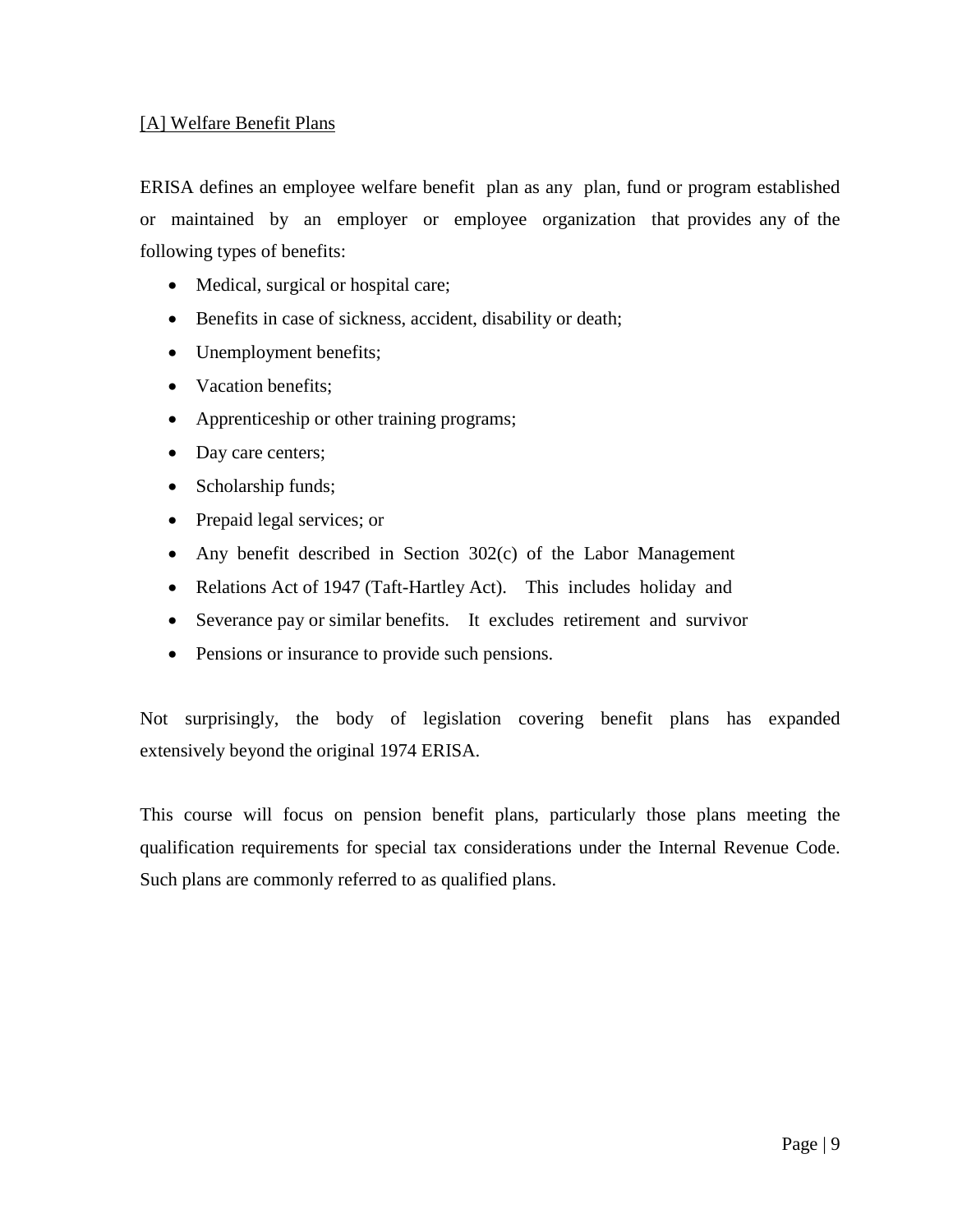### [B] Pension Benefit Plans

ERISA defines an employee pension benefit plan as any plan, fund or program established or maintained by an employer or employee organization that:

Provides retirement income to employees; or results in a deferral of taxable income until distribution.

ERISA's definition of an employee pension benefit plan applies to such arrangements despite the method of:

- Calculating the contributions made to the plan;
- Calculating the benefits under the plan; or
- Distributing benefits from the plan.
- A plan that provides any of the following types of benefits falls under the definition of an employee pension benefit plan:
- Retirement benefits for age and/or service;
- Disability retirement benefits;
- Retirement benefits provided through accumulating savings;
- individual account plans such as profit sharing plans; or Deferral of income for periods extending to or beyond the end of employment.

### **2.02 Pension Benefit Plans**

### [A] In General

As life spans increase and the Baby Boomer generation marches ever more quickly toward retirement, debates escalate over the ongoing viability of Social Security and Medicare. The continuing evolution of traditional family support structures coupled with the fact that the savings habits of Americans have deteriorated alarmingly in recent years raise serious doubts about our ability to enjoy our retirement years in financial security. It is now more important than ever that an individual assume an active role in preparing financially for retirement, and the wide variety of employer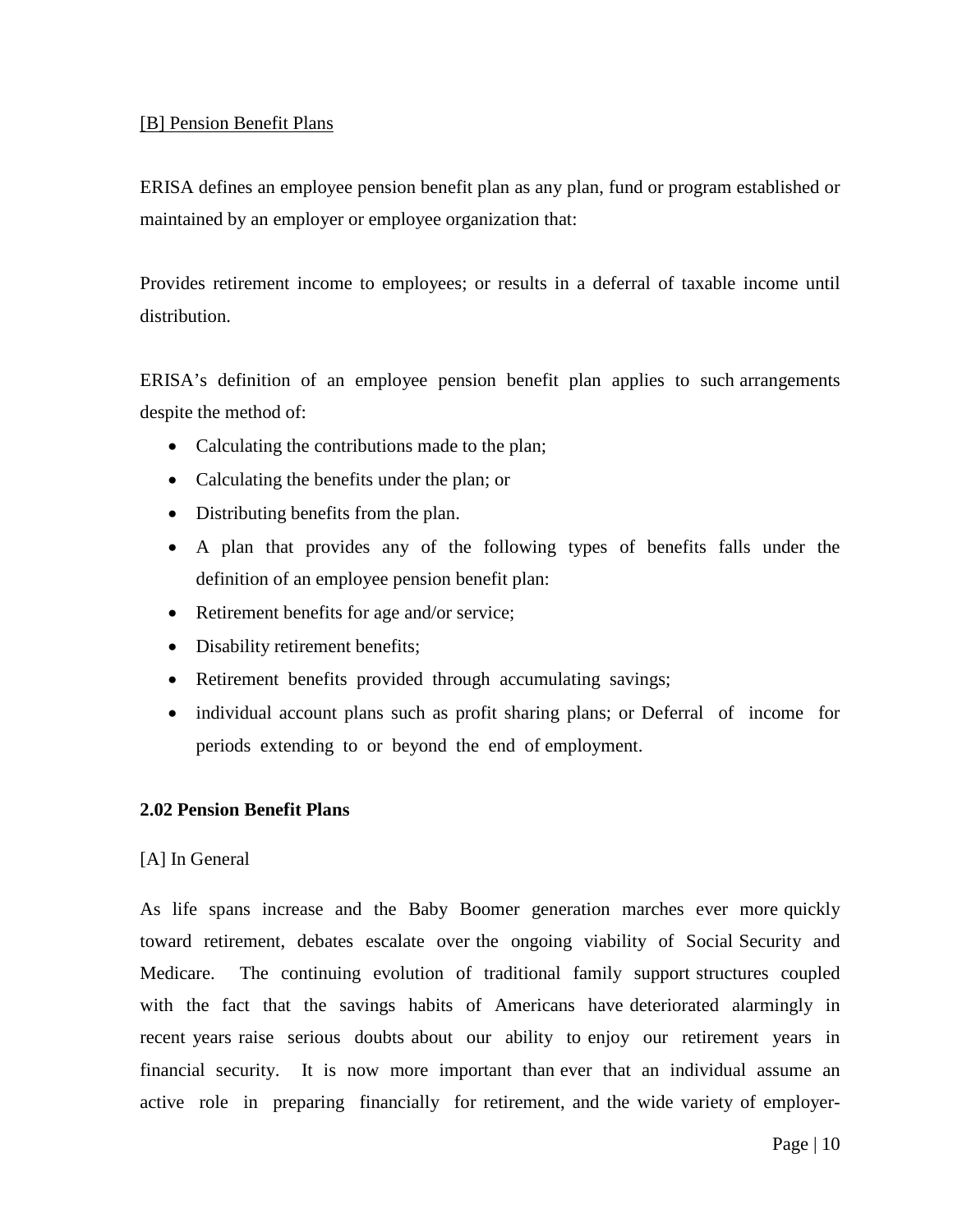sponsored retirement plans existing today offer themselves as a valuable savings tool for that individual. To minimize the potential for their misuse, employer-sponsored retirement plans are subject to a complex and dynamic set of rules and regulations. For a plan to be a qualified retirement savings plan, that is, for participants and plan sponsors to be entitled to favorable tax treatment in conjunction with their use and operation of the plan, it must follow these rules. While nonqualified plans exist, by definition they do not comply with the rules for qualified status, and they are more individually tailored toward their particular plan sponsors. Since they are far less common than qualified plans, they are generally beyond the scope of this course.

Within the context of the ever-changing qualified plan rules and regulations, today's retirement plan professionals must meet several challenges: they need to understand thoroughly the complexities and interplay between qualification requirements and plan administration, keep up-to-date with the sometimes chaotic legislative environment, effectively explain the evolving rules and their consequences to plan sponsors and participants and professionally and efficiently implement changes where necessary

Retirement income planning begins with the basic premise that all employees desire economic security throughout their lifetime. As part of the planning for that economic security, most employees anticipate a reduction in earnings upon retirement and intend to offset this reduction with personal savings that supplement employer-sponsored pension benefit plans and governmental programs such as Social Security.

Traditionally, these three elements (personal savings, employer-sponsored pension benefit plans and Social Security) combine to become the three-legged stool supporting retirees. However, each leg of the stool often is not perceived as equal in strength. The confidence level in the Social Security leg of the stool, particularly for average workers under age 45, is low. Many also worry that within the current economic environment they will be unable to accumulate adequate personal savings before reaching retirement age. With two of three legs on shaky ground, today the three-legged stool model is being strengthened by the addition of a fourth leg — continued employment. Presently, many of us choose or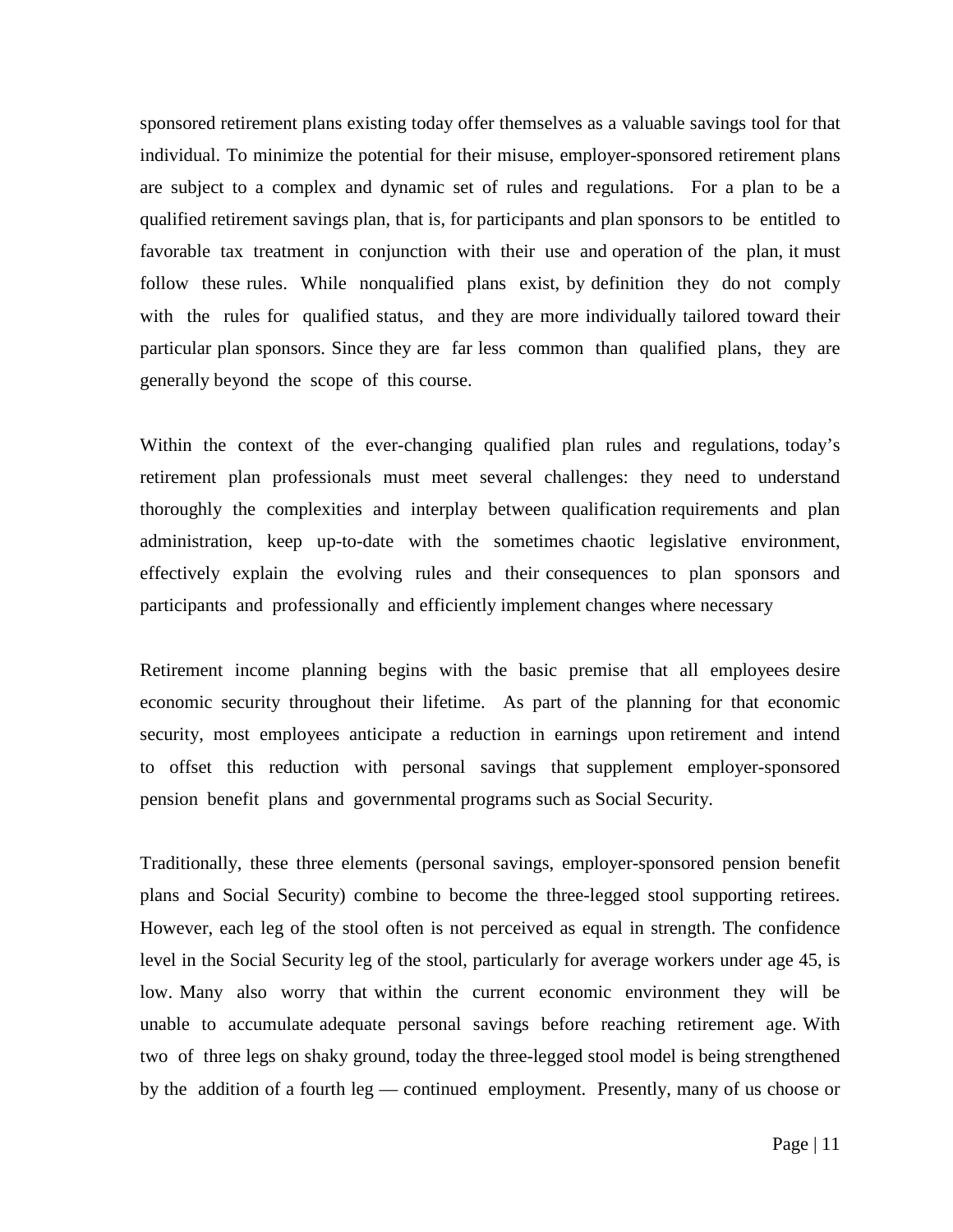are required to continue working past retirement age in order to remain active, to increase income or both.

Consequently, employees may increasingly look to their employer's plan to provide supplemental retirement income, making an employer-sponsored pension benefit plan a powerfully influential element of retirement income planning.

There are two broad categories of employer-sponsored pension benefit plans: defined contribution plans and defined benefit plans. Throughout this course, we will refer to both types of plans generically as retirement plans.

#### [B] Defined Contribution Plans

A defined contribution plan is sometimes known as an individual account plan because a separate account is maintained for each individual participant. These types of plans define the contribution amount to be deposited into the participant's account. For example, a plan may provide that every eligible participant will receive an allocation, or share of the total plan contribution, equal to 5 percent of his or her compensation. Or, the plan may define a participant's contribution as a specific dollar amount, such as \$1,000.

Example 1-1: Defined Contribution Amount Mary works as a graphic artist for XYZ Corporation and earns \$45,000 during the year. If the plan provides contributions equal to 5% of compensation, Mary will receive an allocation of contribution for the year in the amount of \$2,250 (\$45,000 x 5%). This amount will be deposited into her individual account under the plan.

The participant bears the investment risk in a defined contribution plan because there is no requisite or promised amount paid to the participant at retirement. The participant's total benefit from the plan will be the accumulated value (total contributions plus total earnings) of the participant's account at retirement or termination of employment. Although the participant's contribution amounts will be invested under the plan with the intent of increasing in value, investment results are not guaranteed and do not affect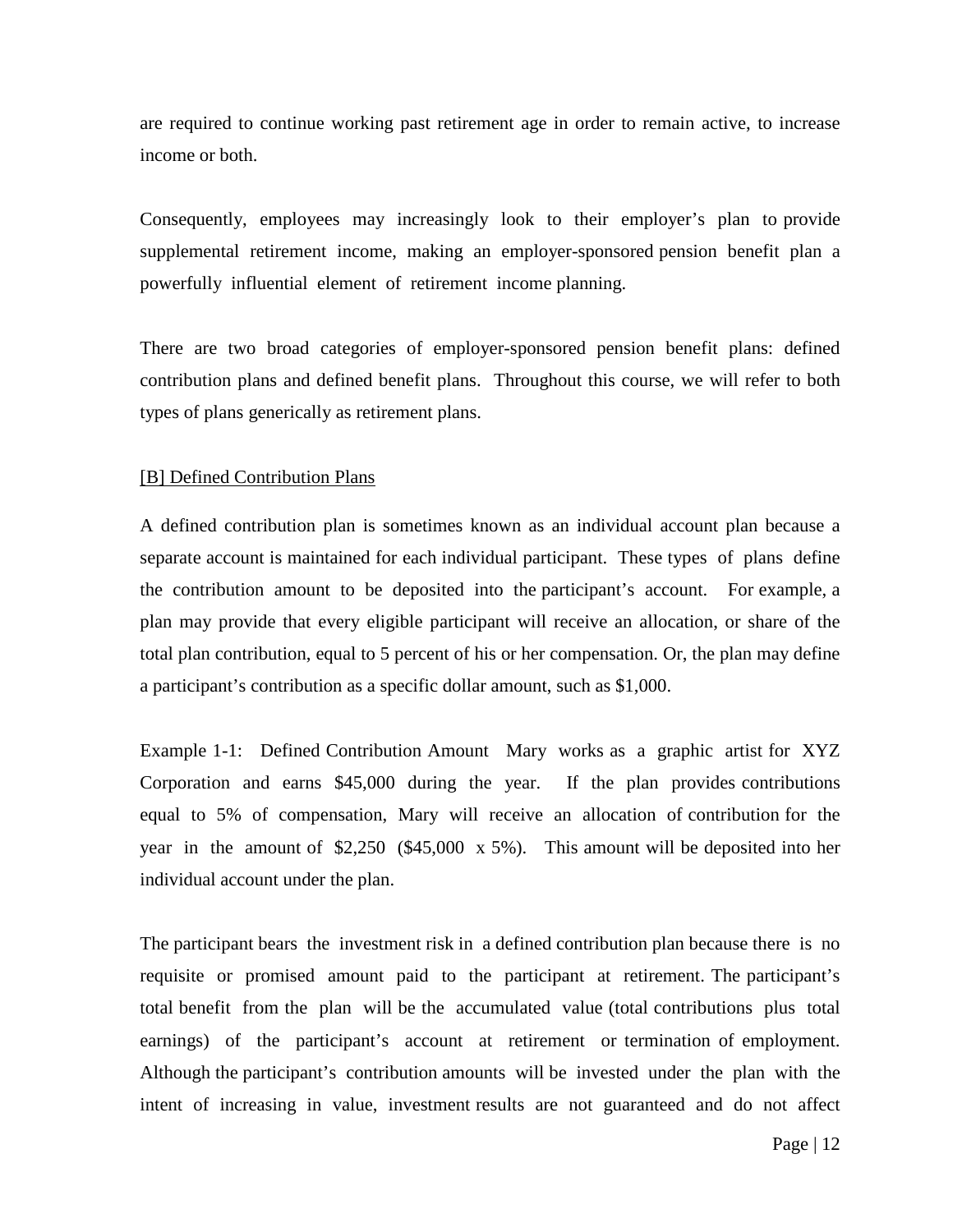the employer's cost. Rather, the employer's defined contributions are the extent of the employer's commitment to the participant's retirement income. In this manner, the participant will reap the rewards of positive investment earnings but also bear the brunt of any investment losses.

Generally, employees readily understand a defined contribution plan as it is easy to see how much has been added to their accounts for the year. Each participant regularly receives a statement of his or her individual account that displays the participant's share of contributions and plan earnings or losses for the reporting period.

Example 1-2. Sample Employee Statement. The investment related portion of a sample employee statement might look like:

### XYZ Corporation Profit Sharing Plan

Statement of Account for the Plan Year Ended December 31, 2013 Participant: Mary

| • Beginning Account Balance as of January 1, 2013 | \$10,000 |
|---------------------------------------------------|----------|
| • Employer Contribution                           | \$2,250  |
| • Investment Gains/(Losses)                       | \$1,000  |
| • Ending Account Balance as of December 31, 2013  | \$13,250 |

Younger employees may find the defined contribution plan more attractive than their older counterparts. This is primarily because defined contribution plans generally favor younger employees as contributions for these employees accumulate and earn compound interest over a longer period of time under these plans. Consider the situation in which an employer allocates \$500 per year each employee's account. An employee who begins working for the company at age 25 will accumulate a much larger account by retirement than an employee who begins working for the company at age 50.

*Example 1-3. Accumulation Based on Age. Jane was age 25 when she began working as a graphic artist with ABC Corporation. Based on a \$500 a year allocation to her*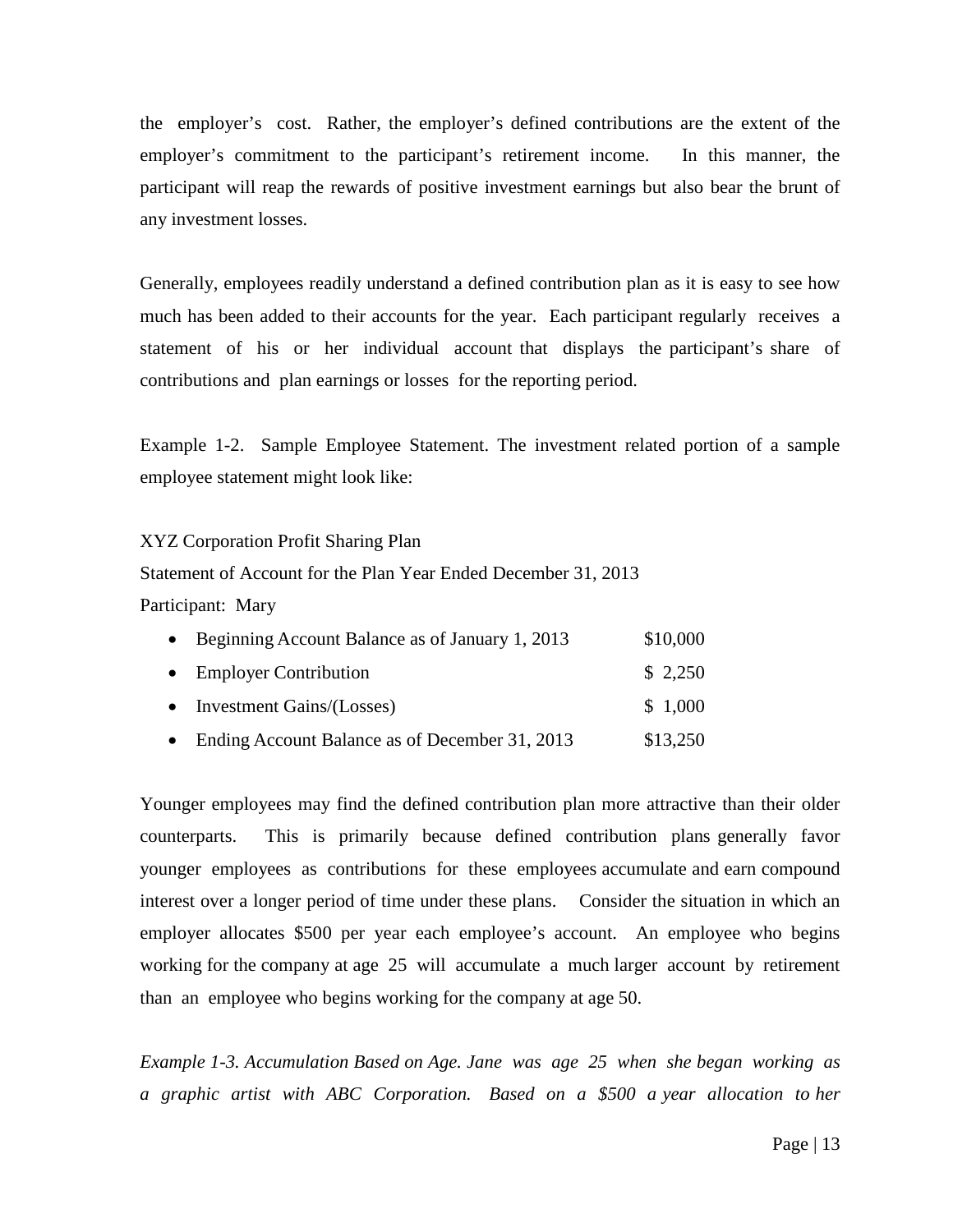*account (ignoring investment gains/(losses)), at retirement age 65 she would have an account balance of \$20,000 (\$500 x 40 years).However, if Jane had been age 50 when she began working, her account balance at retirement age 65 would only be \$7,500 (\$500 x 15 years).* 

#### [C] Defined Benefit Plans

In comparison to a defined contribution plan that generally dictates a certain contribution amount each year; a defined benefit plan promises to pay a specified benefit at a future retirement age. Rather than defining the contribution to be allocated into a participant's individual account, these plans define the amount of retirement benefit to be paid. The actual level of benefit is calculated using a formula stated in the plan document. The benefit is usually payable at a specified future time, such as attainment of age 65. Some plans also provide benefits upon the disability or death of the participant before retirement.

Defined benefit plans usually express the benefit to be paid as an annuity, a series of generally equal payments made at specified intervals, for example monthly or annually. Typically, payments commence at the normal retirement age chosen by the plan, often attainment of age 65, with payments ending upon the death of the participant. This is known as a life annuity because payments extend over the lifetime of the retired participant. There are other types of annuities which may be employed by a defined benefit plan, for example annuities which extend over the joint lifetimes of a participant and his or her spouse or beneficiary.

Unlike a defined contribution plan, defined benefit plans do not maintain a separate account for each participant. All of the assets in the plan are available to pay the benefits promised. Since the promised benefits must be paid regardless of the amount of investment gains or losses, the employer assumes the investment risk. Consequently, investment gains or losses incurred by the plan's assets serve to decrease or increase employer costs. One might view the promise of a specified retirement benefit payable at a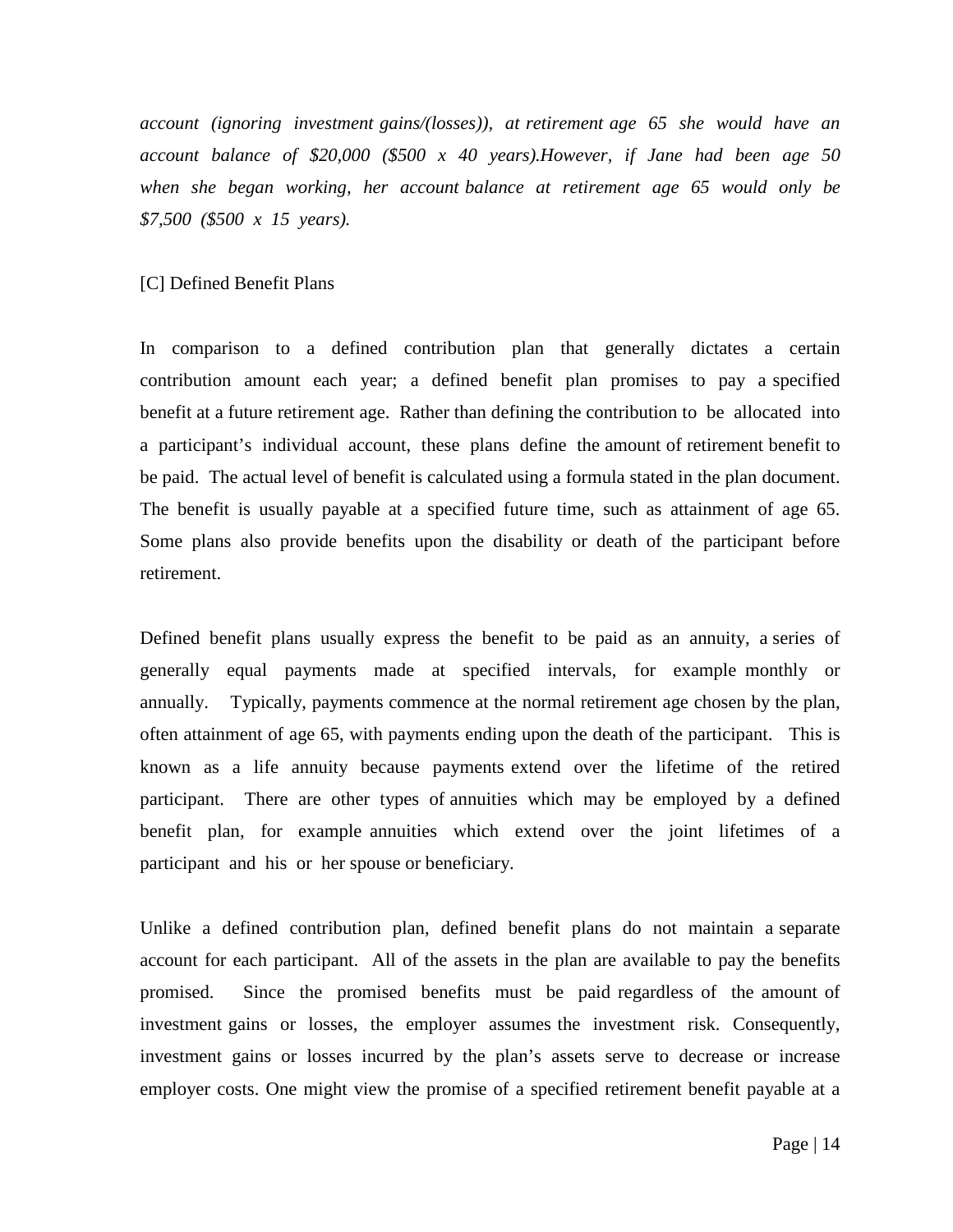future date as tied intrinsically to the financial viability of the sponsoring employer and the strength of the plan's invested assets. To alleviate some of the participant's risk of seeing that promised benefit evaporate when an employer endures a bankruptcy or similar period of business instability, ERISA ensures that participants in most defined benefit plans are guaranteed at least a portion of their benefits from the plan. This guarantee is provided through a program administered by a government agency called the Pension Benefit Guaranty Corporation (PBGC). Employers covered by the PBGC pay premiums each year to the PBGC based on the number of plan participants and a comparison of plan assets versus plan benefit liabilities. In return, the PBGC will step in to pay participant benefits should the need arise. It should be noted that there are limits on benefits covered under the PBGC's termination insurance program.

A decision to use a defined benefit plan as the preferred retirement program depends upon the goals and objectives of the plan sponsor. Part of this determination involves an examination of the workforce, since the ultimate cost of the benefits under a defined benefit program will depend upon the employee demographics such as age, years working for the plan sponsor and compensation. In general, if the employee population is older, the annual funding requirement that the employer must make to the defined benefit plan is higher for the same benefits than if the employee group is younger. This is because an employer has less time to take advantage of the accumulation of plan earnings to support the funding of retirement benefits for older employees. From the employee's point of view, those closer to retirement age and with less time to seek relative financial stability usually prefer the guaranteed retirement income aspect of the defined benefit plan rather than the potential value fluctuations inherent in a defined contribution plan. Where employer costs weighed against employee considerations support the aims of its desired retirement benefit program, an employer could decide in favor of a defined benefit plan or even a defined benefit plan in unison with a defined contribution plan.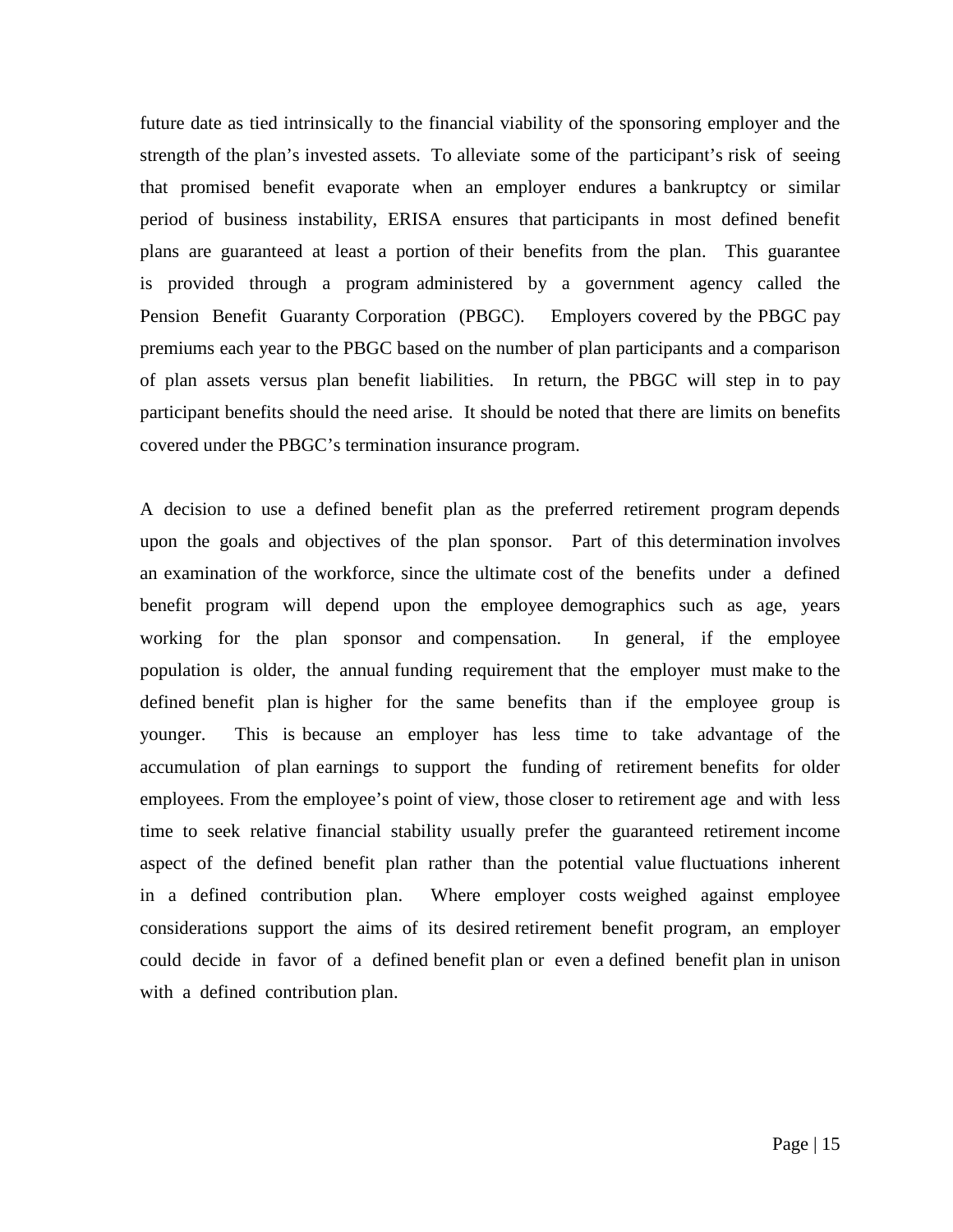### **2.03 Trends of Retirement Plans:**

### [A] Number of Retirement Plans

One of the most obvious trends in the past years is the declining number of defined benefit plans and the increasing number of defined contribution plans. The ERISA reporting requirements allows one to track the number of private retirement plans. Public plans, those offered by governmental entities for instance, are not subject to these reporting requirements, therefore, statistics are not available for them. The chart below shows the statistics for private retirement plans

|  |  | Number of Private Defined Benefit and Defined Contribution Plans 1975-2003 |
|--|--|----------------------------------------------------------------------------|
|--|--|----------------------------------------------------------------------------|

|                     | 1975    | <b>1980</b> | 1985    | <b>1990</b> | 1995    | 2000    | 2003    |
|---------------------|---------|-------------|---------|-------------|---------|---------|---------|
| <b>Defined</b>      | 103,346 | 148,096     | 170,172 | 113,062     | 69,492  | 48,773  | 47,036  |
| Benefit             |         |             |         |             |         |         |         |
| <b>Defined</b>      | 207,748 | 34,805      | 461,963 | 599,245     | 623,912 | 686,878 | 652,976 |
| <b>Contribution</b> |         |             |         |             |         |         |         |
| <b>Total</b>        | 311,094 | 488,901     | 632,135 | 712,308     | 693,404 | 735,651 | 700,012 |

*Source: US Department of Labor, Employee Benefit Security Administration, "Private Pension Plan Bulletin" (Abstract of 2000, & 2003 Form 5500 Annual Reports).*

Much of the growth in defined contribution plans is from the tremendous increase in the number of 401(k) plans. A 401(k) plan is a type of defined contribution plan that allows employees to make contributions towards their retirement on a pre-tax basis. 401(k) plans were added to the Internal Revenue Code in 1978.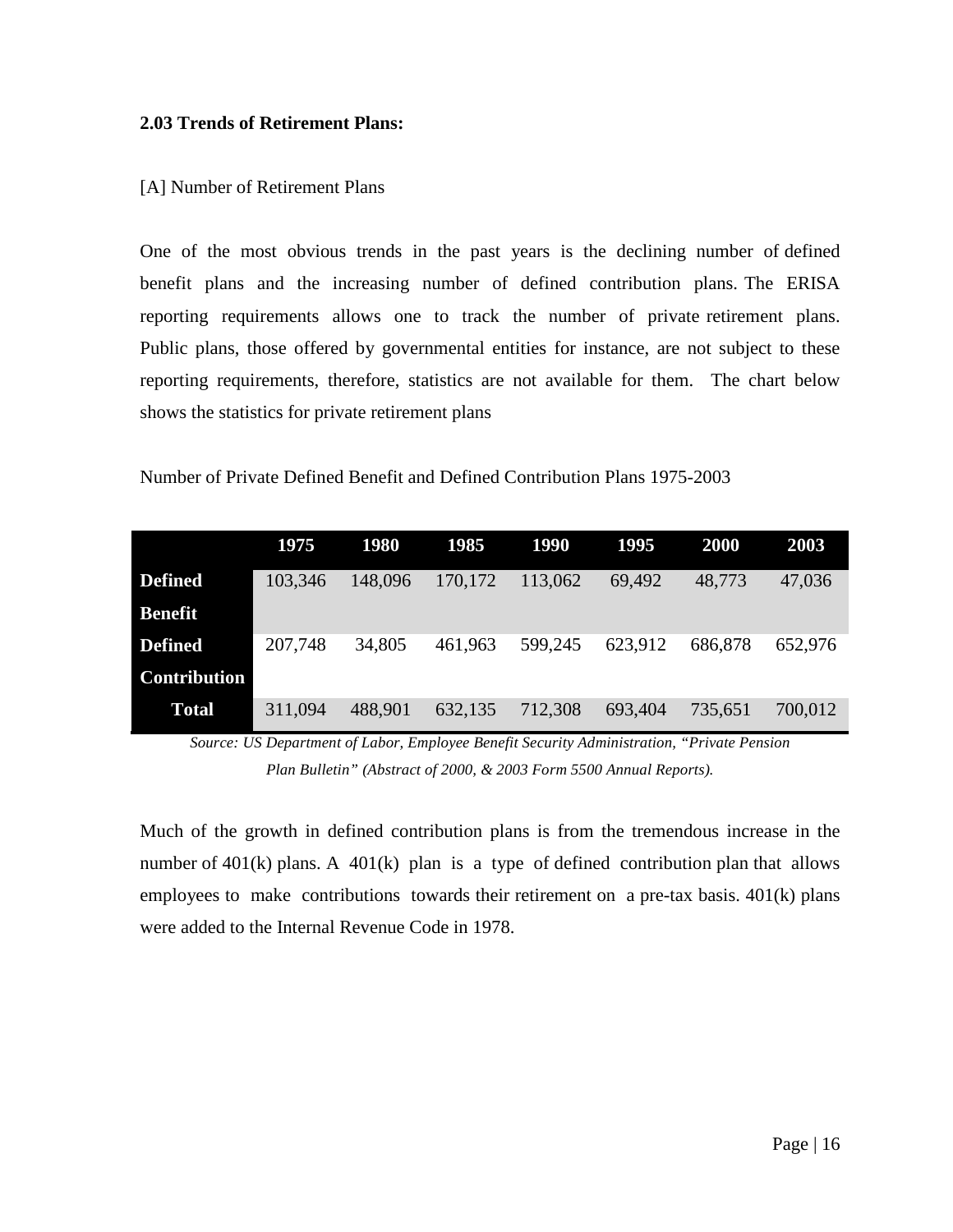The chart below shows the number of 401(k) plans and their growth.

|                       | 1975           | <b>1980</b> | 1985    | 1990    | 1995    | 2000    | 2003    |
|-----------------------|----------------|-------------|---------|---------|---------|---------|---------|
| <b>Defined</b>        | 207,748        | 340,805     | 461,963 | 599,245 | 623,912 | 686,878 | 652976  |
| contribution          |                |             |         |         |         |         |         |
| 401(k)                | $\overline{0}$ | N/A         | 17,303  | 97,614  | 200,813 | 348,053 | 403,648 |
| $\frac{0}{401(k)}$ to |                |             | 3.7%    | 16.3%   | 32.2%   | 50.7%   | 61.8%   |
| DC<br>total           |                |             |         |         |         |         |         |
| plan                  |                |             |         |         |         |         |         |

401(k) Plan Growth

*Source: US Department of Labor, Employee Benefit Security Administration, "Private Pension Plan Bulletin" (Abstract of 2000, & 2003 Form 5500 Annual Reports).*

### [B] Assets Held in Retirement Plans

Another important trend is the increase in assets held by retirement plans. Part of the increase is due to the rise in the number of participants making contributions toward their retirement. The chart below shows the increase in assets. The decrease in assets shown between 2000 and 2003 is due to the bear market during the three year period

### Assets Held in Retirement Plans

|                     | <b>1980</b> | 1985    | <b>1990</b> | 1995      | <b>2000</b> | 2003      |
|---------------------|-------------|---------|-------------|-----------|-------------|-----------|
| <b>Defined</b>      | \$401.5     | \$814.0 | \$896.0     | \$1,444.0 | 1,947.0     | \$1,715.0 |
| <b>Benefit</b>      |             |         |             |           |             |           |
| <b>Defined</b>      | \$162.1     | \$417.0 | \$676.0     | \$1,312.0 | \$2,295.0   | \$2,246.0 |
| <b>Contribution</b> |             |         |             |           |             |           |
| <b>Total</b>        | \$563.6     | \$1,231 | \$1,572.0   | \$2,756.0 | \$4,242.0   | \$3961.0  |

*Source: EBRI Pension Investment Report: Fourth Quarter 2005, and Federal Reserve Board Flow of Funds Accounts: Fourth Quarter 2005.*

Page | 17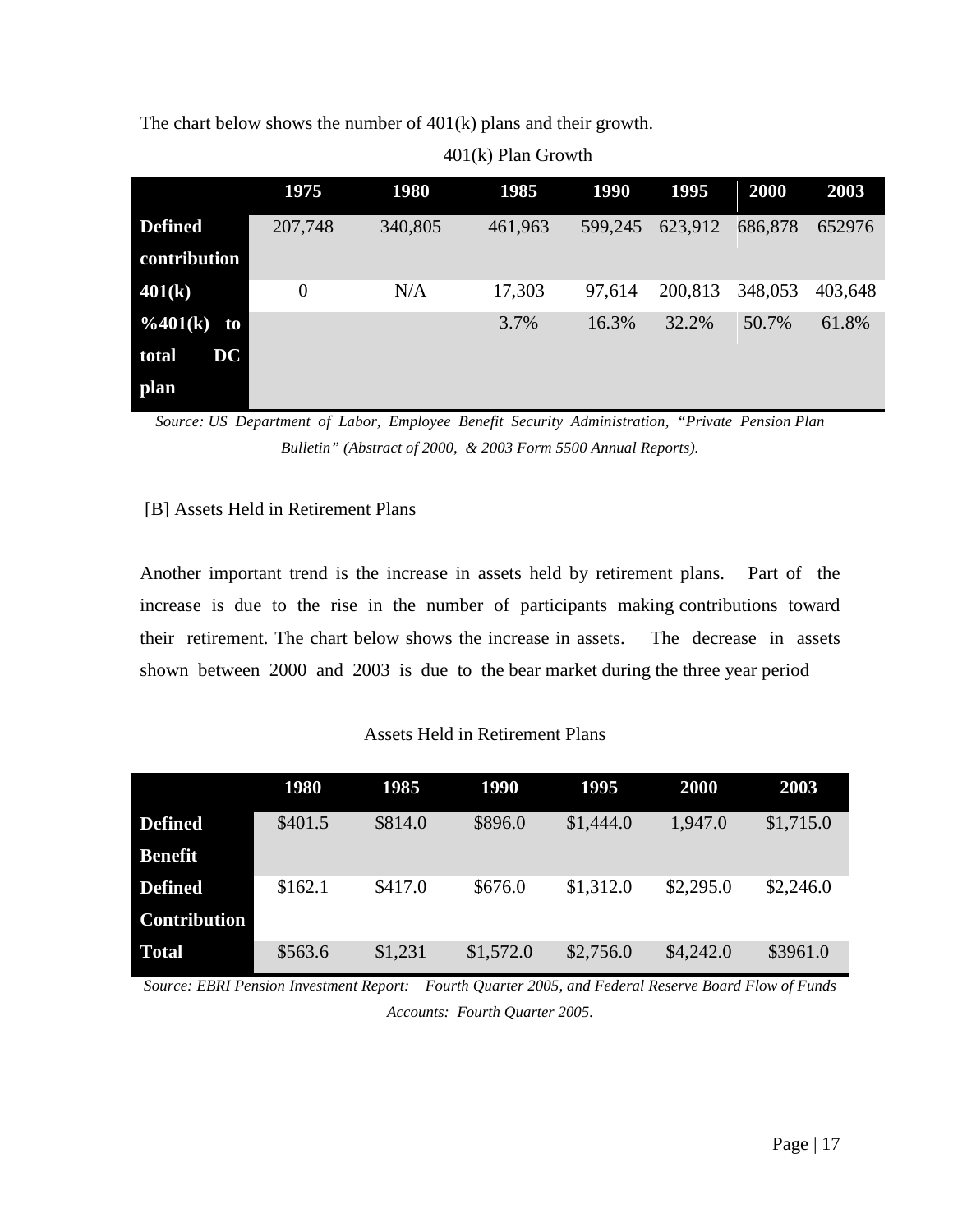As noted in the charts illustrating the growth of defined contribution plans, the addition of 401(k) plans also has had a significant influence on the increase in retirement plan assets. This can be seen in the following charts:

|                 | 1980    | 1985    | 1990    | 1995      | 2000      | 2003      |
|-----------------|---------|---------|---------|-----------|-----------|-----------|
| <b>Defined</b>  | \$162.1 | \$417.0 | \$676.0 | \$1,312.0 | \$2,295.0 | \$2,246.0 |
| contribution    |         |         |         |           |           |           |
| 401(k)          | N/A     | \$91.8  | \$384.9 | \$863.9   | \$1739.0  | \$1,900.0 |
| % $401(k)$ to   |         | 22.0%   | 56.9%   | 65.8%     | 75.7%     | 84.6%     |
| <b>Total DC</b> |         |         |         |           |           |           |
| plans           |         |         |         |           |           |           |

401(k) Assets (in billions)

*Source: Employee Benefit Research Institute, Pension Investment Report, and Federal Reserve Board, Flow of funds Accounts.*

There are many types of defined contribution plans. However, there are more  $401(k)$  plans than all the other defined contribution plans put together. There are more 401(k) plans than defined benefit plans. The assets held in 401(k) plans exceed those of defined benefit plans and exceed those of all the other defined contribution plans.

[C] 401(k) Plan Investment Direction

The chart in Section 1.05A above, titled 401(k) Plan Growth reflects that in 2003 there were 403,638 401(k) plans in existence. The DOL has analyzed this number further and provides, in the "Private Pension Plan Bulletin –Abstract of 2003 Form 5500 Annual Report", published October 2006, that in 88% of the plans participants direct the investment of all or a portion of the assets in their account. The Trustees control the investment of the assets in the remaining 12% of the plans.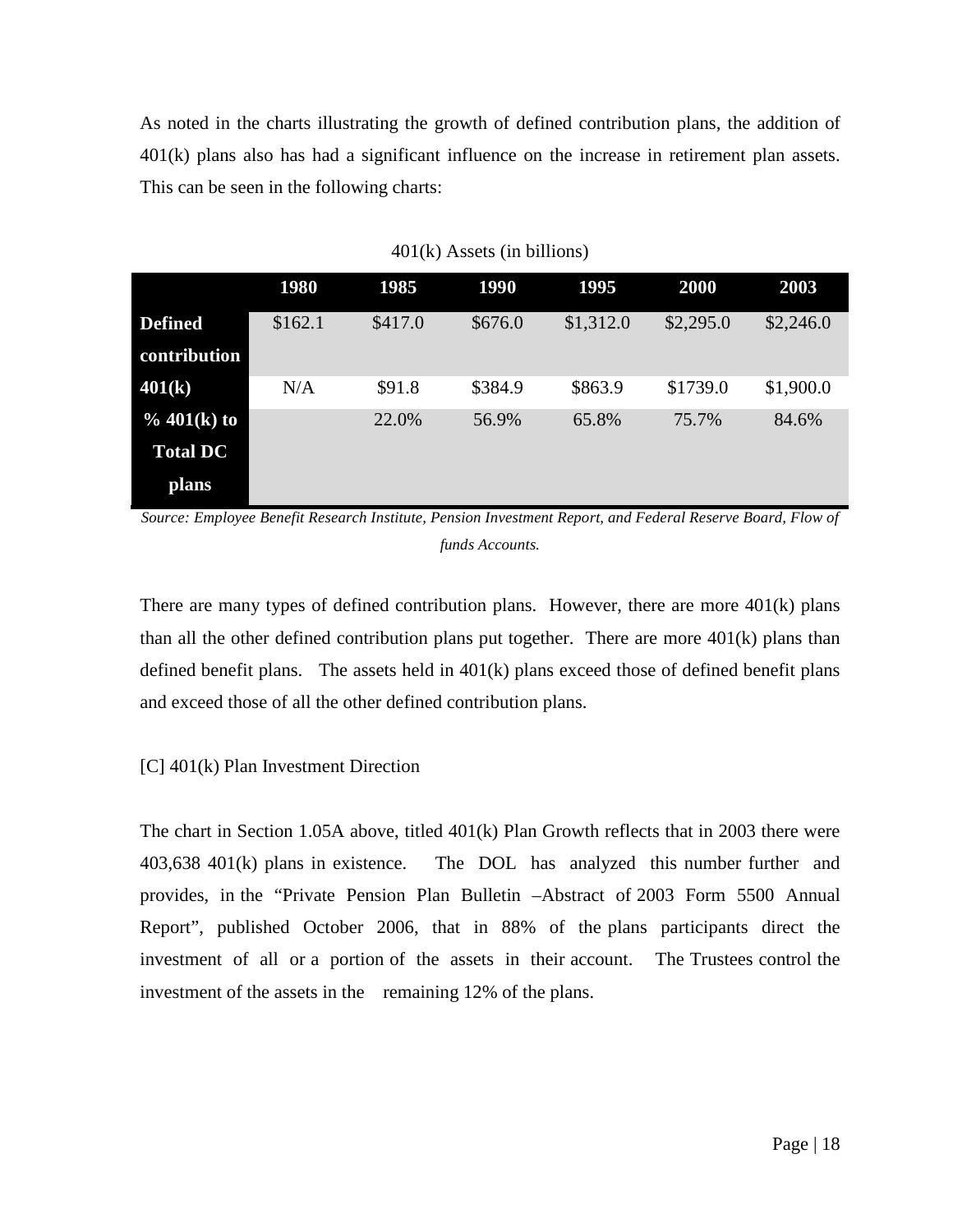### [D] Types of Assets Held by 401(k) Plans

As of the end of 2003, approximately 49% of 401(k) plan assets were held in mutual funds. This accounted for \$922 billion or 12% of the total mutual fund assets at year end 2003. Mutual fund assets in 401(k) plans were broken down as follows:

| <b>Mutual fund category</b> | <b>Assets</b> (Billions) | Share% |
|-----------------------------|--------------------------|--------|
| <b>Domestic Equity Fund</b> | \$560                    | \$61%  |
| <b>Foreign Equity Fund</b>  | \$84                     | 9%     |
| Hybrid Fund(Stocks and      | \$112                    | 12%    |
| <b>Bond</b> )               |                          |        |
| <b>Bond fund</b>            | \$86                     | 9%     |
| <b>Money Market Fund</b>    | \$80                     | 9%     |
| <b>Total</b>                | \$922                    | 100%   |

*Source: Fundamentals Investment Company Institute Research in Brief Vol. 13/N0.2 June 2004*

Company stock accounted for 16.4% of all 401(k) assets at year end 2003. Participant loans made up 13% of assets in 401(k) plans. Part 2 of the RPF Course will consider investments that are found in  $401(k)$  plans and particularly those in  $401(k)$ plans where participants are directing the investment of their account balances.

### **2.04 401(k) Influences**

401(k) plans have influenced the retirement plan industry in many ways. They have changed:

- How administration is performed (balanced forward vs. daily);
- The frequency of when information is reported to participants (annual vs. daily);
- How information is provided to participants (paper vs. electronic);
- Who is investing the plan assets (trustee vs. participants);
- How trading of assets is accomplished (employer/broker vs. trading platforms);
- Where the majority of assets are being invested (individual stock/bonds vs. mutual funds);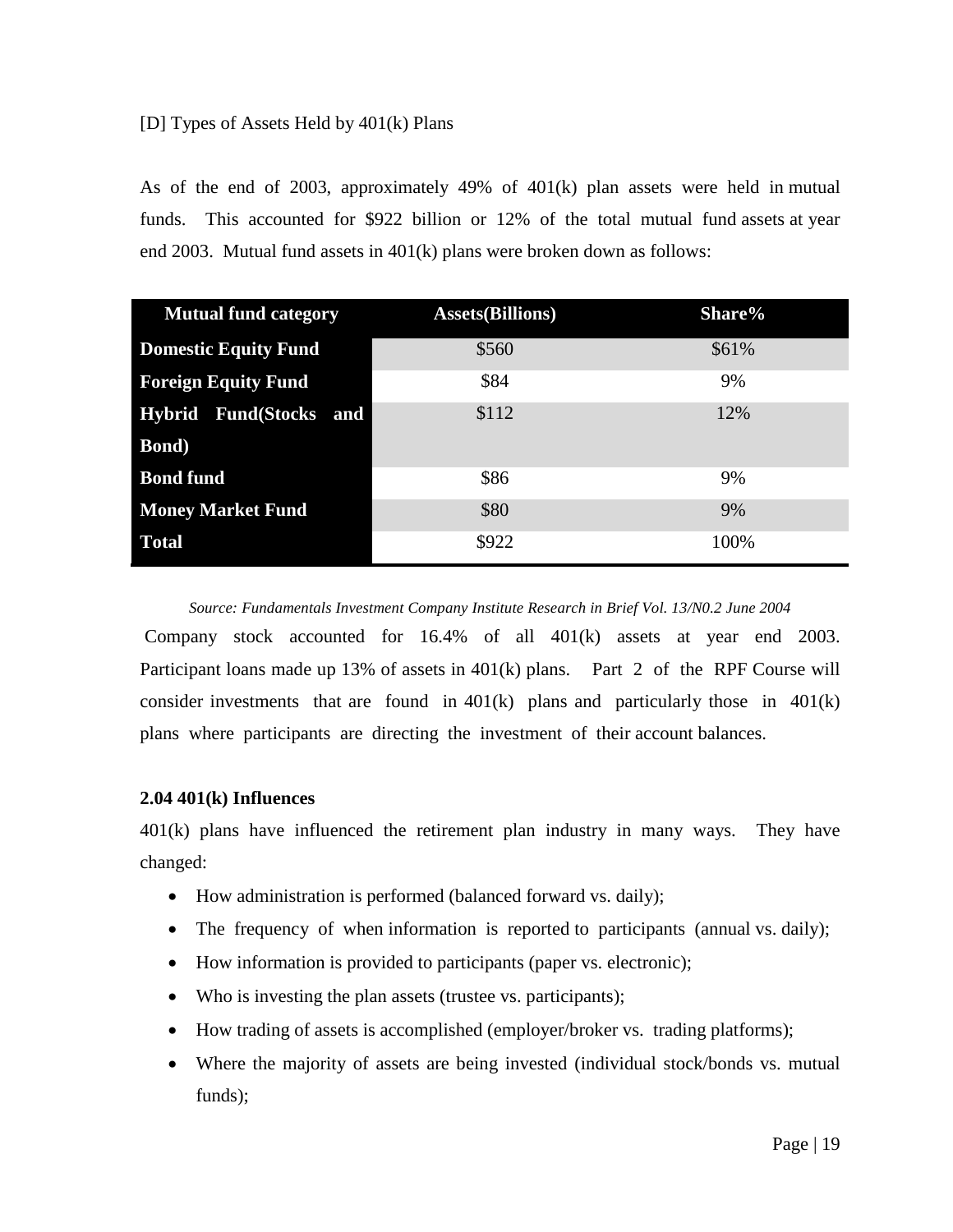- Who has the liability for investment decisions (trustee vs. participant); and
- How retirement plans are marketed (bundled, unbundled and strategic alliances).

In addition to the above changes,  $401(k)$  plans have caused an enlightenment on the subject of fees charged by various investment products as well as those charged by administration firms. Fiduciaries must be concerned about these charges since participants of 401(k) plans bear the burden of most fees and the fiduciary is given the responsibility to make sure the fees are reasonable.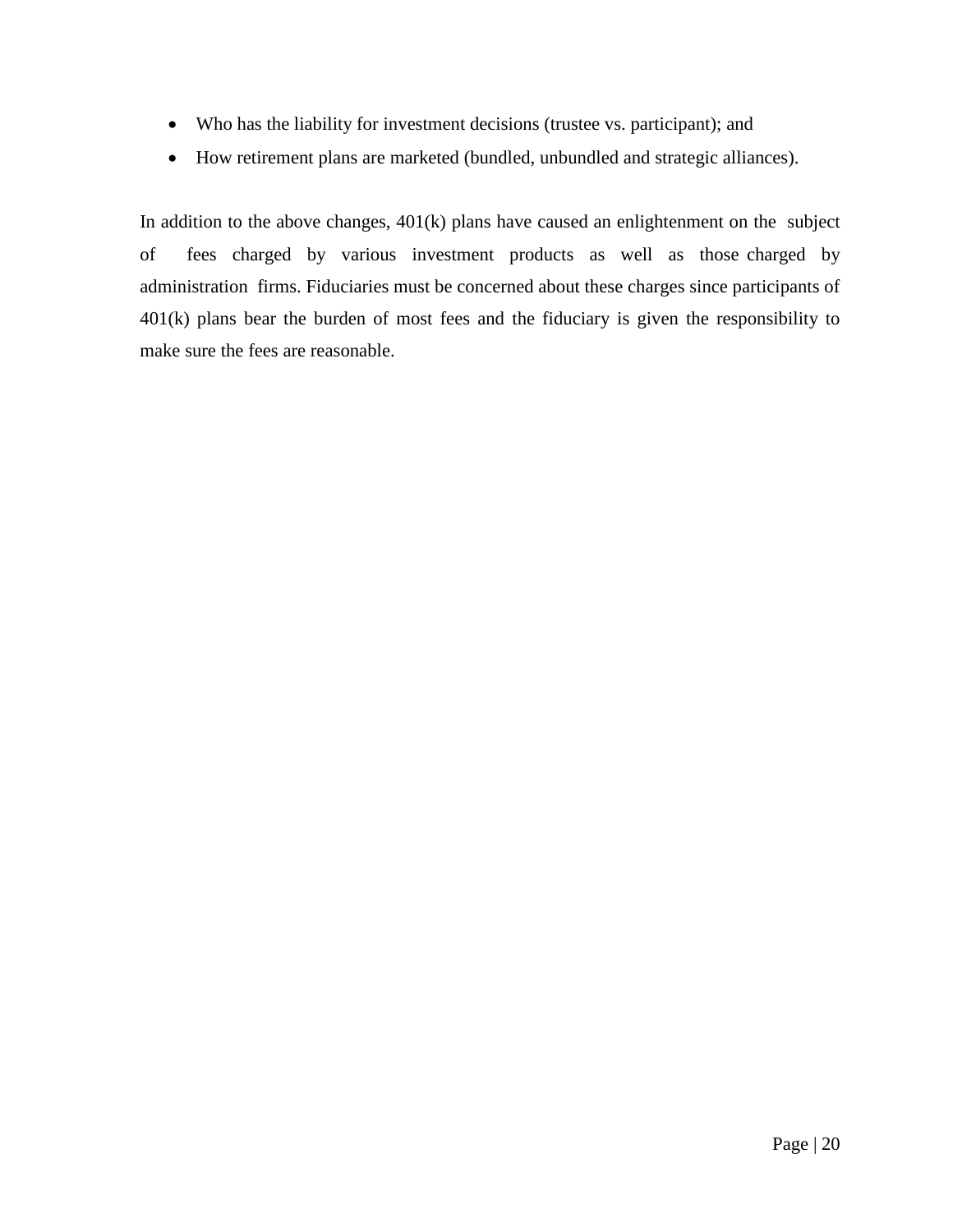### **CHAPTER: 03 FACTORS FOR SETUP THE PLAN**

The type of business entity that sponsors a qualified plan can have a significant impact on the manner in which contributions are deducted or allocated, and also may place restrictions on rights, features or benefits available to certain participants under the plan. In addition, the degree of common ownership among a group of businesses might cause them to be considered a single employer for a number of plan purposes, adding layers of complexity to what would at first appear a routine administrative task or design consideration. "Know the employer" then, is a maxim best spoken often and with depth of conviction by successful retirement plan professionals.

### **3.01 Employer/Plan Sponsor**

### [A] Plan Sponsors

The plan sponsor is the entity that establishes the plan. Corporations, partnerships, limited liability companies (LLCs), limited liability partnerships(LLPs), tax-exempt organizations, state and local governments, trade unions, and sole proprietors may all sponsor retirement plans. Each entity type, however, will not be sponsoring mirrorimage retirement plans. Rather, the plans will be reflective of their sponsor's particular business type and must show compliance with any specific qualified plan rules that apply to that business entity type.

Note that the terms employer and plan sponsor are frequently used interchangeably, but are separate concepts.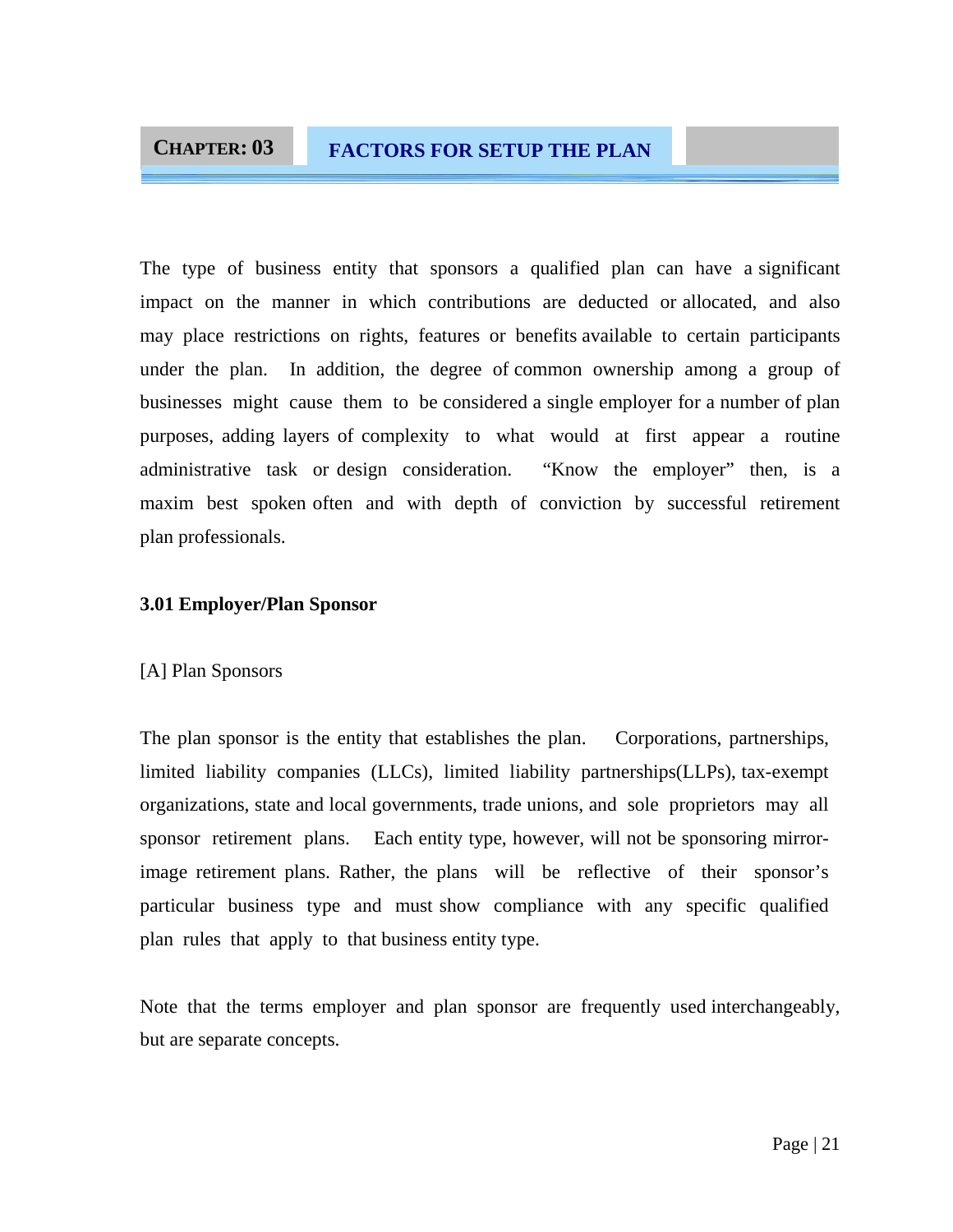### [B] Entity Change

It is essential for retirement plan professionals to request and keep on hand current information from the plan sponsor which identifies its tax status, owners, partners, officers, and relationships to other business entities and their retirement plans. Modification of the entity's structure for tax purposes, regardless of the entity type, can demonstrably affect administrative work and could potentially require that the plan document be amended. Additionally, changes in ownership and officers may influence the application of testing procedures, such as those for compliance tests, or cause multiple plans to be combined and tested as one plan because they are sponsored by entities linked through common ownership.

### **3.02 Taxpayer Status of Employer/Plan Sponsor**

The Internal Revenue Code establishes the tax classifications of organizations as taxpayers and sets out the standards for meeting these classifications. There are four main categories of employers for tax purposes:

- 1. Sole Proprietorships;
- 2. Partnerships;
- 3. C Corporations; and
- 4. S Corporations.

### [A] Sole Proprietors

Sole proprietors are individuals who own 100% of their unincorporated businesses and are commonly referred to as self-employed persons. (A distinction should be made here. While all sole proprietors are self-employed, not all self-employed individuals are sole proprietors.) As someone "in business for him or herself," a sole proprietor is fully responsible for the liabilities of the business. The income or loss generated by a sole proprietorship is reported on the owner's personal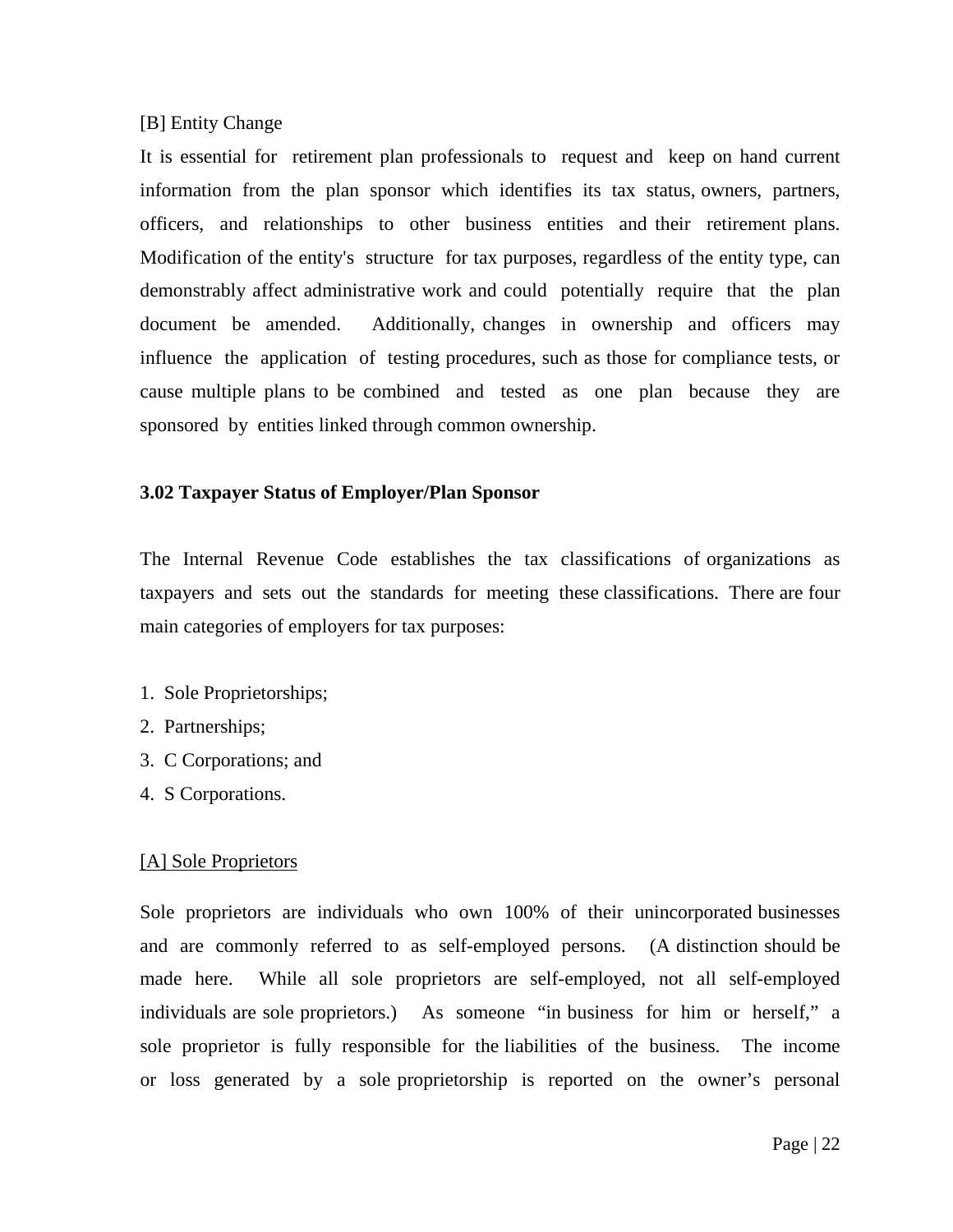income tax return, as determined on a separate schedule: Form 1040 Schedule C (Profit or Loss From Business – Sole Proprietorship), Schedule C-EZ (Net Profit from Business – Sole Proprietorship) or Schedule F (Profit or Loss From Farming). This Schedule C income is usually the basis for calculating required and/or deductible plan contributions for the self-employed person.

### [B] Partnerships

A partnership is not taxable as a separate entity: the partners are taxed as individual taxpayers to the extent of their share of the partnership's taxable income, whether or not it has been paid to them . The treatment of liability for the debts of the partnership, including required contributions to the qualified plans, also resemble that of the sole proprietorship, for liability is passed through the partnership to the individual partners. Earned income is the term used to define the compensation of a self-employed partner. The partner's earned income is net earnings from selfemployment adjusted for certain modifications. The starting point for determining net earnings from self-employment of a partner is the Schedule K-1, line 14. Adjustments made for certain business deductions the individual partners claim on their Forms 1040, as well as one-half of the self-employment tax (computed on Schedule SE of Form 1040) are taken into consideration.

#### [C] Corporations

A corporation is a legal entity formed by business associates to conduct a professional venture and divide profits among investors. It is created under state law via filing of a charter or articles of incorporation within a state or states, and consequently becomes subject to the laws of those states as well as federal law. After drawing up bylaws to govern its operation, issuing stock, and appointing a board of directors to manage its affairs, the corporation then begins to "do business," and in many ways functions as if it were an individual taxpayer, existing separately and apart from owners. The corporation files its own tax return and pays taxes on its income. It can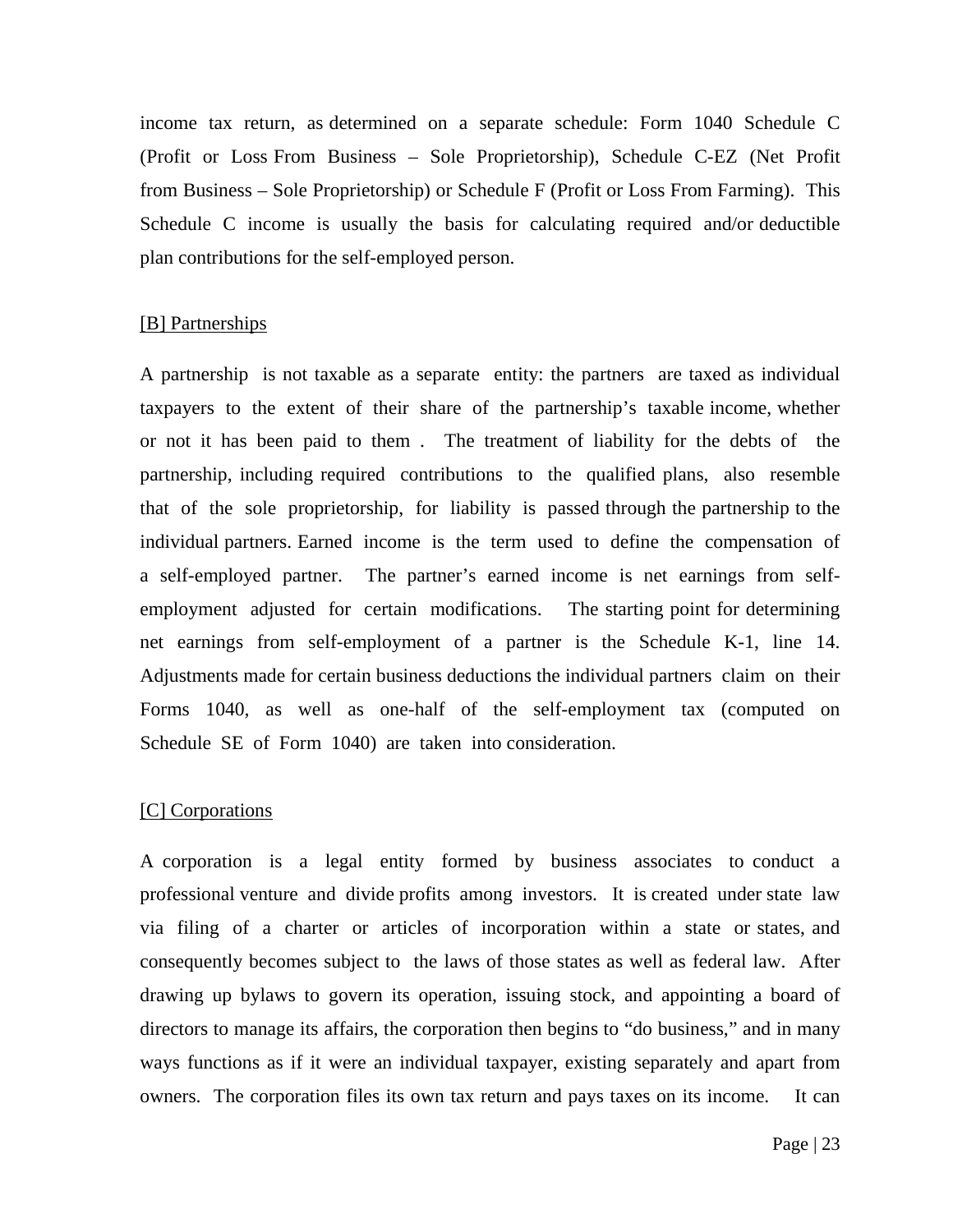buy and sell property, and it can sue and be sued. The rights and liabilities of a corporation generally remain distinct from those of its underlying owners, and as such formation of a corporate entity provides a measure of protection or limited liability for investors. In most cases, none of the owners will be under obligation for the debts of a corporation, and the corporation's creditors may not attack the personal assets of the investors.

### 1. C Corporations

C corporations are what most people think of when they hear the term: corporation. They are subject to the largest tax bite, since corporate earnings are actually taxed twice. First, the corporation must pay corporate income tax on its net income. Thereafter, net income, if distributed to owners, is paid in the form of a dividend. Commonly, this dividend represents taxable income to the owner, thus creating the double payment of taxes: first at the corporate level and again at the level of the owner. Conversely, if the corporation has sustained a loss during its fiscal period, the corporation carries the loss forward to be applied against future earnings. The individual owners cannot claim the loss.

### 2. S Corporations

By electing "S" status for income tax purposes, S corporations, sometimes referred to as Subchapter S corporations, avoid the double-taxation of company earnings associated with their C corporation brethren. The S corporation itself usually does not pay any income tax. Both the income and the losses of the corporation pass through to the individual owners who must claim the income or losses on their personal income tax returns, whether or not the income has been distributed to them. These differences in taxation may be a primary consideration when a company chooses S status. It allows income taxes to be paid on company earnings just once: all at the individual level and at individual tax rates.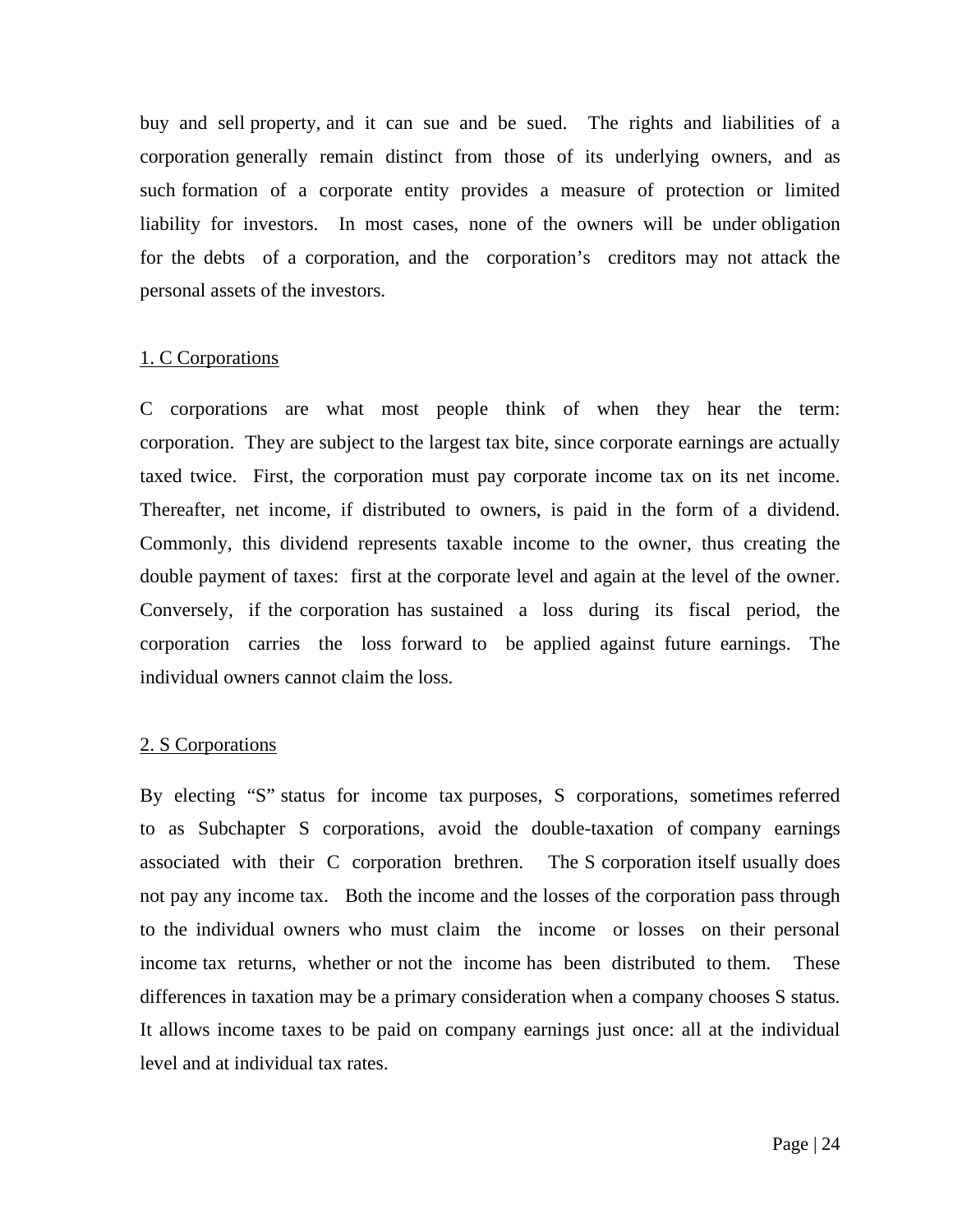### [D] Limited Liability Companies (LLCs) or Limited Liability Partnerships (LLPs)

Limited Liability Companies (LLCs) and Limited Liability Partnerships (LLPs) are created under state laws which govern their formation. Not all businesses can operate as LLCs or LLPs. For example, companies in the banking and insurance industries are prohibited from electing LLC status, and some states forbid professionals such as physicians and architects from forming LLCs. The attraction of LLCs and LLPs is advertised in their name. They offer limited liability to their members as a separate and distinct legal entity, as a corporation does, but they are generally taxed as partnerships under state and federal law. Indeed, LLCs and LLPs use the same reporting forms to their owners as partnerships: the Schedule K-1. Should a state allow LLCs and LLPs to elect to be taxed as a corporation, as some states do, the form in which they elect to be taxed will determine the status to be used for qualified plan purposes.

The owners of an LLC are known as members. There is no limit to the number of owners in an LLC. Contrast this with an S corporation that may have no more than 100 shareholders.

### **3.03 Ownership Issues**

The Internal Revenue Code defines a 5% owner as a person who owns more than 5 percent of the outstanding stock of the company. While this may appear straightforward on the surface, an individual who does not actually own stock may be treated as a 5% owner through attribution of ownership.

Attribution of ownership is the concept of treating an individual as owning an interest that the individual does not actually own. Attribution of ownership may be the result of a family relationship or a business relationship. Under IRC §318 an individual is attributed ownership in the stock owned by a spouse, children, grandchildren and parents. Since application of nondiscrimination testing and qualified plan rules revolve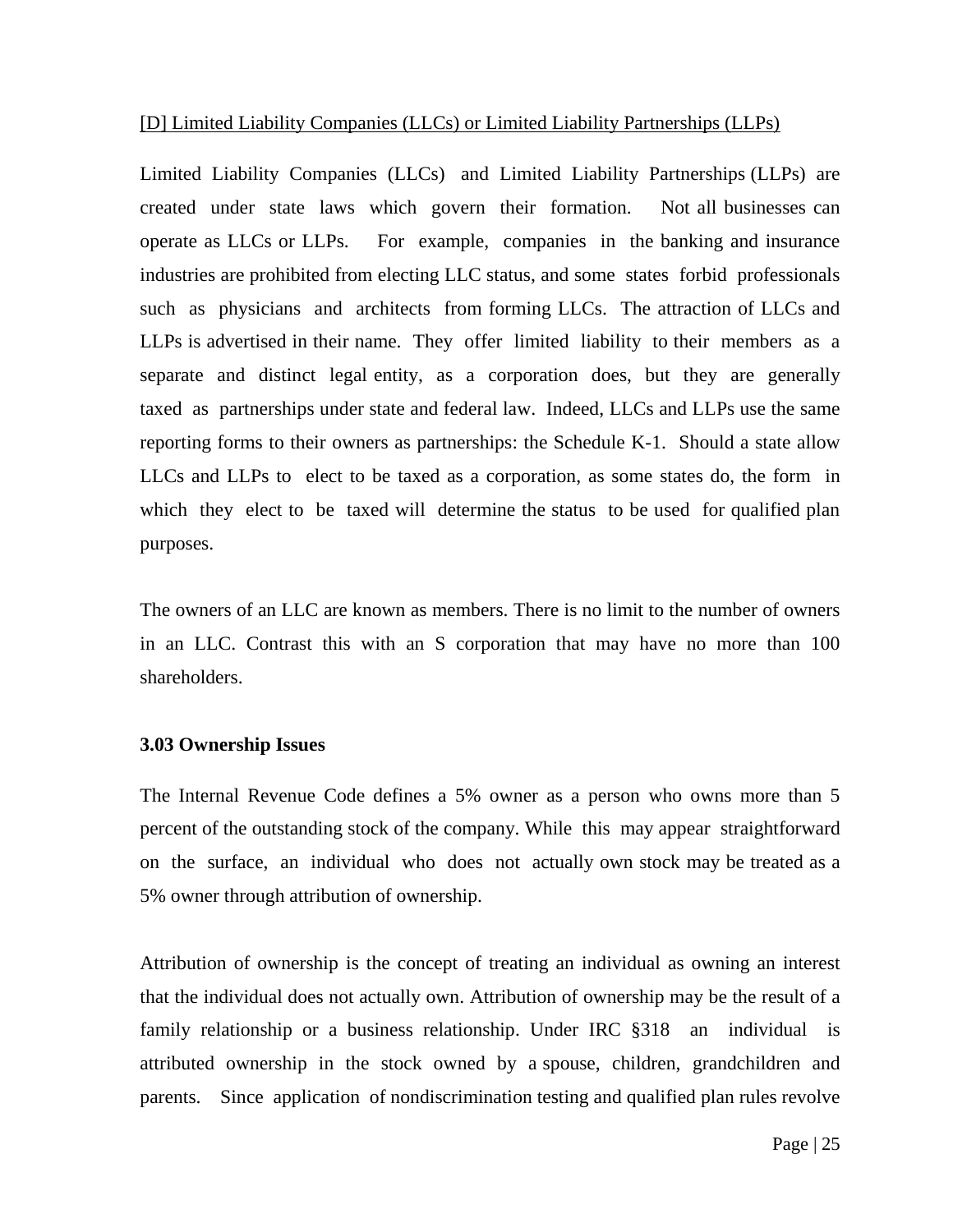around the identities of 5% owners as determined under IRC §318, awareness of not just the actual owners of the employer but also their family ties to other employees is essential.

### **2.04 Potential Fiduciaries and Others Associated with Plan Operations**

Retirement plan administrators will collaborate with a number of other professionals who perform various services for their joint clients. Generally these professionals are not considered plan fiduciaries solely by reason of performing their normal professional services to a plan. They would be fiduciaries if they exercise control or management over the plan or its assets.

### [A] Accountants

A plan administrator may employ an accountant to provide audited or unaudited financial statements and payroll information. As such, accountants may assist in the confirmation of the plan sponsor's taxpayer status, identification of owners and officers of the business, and serve as an additional source of knowledge regarding affiliated companies under common control.

At times, the accountant may be responsible for preparation of the plan's tax filing, the Form 5500. Additionally, plans with more than 100 participants generally must attach an independent accountant's opinion to the Form 5500, a service which might be provided by the plan's regular accountant if so qualified.

### [B] Consultants

Any number of consultants is available to assist the plan administrator with the operation of the plan. Retirement plan professionals, insurance agents, financial advisors, brokers, and communication consultants all provide services for fees or commissions.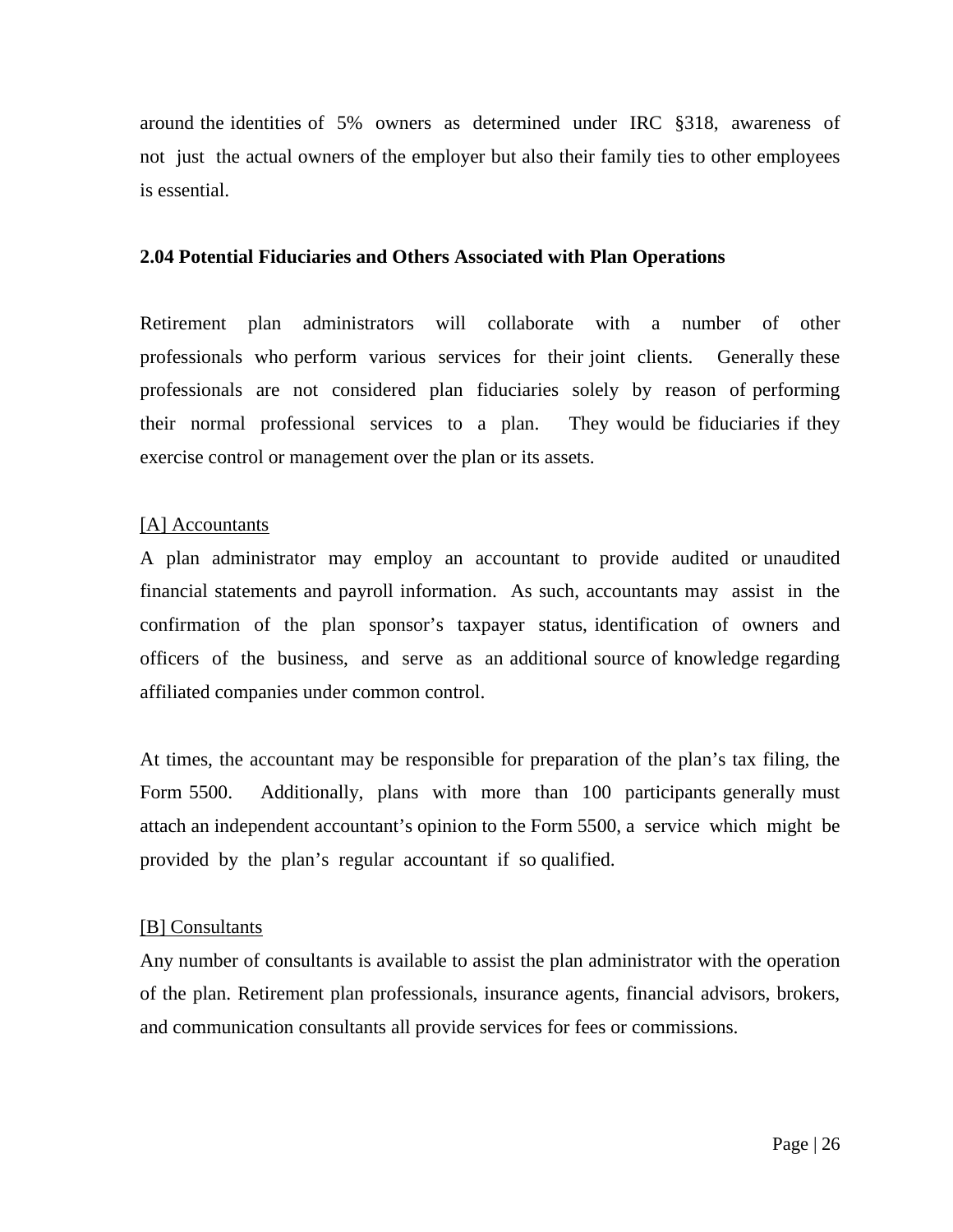Predominantly, consultants offer services previously identified as ministerial functions. In practice, the consultant may be considered a fiduciary depending on the authority given to him or her by the plan administrator or may become a fiduciary as a result of the actions taken. An example would be a retirement plan administration firm that provides such a broad range of administrative services to the plan that the participants believe the firm is the plan administrator. Retirement plan administration firms must be wary of unintentionally extending their contracted services into the realm of discretionary authority over the plan and its operation unless they want to be considered plan fiduciaries.

### [C] Investment Advisors

The size of the plan, the financial sophistication of the plan sponsor, the nature of the plan's assets, and the complexities of the plan's investment policy, will often dictate the number of investment advisors (financial consultants, brokers, investment managers or insurance agents) a plan administrator may engage. The investment advisors may direct, handle, and oversee the plan's assets or provide investment advice for plan participants.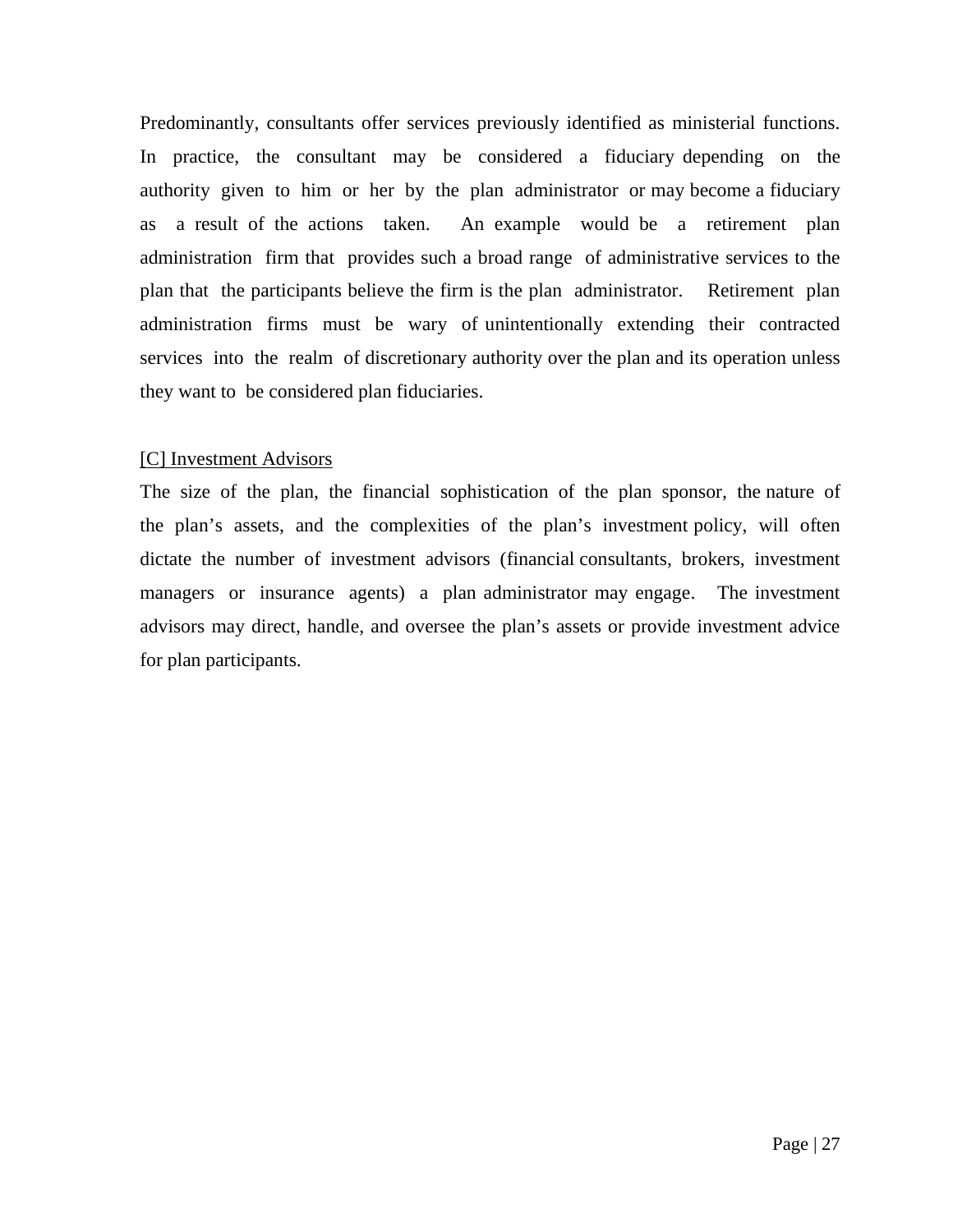### **CHAPTER: 04 DEFINED CONTRIBUTION PLANS**

There are many types of defined contribution plans. These plans maintain a separate account for each individual participant. Each of these plans defines the contribution amount to be deposited into the participant's account. The participant bears the investment risk because there is no promised benefit to be paid at retirement like in a defined benefit plan.

Profit Sharing and 401(k) Plans;

- SIMPLE Plans;
- Money Purchase;
- Stock Bonus and Employee Stock Ownership Plans; and

The tax-advantaged arrangements which are broadly described in this section are not an exhaustive list. They are merely provided as examples of some of the available types of tax-advantaged arrangements and to enhance an understanding of the spectrum of retirement program options open to consideration by employers.

### **4.01 Profit Sharing Plans**

### [A] Profit Sharing Plans

Through a profit sharing plan, employees can be rewarded with a share in the employer's r revenue, which was generated in part due to their efforts. The employer may exercise discretion over the amount contributed to the plan each year and need not base the contribution on actual profits. Accordingly, the plan does not have to state explicitly what amount will be contributed each year, but it must contain a specific formula for allocating any contribution made to participants.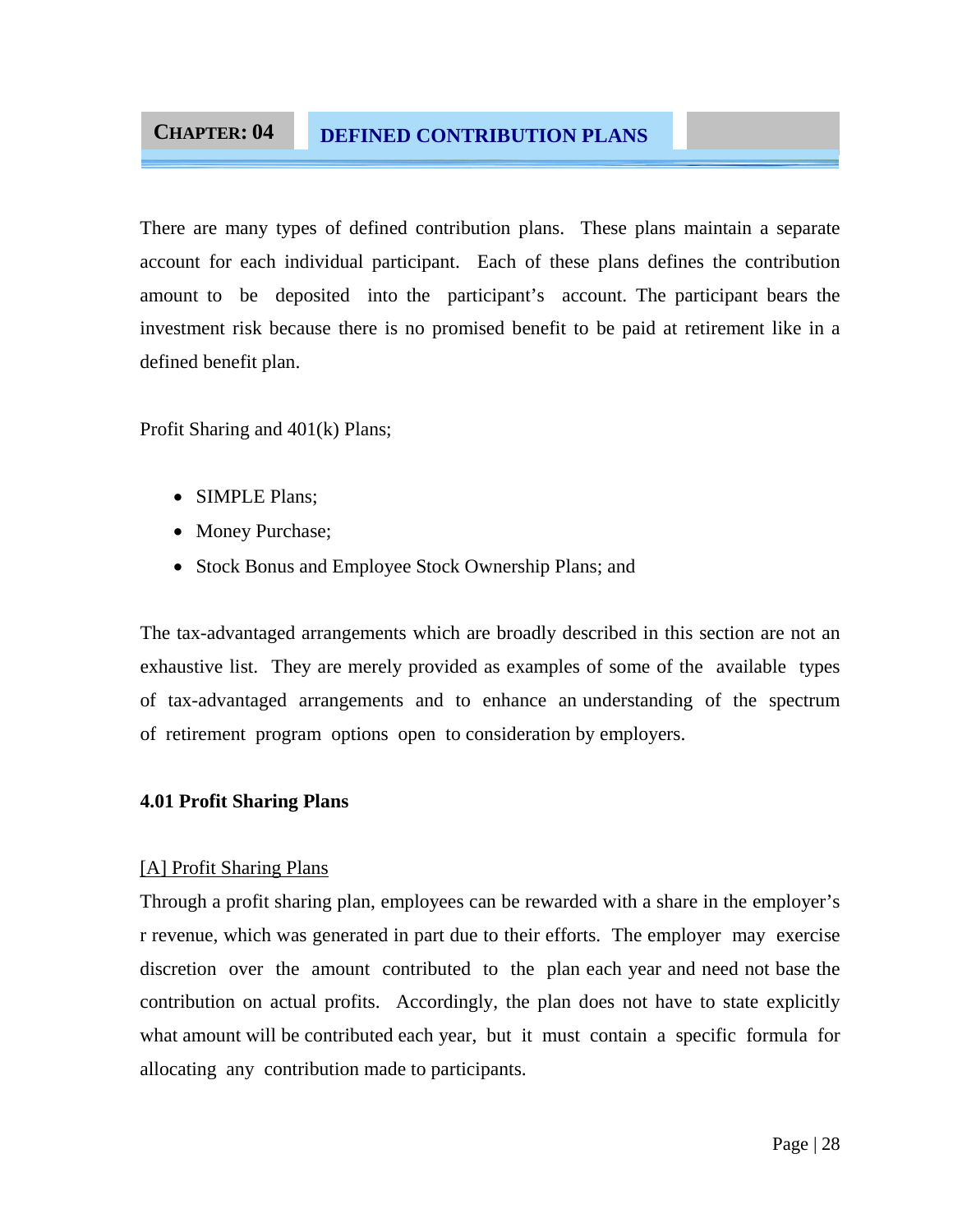*Example 3-1.Profit Sharing Allocation. An employer contributes \$40,000 to its profit sharing plan for the current year. The allocation formula states that a participant will share in the contribution in proportion to the participant's compensation. If the sum of compensation for all plan participants eligible to share in the profit sharing contribution is \$500,000 and a participant's individual compensation is \$50,000, the participant will be allocated 10% (\$50,000/\$500,000) of the employer contribution, or \$4,000.* 

Thus, an employer often selects a profit sharing plan for its employees because it can determine each year how much to contribute to the plan based on its financial condition. The employer may decide not to make a contribution for a particular year should the business climate be less than fruitful with little or no profits, or when the income is needed for other business expenses.

### [B] 401(k) Plan

In order to encourage employees to actively save for their retirement and to bolster utilization of and appreciation for employer plans, today numerous employers are sponsoring the very popular salary deferral plan as described under Internal Revenue Code Section 401(k). Having the perhaps dubious distinction of being more commonly and widely known by its Internal Revenue Code Section number than its descriptive name, this type of profit sharing plan with a qualified cash or deferred salary arrangement (CODA) is referred to by the public and practitioner alike as a  $401(k)$  plan.

### **4.02 SIMPLE Plans**

Savings Incentive Match Plans for Employees (SIMPLEs) are designed to address the needs of small businesses and intended to simplify qualified plan administration for their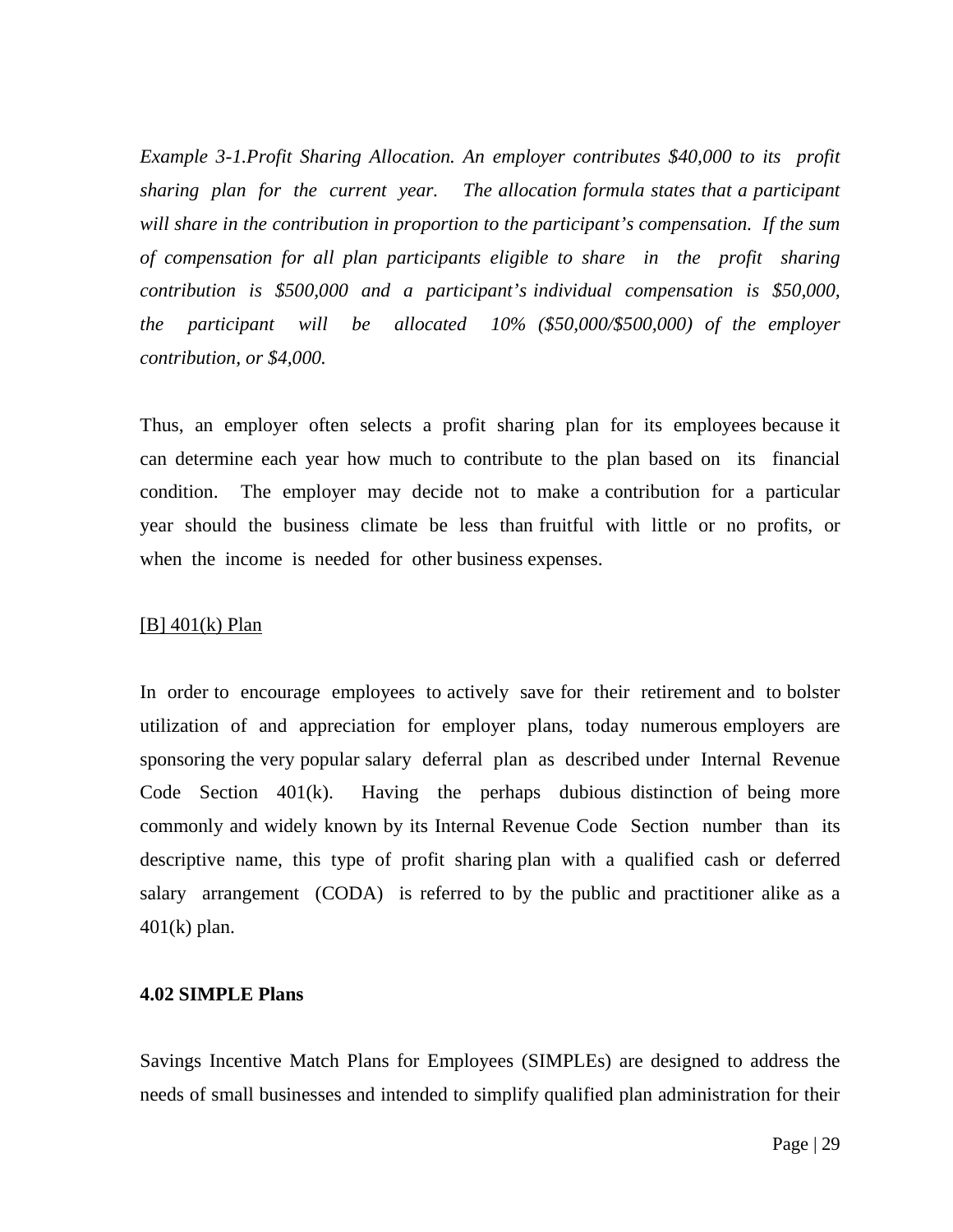sponsors, a SIMPLE must be the only plan sponsored by the employer, and only employers with 100 or fewer employees may utilize SIMPLEs.

All SIMPLE plans are exempt from nondiscrimination testing provided the employer makes the required contributions. As a caution created by their similar names, SIMPLE plans should not be confused with Simplified Employee Pensions (SEP).

### [A] SIMPLE  $401(k)$  Plans

A SIMPLE 401(k) is a type of 401(k) plan that permits only certain types of contributions and that does not require nondiscrimination or top-heavy testing.

### Under SIMPLE 401(k) plans:

Classes of employees can be excluded from participating in a SIMPLE 401(k), provided that the minimum coverage rules are satisfied. Elective deferrals are allowed. After-tax employee contributions are not allowed. Catch-up contributions may be permitted.

The employer must make either a matching contribution of 100% of the first 3% of compensation deferred or an employer non elective contribution of 2% of compensation to all eligible employees. While the matching contribution only goes to those eligible employees who contribute, the non elective contribution must go to all eligible employees. The employer deposits employee and employer contributions in the same manner as traditional 401(k) plans. All contributions must be 100% vested; that is, they must be fully owned by the participant at the time of their contribution to the plan. Withdrawals are subject to the same withdrawal rules as traditional  $401(k)$  plans. Loans to participants from their accounts are allowed. The plan is required to file Form 5500, an annual return/report, with the Department of Labor (DOL).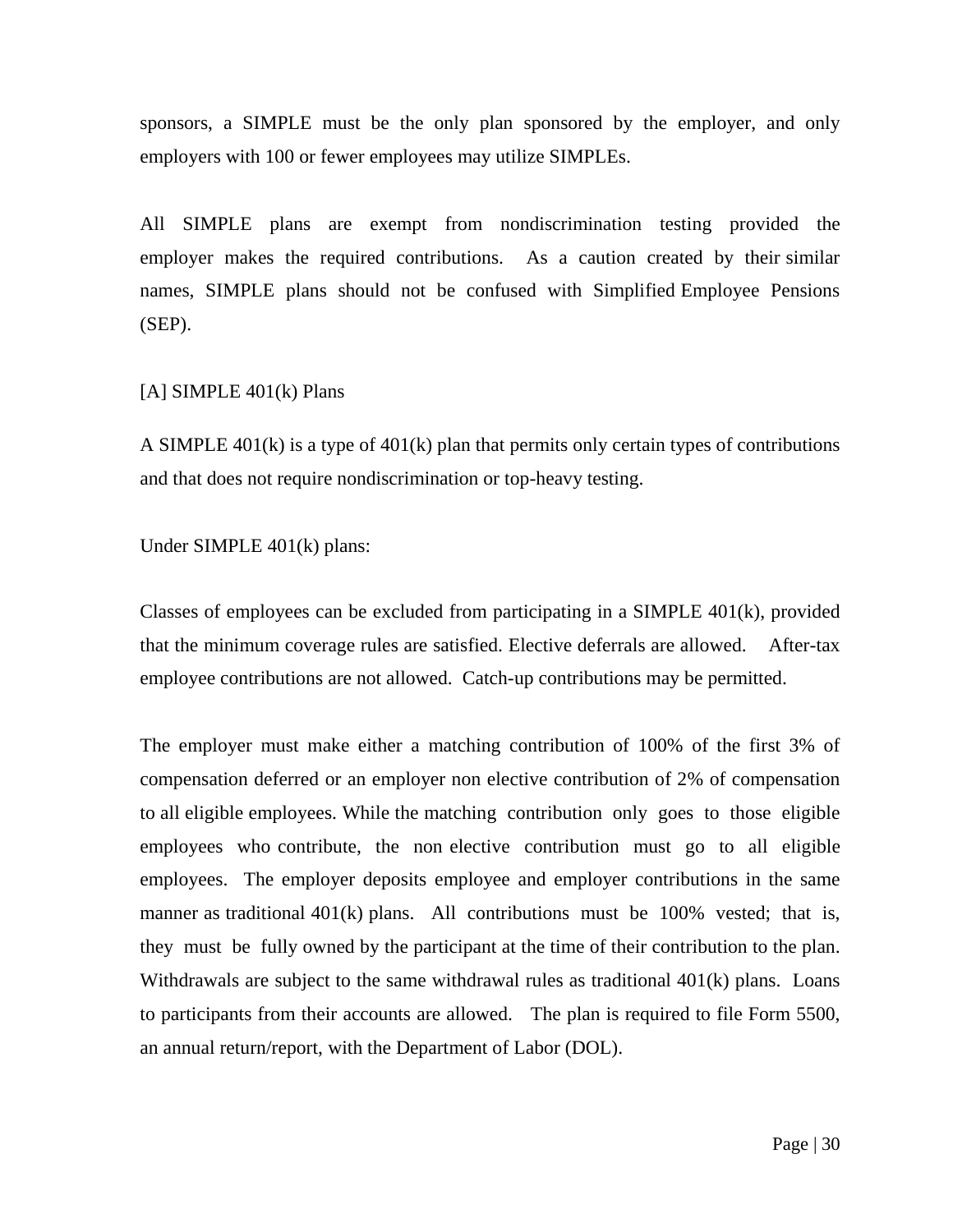### **4.03 Money Purchase Plans**

From the participant's perspective, a money purchase plan looks very similar to a profit sharing plan in that both are individual account plans. The differences, however, are substantial. While an employer may decide each year what level of profit sharing contribution it wishes to make, if any, a money purchase plan obligates the employer to contribute a specific amount or percentage of the participants' compensation to the plan each year. The specific contribution formula is written into the plan document, and the contribution is required to be made under the minimum funding requirement of IRC §412. Failure by the employer to meet the contribution or funding requirement will result in a 10% excise tax on the amount not contributed, the minimum funding deficiency, payable by the employer. This amount is in addition to the required money purchase contribution.

*Example 3-5. Money Purchase Allocation. Sam earns \$30,000 from ABC Company, sponsor of a money purchase plan that contains a contribution formula of 10% of eligible compensation. The plan's allocation formula is the same as the contribution formula. Sam's required allocation for the year would be \$30,000 x 10% = \$3,000.* 

The employer contribution formula generally will not exceed 25% of compensation, as that is the maximum deduction limit for the employer.

Now that the profit sharing plan alone can achieve the 25% maximum deduction limit, the usefulness of money purchase plans has diminished, and accordingly many of them have since been terminated or merged into their companion profit sharing plans to generate an additional savings on plan administration for one plan rather than two.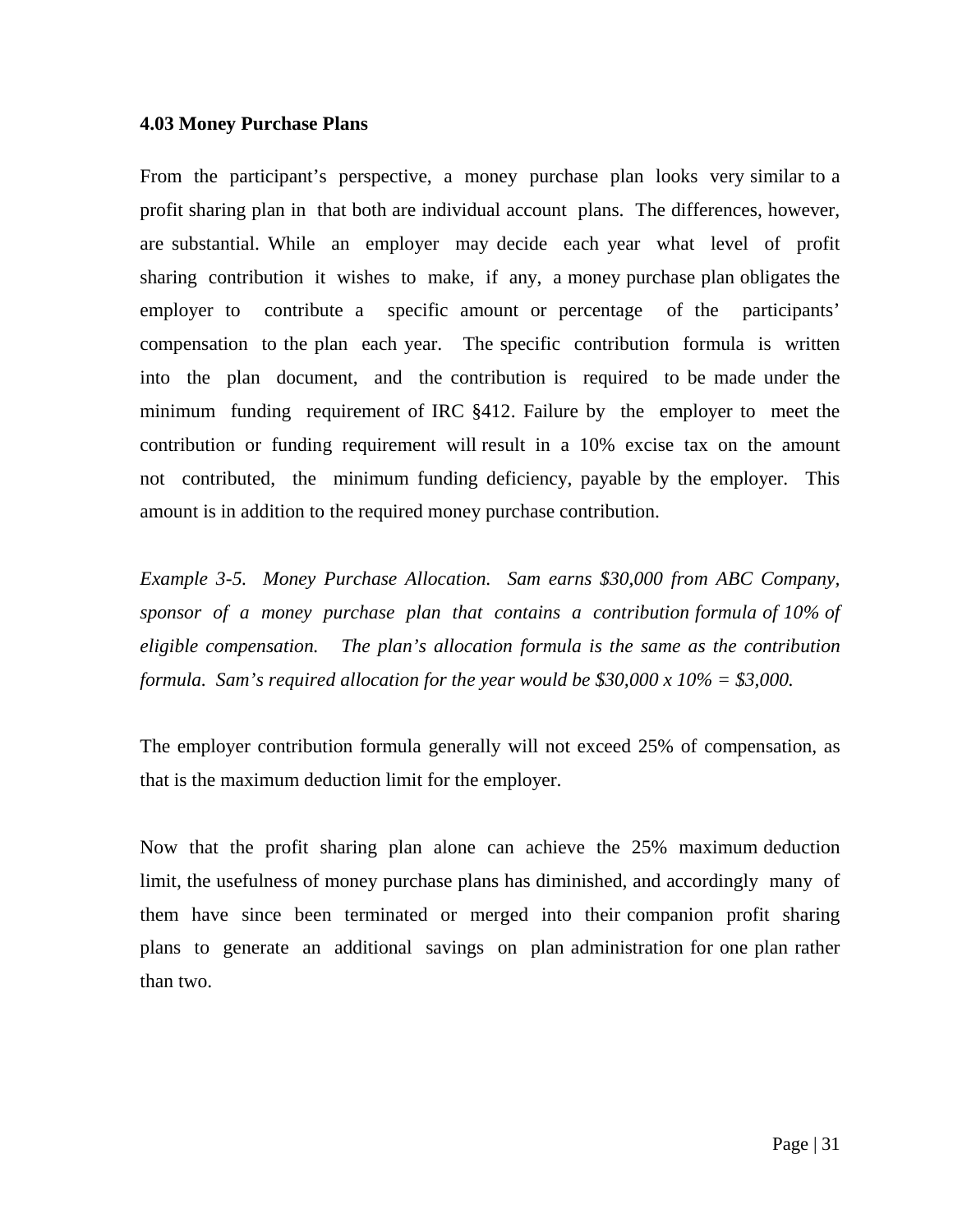### **4.04 Stock Plans**

It also should be noted that investment of plan assets in company stock does not automatically create a stock bonus plan or ESOP, and other types of plans may invest in employer stock. For example, defined benefit plans may have up to 10% of assets invested in employer stock. A key distinction here is that these plans are not intended to distribute benefits chiefly in the form of company stock, as is the case with stock bonus plans and ESOPs. ESOPs are quite complex and therefore are discussed in more detail in advanced ASPPA courses.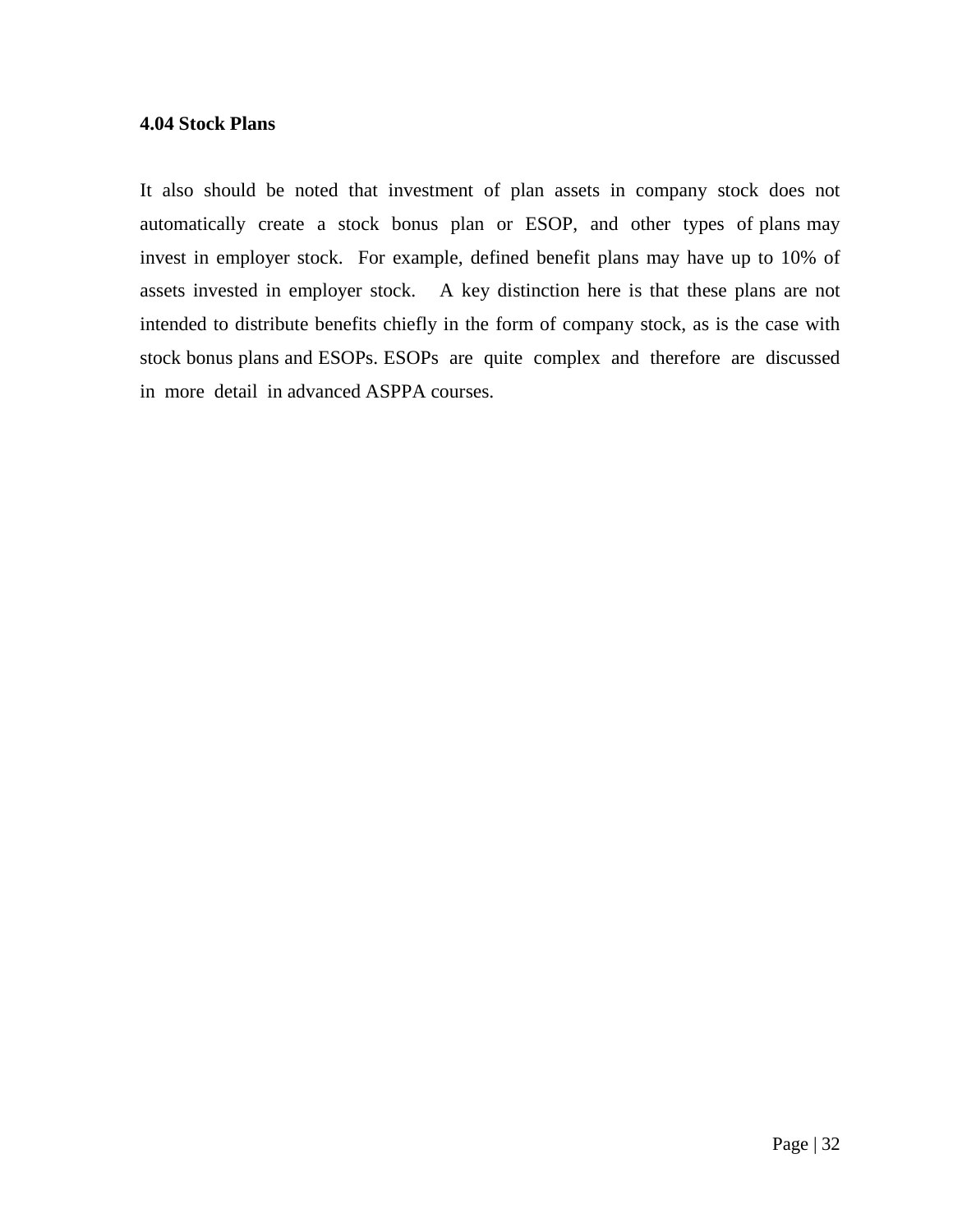### **CHAPTER: 05 BASIC PLAN DOC LANGUAGE**

The plan document functions as the rulebook for the operation of the plan under the qualification in operation doctrine as expressed earlier. Failure to follow the terms of the plan document constitutes an operational flaw that at a minimum would require corrective measures and at its ultimate would constitute a loss of qualified status under the Internal Revenue Code and ERISA. Familiarity with the plan document, therefore, is a necessity. In addition to containing the rules for eligibility and participation under the plan, it outlines the manner in which participants or beneficiaries may be entitled to receive benefits from the plan and the amount of those benefits.

The following sections—representing basic retirement plan fundamentals, important to the administration of any qualified plan—will normally be listed in the table of contents for a plan document, although not necessarily in this order.

- Definitions:
- Eligibility and Participation; Contributions;
- Benefits (if a defined benefit plan);
- Allocations (if a profit sharing, money purchase, or  $401(k)$  plan);
- Vesting;
- Top-heavy provisions;
- Normal, Early, or Late Retirement;
- Death, Disability, and other benefits;
- Loans (additional language may be found in a separate document);
- Plan Amendment and Termination: and
- Trustee duties and administration (may be contained in a separate trust document).

Much of the language in the plan document as represented by these sections is text required either under the Internal Revenue Code or its regulations. With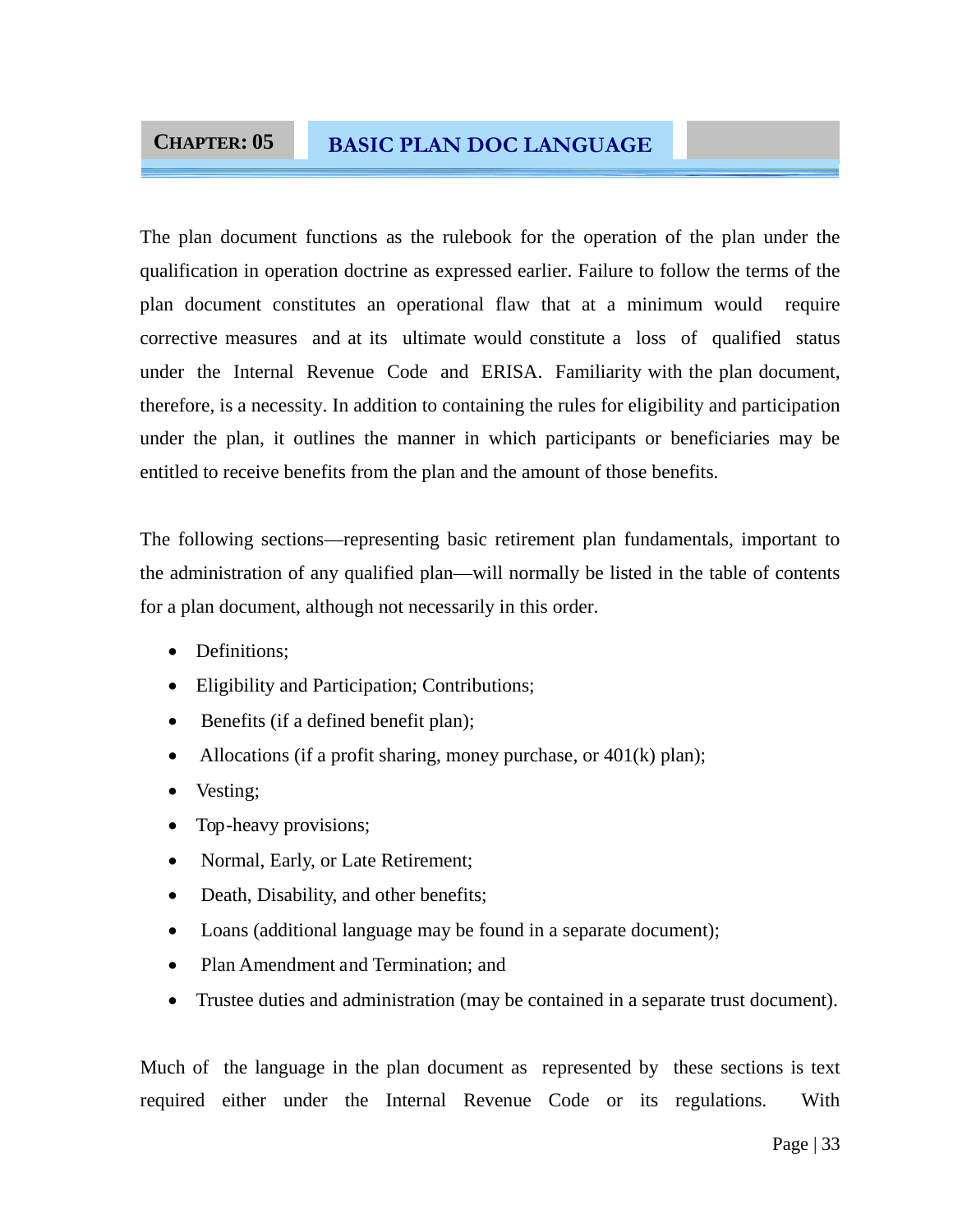experience one begins to distinguish between the more standard IRS-approved language and the customized language that will vary from plan to plan.

Plan document drafters capitalize the first letter of words or phrases to indicate that the term can be found in the definitions section of the document. These definitions play an important role in the operation and administration of the plan. By incorporating a defined term into a particular provision of the plan, the definition acts to expand or narrow the application of the provision. Inaccurate application of a defined term, or failure to apply the definition as set forth, will affect the cost of the plan to the employer and the plan's qualified status.

### [A] Compensation

The definition of compensation is normally referenced in the benefit and contribution or allocation sections of a plan document. Compensation for benefit and contribution purposes often includes the total compensation of a participant. However, plan sponsors are allowed to include or exclude certain components of compensation, such as elective deferrals, and moving expenses, so long as the result is a definition of compensation that does not disproportionately favor higher-paid employees. In this manner, sponsors have a degree of flexibility in limiting the eligible compensation that will be utilized by the plan for calculating benefits.

*Example 4-1 Compensation: Mary earns \$50,000 annually and elects to defer \$5,000 into her employer's 401(k) plan. She also pays for her commuter transit pass with pre-tax*  dollars in the amount of \$1,200 through a qualified transportation fringe benefit *program. The 401(k) plan document defines compensation for purposes of the profit sharing contribution allocation as inclusive of elective deferrals and qualified transportation fringe benefits. The profit sharing allocation for the year is 2% of plan compensation. Although Mary's taxable income is \$43,800 (\$50,000 less \$5,000 less \$1,200), her profit sharing allocation will be \$1,000 (2% x \$50,000).*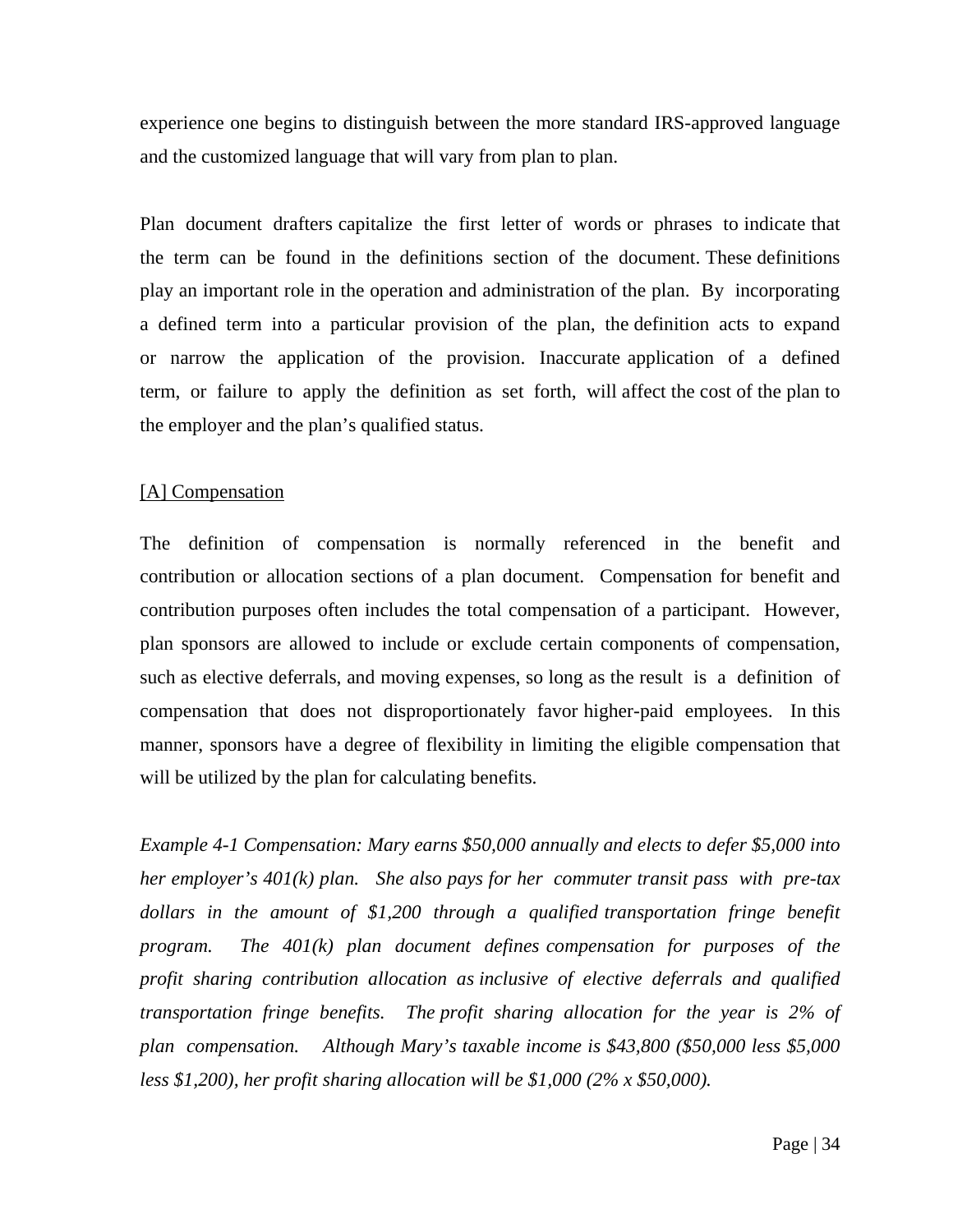### [B] Eligible Employees

The term eligible employee normally states that an employee who meets the definition of employee and who has met the eligibility requirements is an eligible employee. Because of the cross-referencing to eligibility determination, sometimes these definitions are found in the eligibility and participation sections of the plan document instead of the definitions section.

### [C] Fiscal and Plan Year

The plan sponsor's fiscal year will be referenced in the definitions section of the plan document, as will the plan year. These periods may not always coincide.

*For example a is an S Corporation that may use the calendar year as the fiscal year so that income passes through to the employee shareholders for reporting on individual tax returns but uses a non-calendar year for the plan year. In this case, the definition of fiscal year would be defined as the twelve consecutive month period ending December 31, where the definition of Plan Year might be the twelve consecutive month period commencing July 1 and ending June 30.*

### [D] Normal Retirement Date and Age

Some drafters of plan documents separate the definitions of normal retirement date and normal retirement age, while others combine the two into one definition. The definition of normal retirement age typically is a specific age, such as age 65, or a specified age and period of service, such as age 65 and the 5 anniversary of the date the participant first entered the plan. (The later of age 65 or the 5 anniversary of the date the participant first entered the plan is the statutory limit under the Internal Revenue Code.)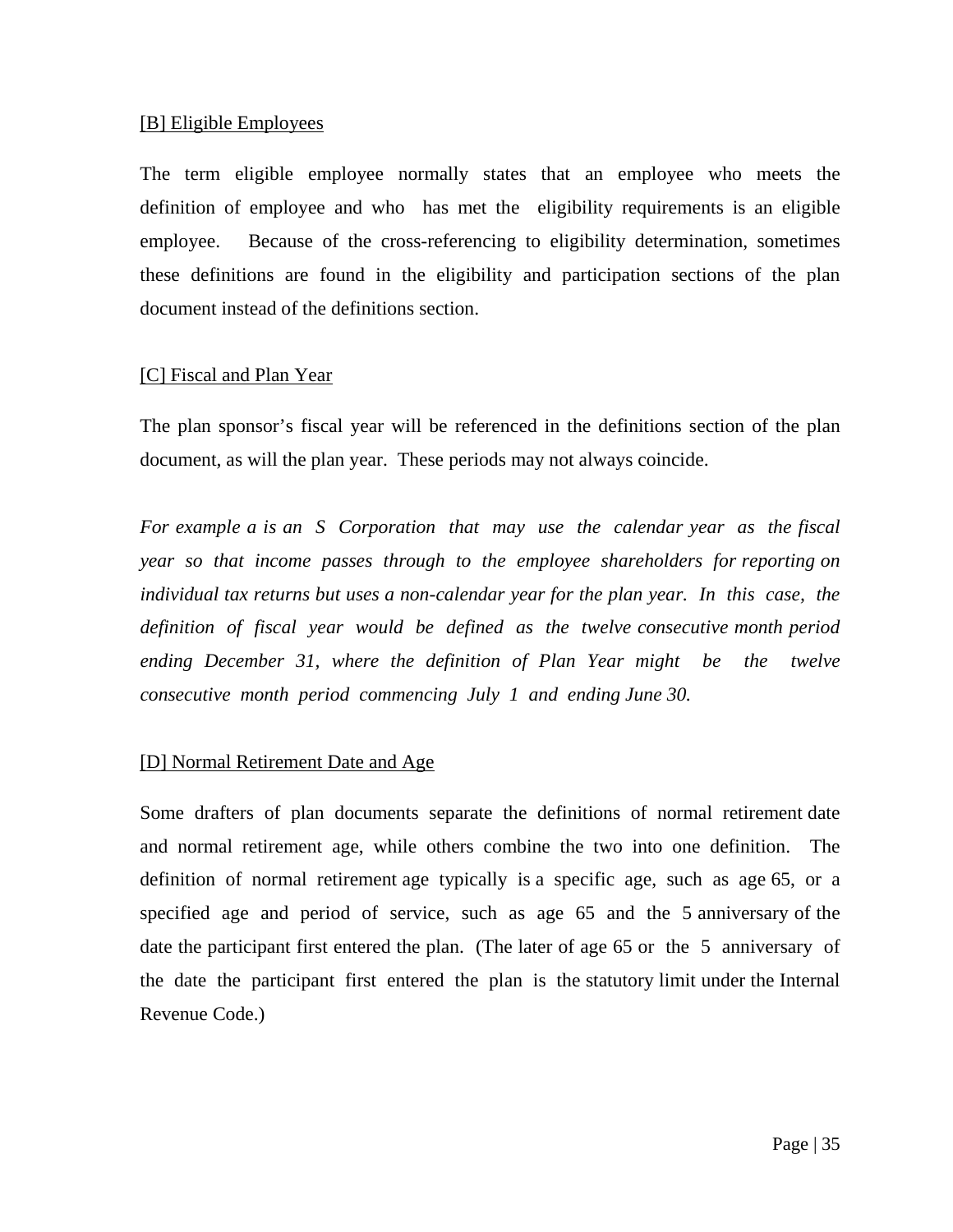#### [E] Hours of Service

The hours of service definition is a fairly standard definition in all qualified plans as it must mirror Internal Revenue Code and DOL requirements. Employees usually earn or accrue hours of service for any hour paid, which may include time for vacation, holidays, jury duty, illness or military leave. Also, the application of the provision indicates the number of hours needed during the plan year, if any, to satisfy eligibility, vesting and contribution allocation requirements.

Because the statutory maximum number of hours an employee can be required to earn to become eligible is 1,000 hours, this provision in most plan documents will typically require 1,000 hours. Determining the number of hours of service for which an employee receives credit can sometimes become complex depending on the method the plan employs for counting or crediting hours worked for year of service calculations.

### [F] Year of Service

There are several routinely employed definitions of year of service. The most common is defined as a consecutive 12-month period in which the employee has worked or is entitled to payment for at least 1,000 hours of service. To simplify vesting calculations (explained later in this chapter) and the allocation of contributions (explained in RPF-2) the 12-month period will generally be the same as the plan year, as this assures that all participants' service will be measured over the same twelve months.

*Example 4-2. Year of Service. Mark is hired on June 10, 2007, and works 40 hours per week. As of June 9, 2008 Mark is credited with a year of service as he has worked more than 1000 hours in the twelve month period beginning with his date of hire.*

Another commonly used method of counting years of service called hours equivalency modifies the elapsed time method by requiring a minimum number of hours or days to be worked during a given period if an employee is to be credited with service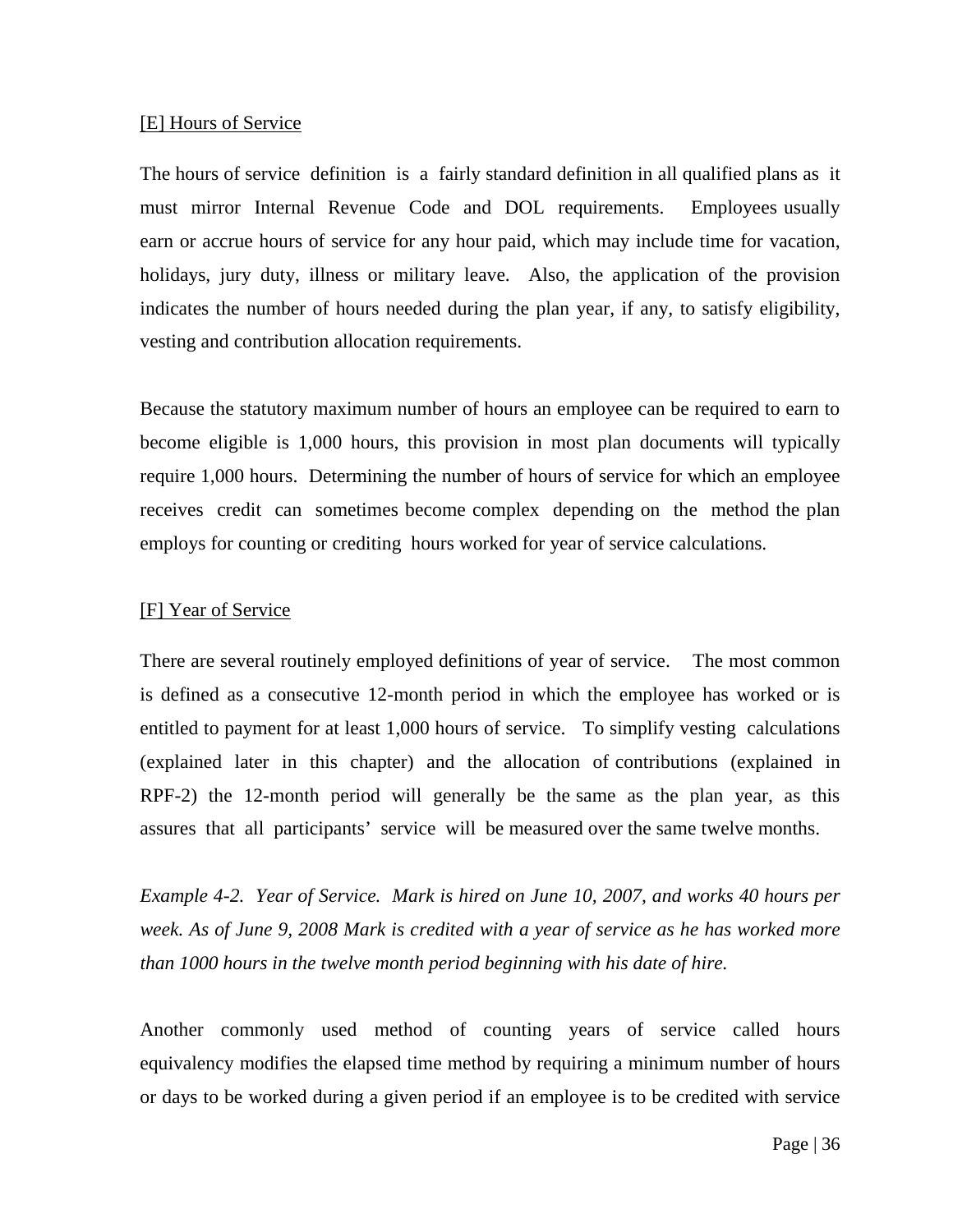for that period. Service periods may be measured by days, weeks, months or semimonthly.

### **5.01 Highly Compensated and Key Employees**

### [A] Highly Compensated Employee

One of the central tenets of qualified plan status is that a plan may not discriminate against the lower-paid employees and disproportionately favor the higher-paid employees in terms of plan coverage (discussed in RPF-2), the level or amount of benefits provided (discussed in RPF-2) or the availability of a benefit, right or feature of the plan (an advanced topic covered under more advanced ASPPA courses).Basic to this tenet is the statutory definition of a highly compensated employee (HCE). Generally, an HCE is any employee who satisfies either the ownership or the compensation test.

### 1. Ownership Test

An employee satisfies the ownership test if the employee is a 5% owner. As we discussed in Chapter 2, a 5% owner is defined as any employee who owns, directly or indirectly, more than 5 percent of the business regardless of compensation .Ownership status on any single day in either the current plan year or the 12-month period immediately preceding the current plan year (the look back year) is considered.

### 2. Compensation Test

An employee satisfies the compensation test if the employee earns more than \$115,000 (as indexed for 2013) in the look back year. The compensation used is the employee's total compensation including any elective deferrals, such as those to 401(k) plans and cafeteria plans, as well as qualified transportation fringe benefits.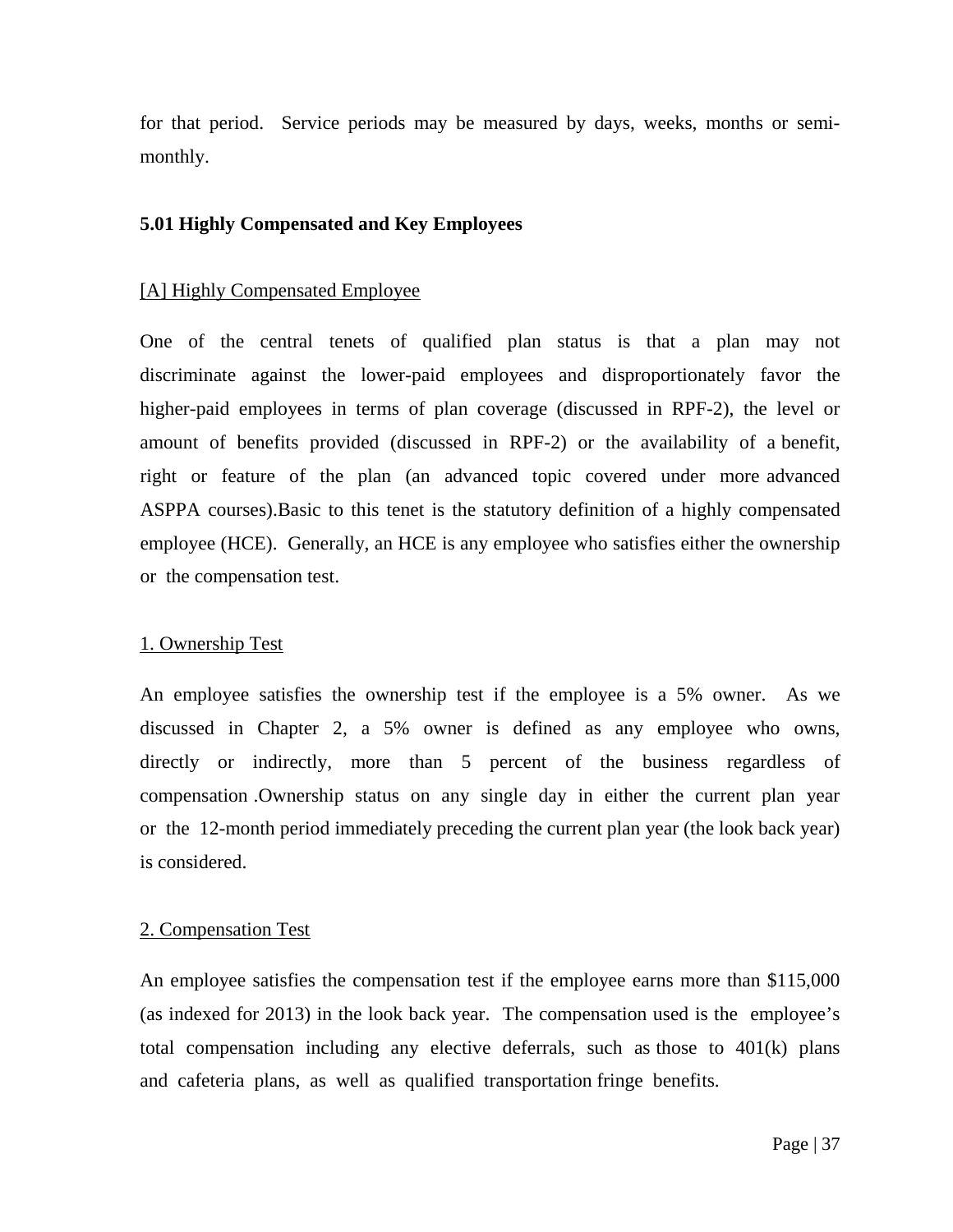[B] Non-Highly Compensated Employee

Any employee, who is not an HCE, is a non-highly compensated employee (NHCE).

### [C] Key Employee

The plan document is also required to contain sections that explain the top-heavy requirements for qualified plans. Top-heavy plans are those plans that are deemed to benefit primarily a group of participants called key employees, and as a consequence, these plans must meet special standards regarding vesting and minimum contributions or benefit accruals.

For purposes of top-heavy testing, a key employee is any employee or former employee who, during the testing period, is a 5% owner, a 1% owner or an Includible officer.

#### 1. 5% Owner

As we discussed in Chapter 2, a 5% owner is defined as any employee who owns, directly or indirectly, more than 5 percent of the business regardless of compensation.

### 2. 1% Owner

A 1% owner is any employee who owns, directly or indirectly, more than 1 percent of the business and whose annual compensation exceeds \$165,000. Note that this compensation limit is not indexed.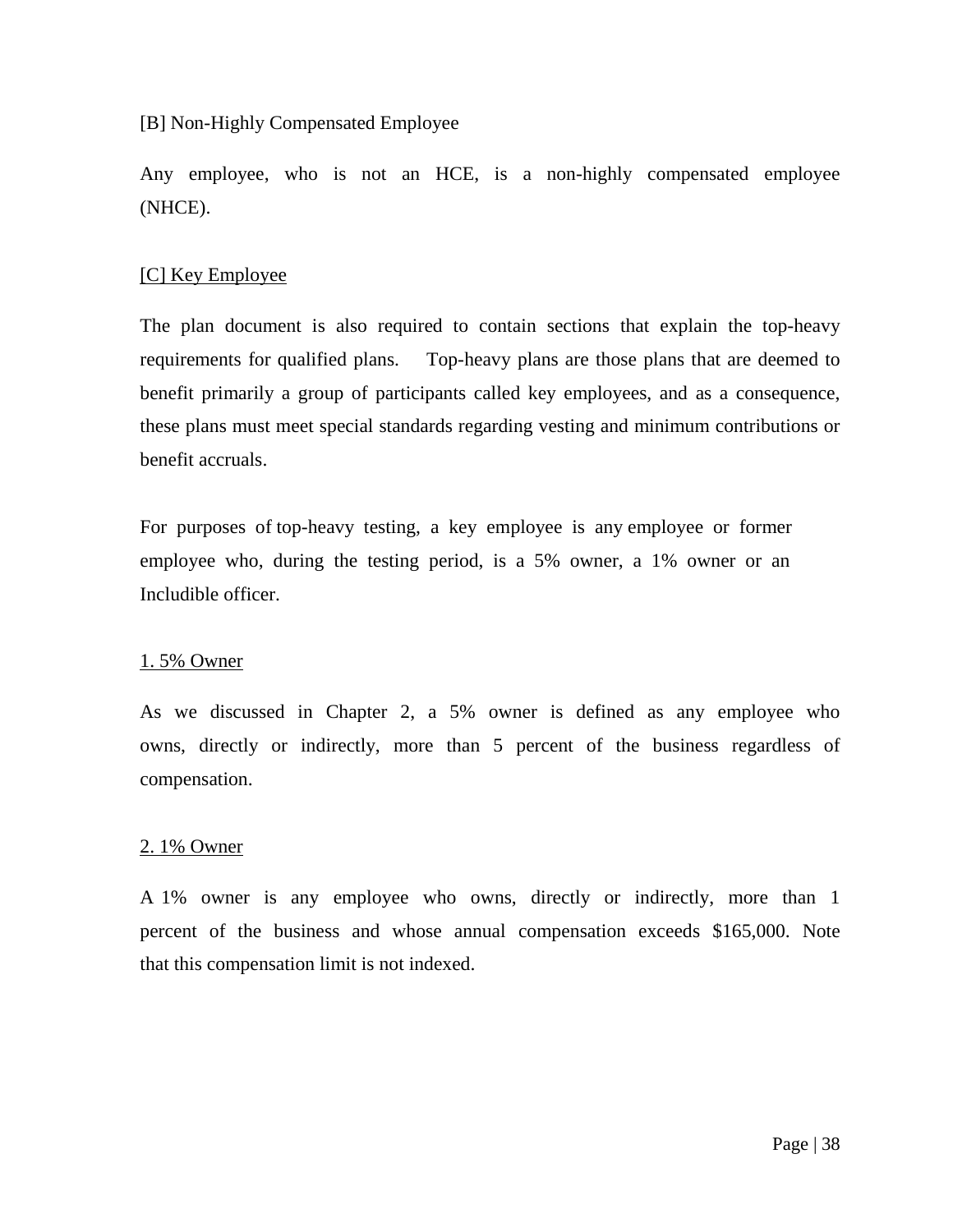### 3. Compensation

The definition of compensation used for the key employee determination is the same as the definition of compensation used for the HCE determination: the employee's total compensation including any elective deferrals, such as those to 401(k) plans and cafeteria plans, as well as qualified transportation fringe benefits.

Also, note that a 5% owner would be both an HCE and a key employee. However, the differences in compensation limits for the inclusion of 1 percent ownership and officer status within the definition of key employees will usually serve to create more HCEs than key employees.

### **5.02 Eligibility and Participation**

The definitions section of the plan document will typically incorporate a reference as to how a participant fulfills the plan's eligibility requirements. The eligibility and participation section will generally narrow the definition of eligible or participating employees by listing groups of employees who will be excluded from plan coverage, such as:

- Those employees who have not worked a certain minimum number of hours or months; or
- Have not attained a certain age; or
- Who are members of a specific group, such as union employees.

This section varies considerably from plan to plan because each plan sponsor will select permissible eligibility and participation requirements that best suit its goals and reflect the composition of its workforce.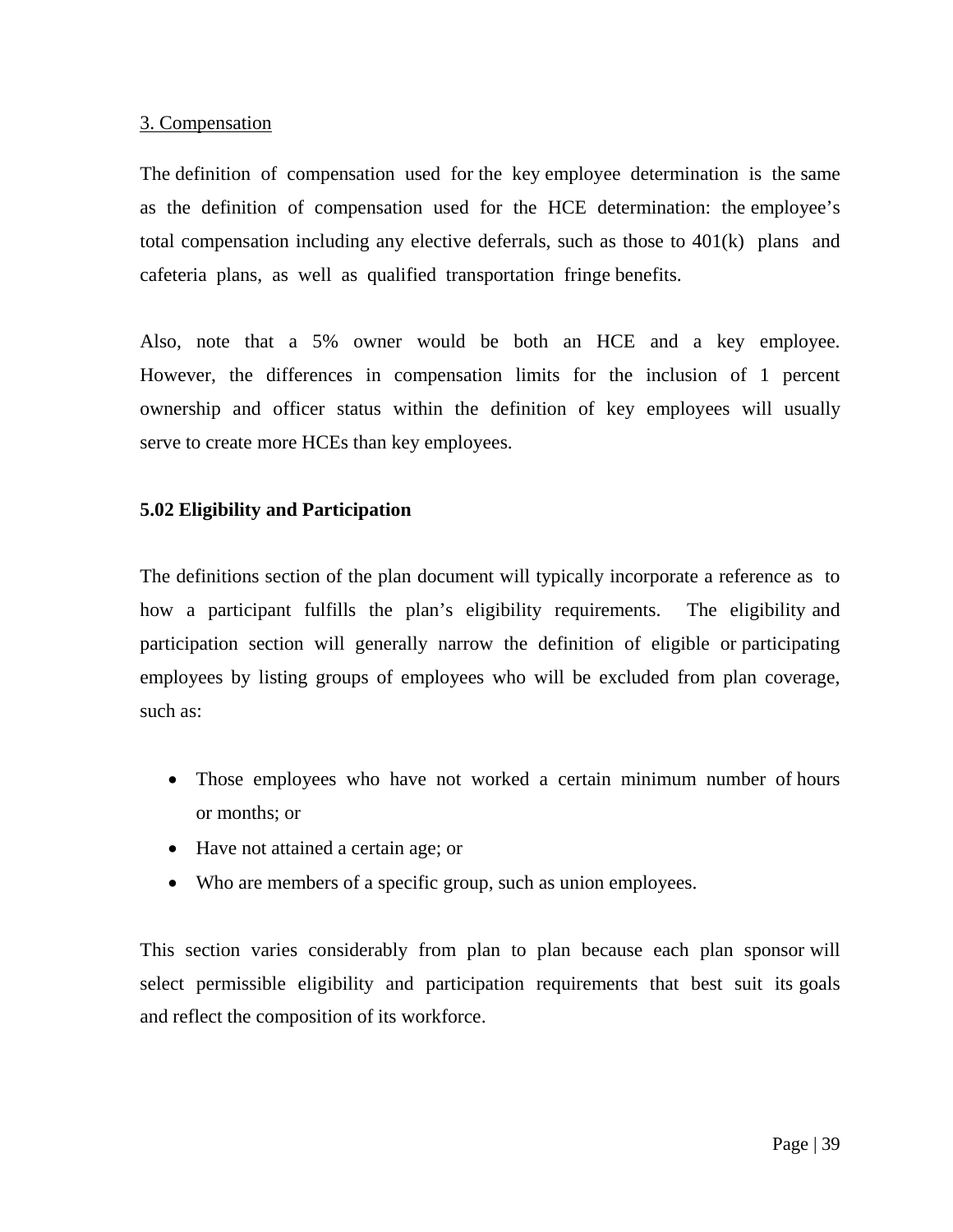#### [A] Eligibility Date

The Internal Revenue Code permits an employer to require an employee to reach age 21 and complete a year of service before the employee becomes eligible to participate in a plan. For plans that provide full and immediate vesting (immediate 100% ownership of benefits upon entry into the plan) an employer may condition participation on the completion of more than one year of service.

In such cases, the maximum service period that can be required is two years. There is an important exception to this rule for the 401(k) feature of profit sharing plans, under which the maximum eligibility period for elective deferrals may never exceed one year, regardless of vesting provisions.

*Example 6-4. Eligibility. Sue is age 20 when she begins working for XYZ Company on June 15, 2007. Her date of birth is October 23,1987. The XYZ retirement plan uses a calendar plan year and requires one year of service and attainment of age 21 for plan eligibility. Sue will have meet the one year of service requirement on June 15, 2008 and will be age 21 on October 23, 2008. Therefore, she will have met the eligibility requirements on October 23, 2008* 

### [B] Entry Date

Note that there is a distinction between the dates an employee becomes eligible to participate in the plan by completing all requirements for eligibility and the date that the employee actually becomes a participant under the plan. The effective date of an employee's participation is the plan entry date, or simply the entry date.

Eligibility and participation are not the same thing, and the distinction between them is a very important one. Deductibility of contributions, required contributions, minimum benefits or contributions, coverage and nondiscrimination requirements all directly relate to these definitions. Therefore the plan document should be carefully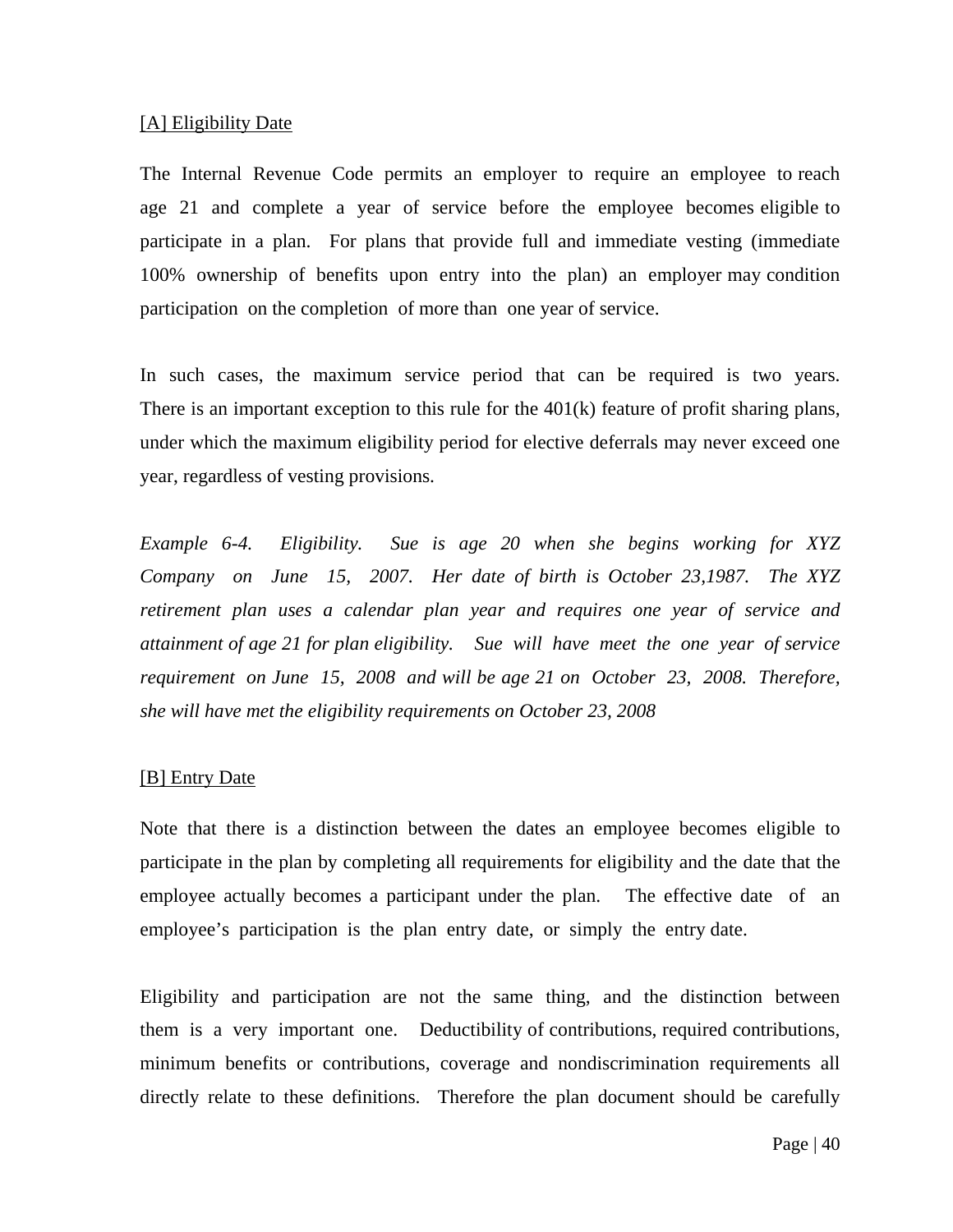studied to determine when an employee becomes eligible to participate in the plan, and when that employee actually begins to participate or enters the plan.

The Internal Revenue Code states that for any employee who meets the eligibility requirements of one year of service and attainment of age 21, must be eligible to participate in the plan no later than the earlier of two dates:

- The first day of the plan year beginning after the date the employee met the eligibility requirements, or
- The date six months after the age and service requirements is met.

*Example 4-5. Latest Permissible Entry Date. Amy is age 25 when she begins working for QRS Company on August 4, 2007. The QRS retirement plan uses a calendar plan year and requires one year of service and attainment of age 21 for plan eligibility. Amy completes the eligibility requirements as of August 3, 2008 and must be eligible to become a participant in the plan no later than January 1, 2009.*

In order to meet the minimum entry date many plans offer semiannual or quarterly entry dates to make sure that an employee does not exceed the statutory entry date.

*Example 4-6. Quarterly Entry Date. Using the same facts above except that the plan offers quarterly entry dates on the first day of each calendar quarter. Amy meet the age requirement on the date she was hired then met the one year service requirement on August 3, 2008. The next quarterly entry date after she completed the eligibility requirement would be October 1, 2008.*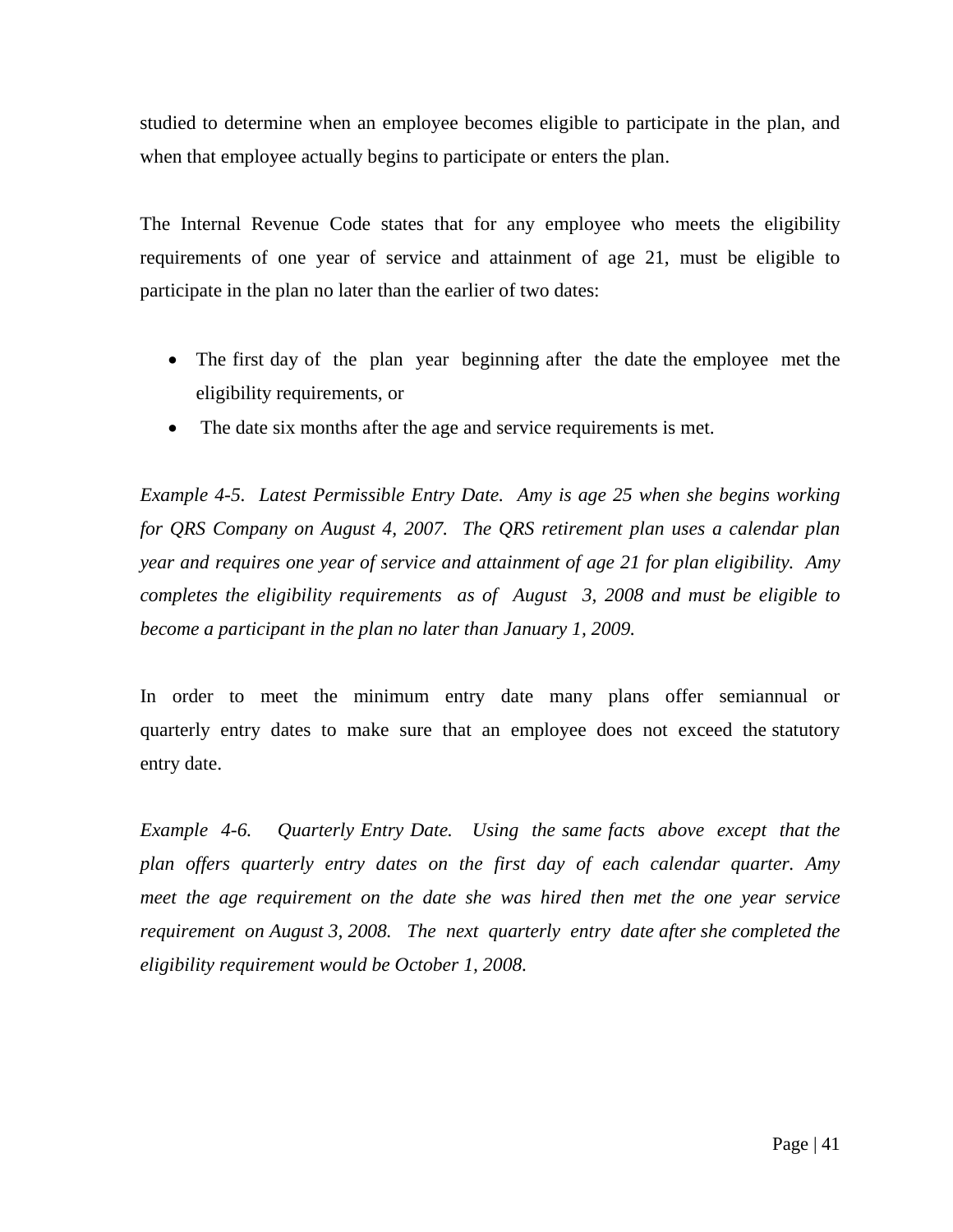### **4.03 Vesting**

### [A] Vesting Rules

The vested portion of the participant's account is the portion owned by the participant and is the amount that will be paid to him or her upon a distributable event, such as retirement or other occurrence when the Internal Revenue Code or ERISA would allow the plan to distribute benefits. Employees usually earn full ownership of their accounts in increments based on the number of years of service completed with the employer. In this manner, continued service with the plan sponsor is rewarded by steadily increasing ownership of the retirement benefits provided by that plan sponsor.

The schedule of increasing ownership, or vesting schedule, generally appears as a table with one column listing years of service and the second column showing the corresponding vested percentage. For example, a commonly used vesting schedule is the six-year graded (or 2/20) vesting schedule:

| <b>Years of Service</b> | Vested % |
|-------------------------|----------|
| Less than 2             | 0%       |
| 2                       | 20%      |
| 3                       | 40%      |
| 4                       | 60%      |
| 5                       | 80%      |
| 6 or more               | 100%     |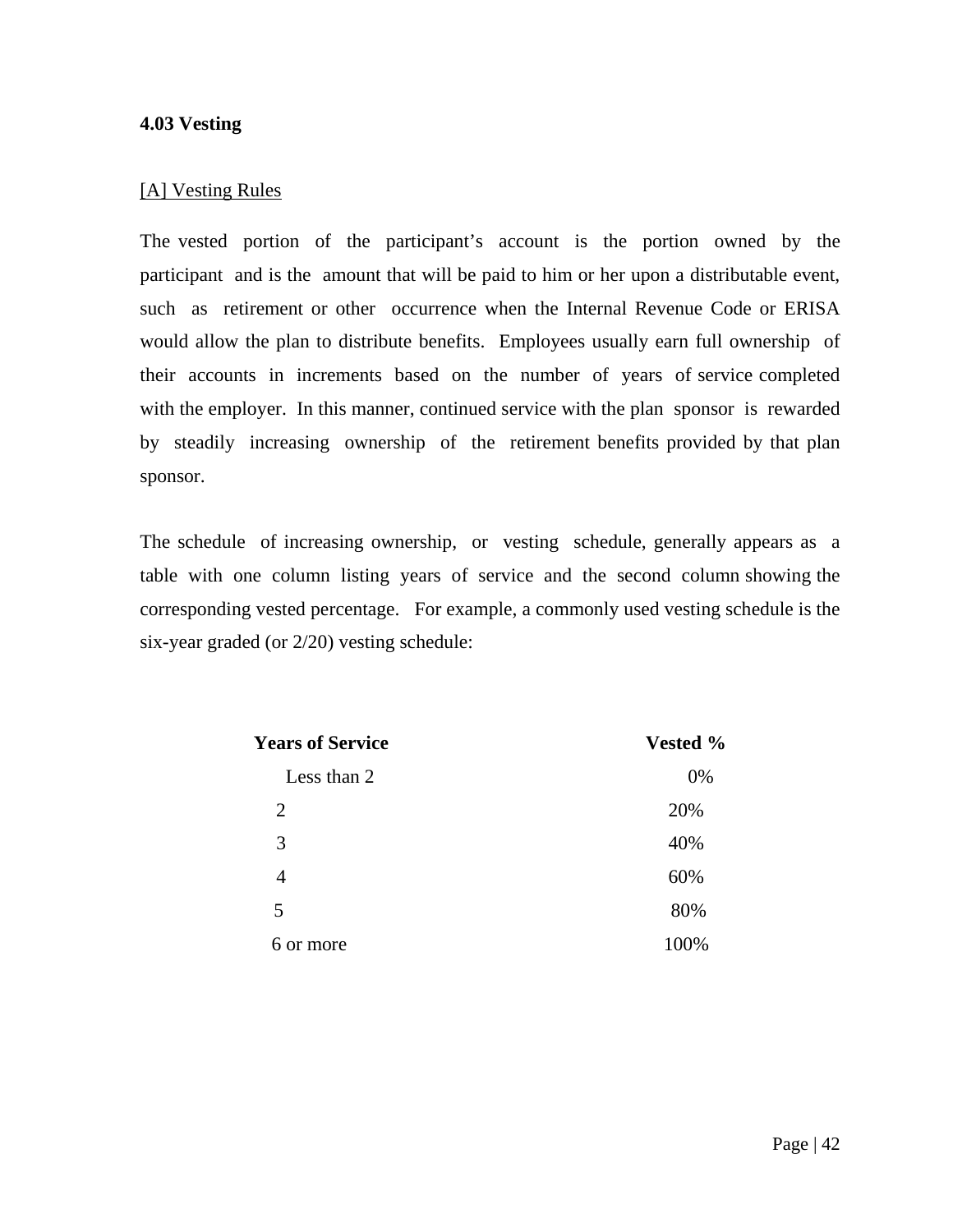[B] How to Apply a Vesting Schedule

A participant's vested portion is calculated by multiplying the participant's account balance for defined contribution plans, or benefit amount (accrued benefit) for defined benefit plans, by the vesting percentage that corresponds to the participant's credited years of service.

Not all years of service are required to be counted in the computation of the vesting percentage. These excluded years generally are either noted in the vesting section or in the definitions section where year of service is explained.

*Example 4-7. Vesting. Eric participates in a profit sharing plan with a six-year graded vesting schedule, has been employed full time for the last three years, and has a profit sharing account balance of \$10,000. His three years of service makes him 40% vested. Thus, his vested profit sharing account balance is \$4,000 (\$10,000 x 40%).*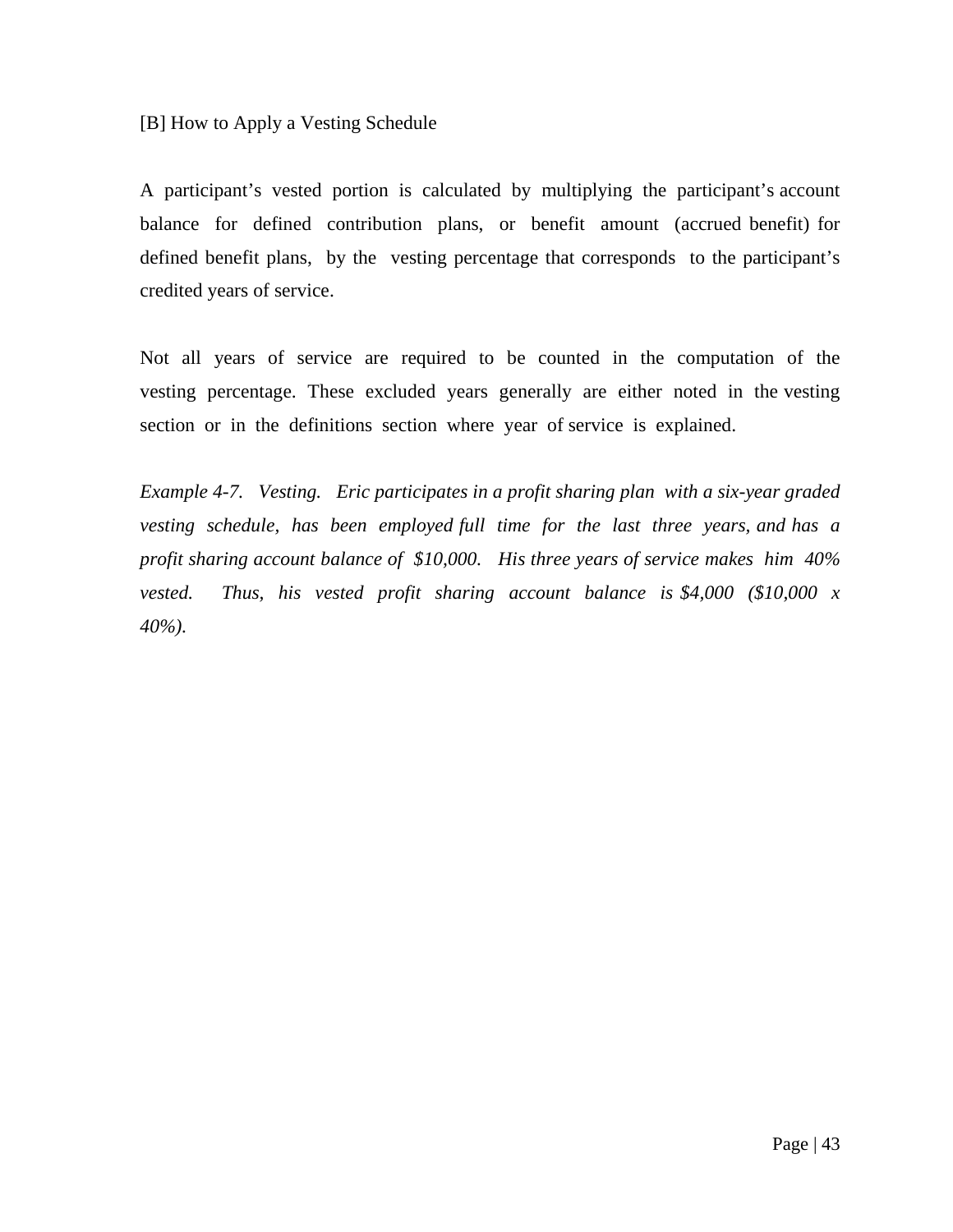The reporting rules and regulations in the American retirement benefit plan are very organized. The retirement plan industry is operated following the IRS (Internal revenue service) and DOL (Department of labor) guidelines. The reporting is mainly done by following the ERISA code (Employee Retirement Income Security Act). The smooth operation and functioning of retirement industry depends upon the oversight function performed by the IRS and DOL. The important characteristics of American retirement industry are that the employer always tries to reduce the discrimination between the highly compensated employee and non-highly compensated employee. The ERISA code specifically defined the highly compensated employee and non- highly compensated employee. This retirement benefit plan is also perform coverage test to ensure whether all employees are included in the plan or not. To ensure equal benefit among the highly compensated employee and non-highly compensated employee the employer perform some nondiscrimination testing such as ADP/ACP test, top heavy test etc. if the plan is top heavy (the key employee holds more than 60% of the plan assets) then to equalize the benefit of non-highly compensated employee the employer make 3% qualified non-elective contribution (QNEC) to the all non-key employee. To narrow up the discrimination between the highly compensated employee and non-highly compensated employee the employer performs all types of test.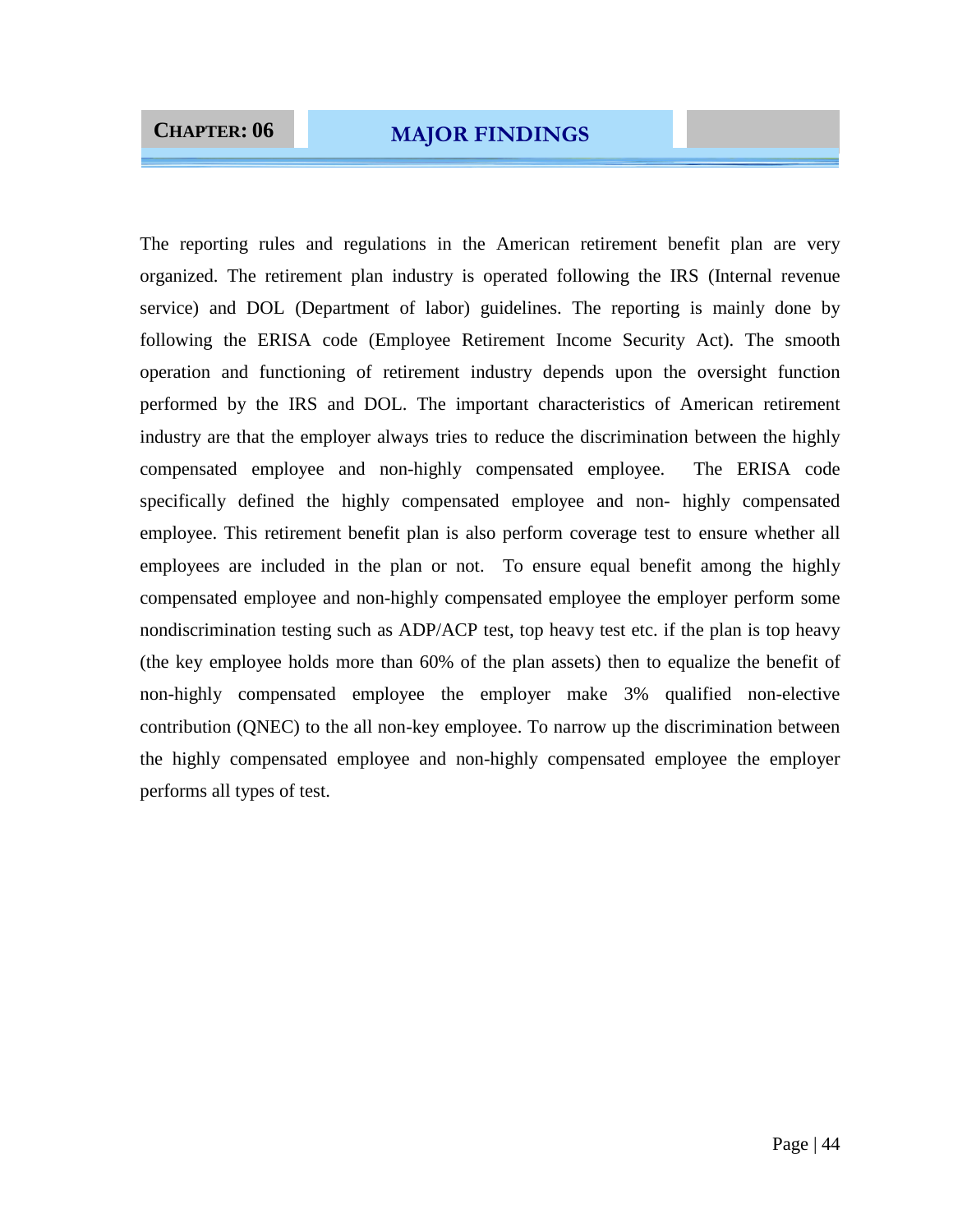### **CHAPTER: 07 REASONS FOR OUTSOURCING**

By Outsourcing to third world developing nations such as Bangladesh, India, Vietnam etc. companies can exploit the cheap labor and infrastructure facilities available in those lands and in turn cut down on man power costs, reduce operational costs and capital expenditure. Data-Path is not exception in this case. I found some major reasons for outsourcing those are mentioned below:

### **Skilled manpower at lower rates**

Outsourcing gives an organization the chance to get access to skilled and trained man power at extremely lower rates that will lead to an increase in productivity and save costs in a major way. We heard that, the salary of a person in USA of our position is \$10,000 so it is equal to TK. 700,000, but we are working at a very lower rate.

### **Alleviate Worker Shortages**

Data-Path overcame the scarce IT skills, reduced issues of available qualified and right IT resources as well as the difficulties and challenges in recruiting, retaining and managing knowledgeable IT staff to keep pace with business growth.

### **More Profitable Use of Valuable In-House Resources**

There is compelling benefit for management and support staff to concentrate on developing and implementing its core business and IT strategies. In short, Data-Path is free to concentrate on its core business and the outsource provider can concentrate on its core roles and objectives which is staying current with evolving technology.

#### **Stay-Focused on Core Business**

Data-Path is able to stay focus in its core areas to drive business growth and operational efficiencies: -

- Increase innovation on new projects, product designs etc.
- Improve end-to-end product development life cycle, including product line, scheduling and fast track ordering cycle time.
- Needs process changes.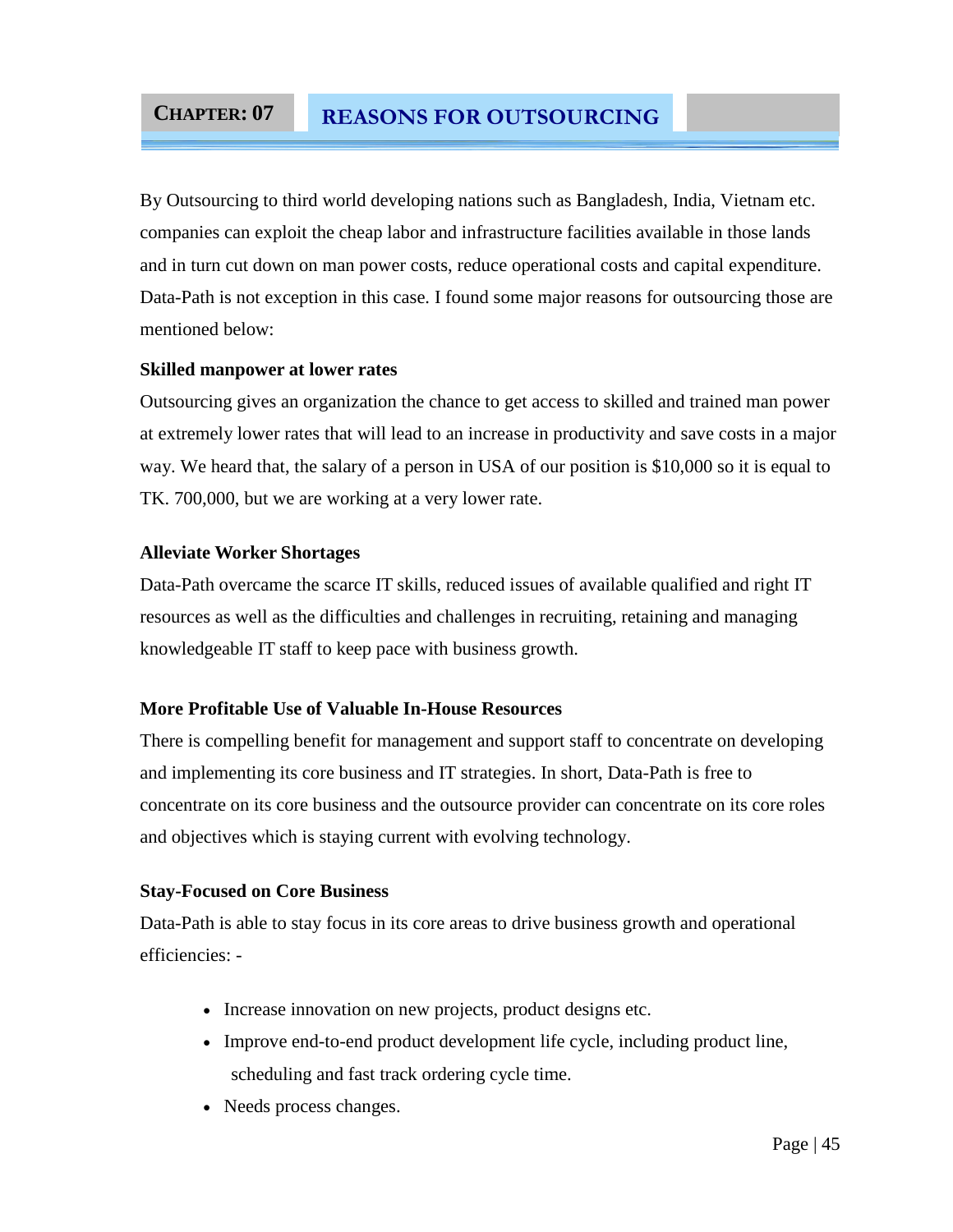- Develop a more efficient onshore product development process with their higher value-added experts.
- Improve speed of market acceptance.
- Increase customer needs and improve customer satisfaction.
- Streamline operating cycle without interferences.
- Reduce the management burden while retaining decision-making control.
- Respond quickly to competitive threats (new product features, new innovations).

### **Access to World-Class Capabilities:**

Organizations that lack strategic relationships with world-class technology vendors would eye for outsourcing to gain access in the emerging technologies and to strengthen their competitive market position. IT extends into the realm of economies of skill and the ability it provides a client to engage an entirely new skill set demand. Because business strategy so often turns with technology, this early access to new IT capabilities can be a distinct advantage in a competitive market.

### **Accelerate Business Transformation**

Outsourcing is used to accelerate time to market through enabling business transformation, providing access to new skill sets, improving the quality of service and allowing organizations to focus on their core business.

Outsource providers can rapidly and easily scale up and down to provide an agile infrastructure in response to changing business needs. This enables an organization to rapidly assimilate or eliminate specific skills or resources needs as they change within a given architectural environment. For instance, database developers can be deployed to help the organization migrate to a new data management system. The talent and best-of-breed capabilities of these specialists would be put to heavy use during development and implementation phases, and then reduced to a maintenance level for ongoing operation. In short, the organizations can access different skills and technology as needed to accelerate their business transformation.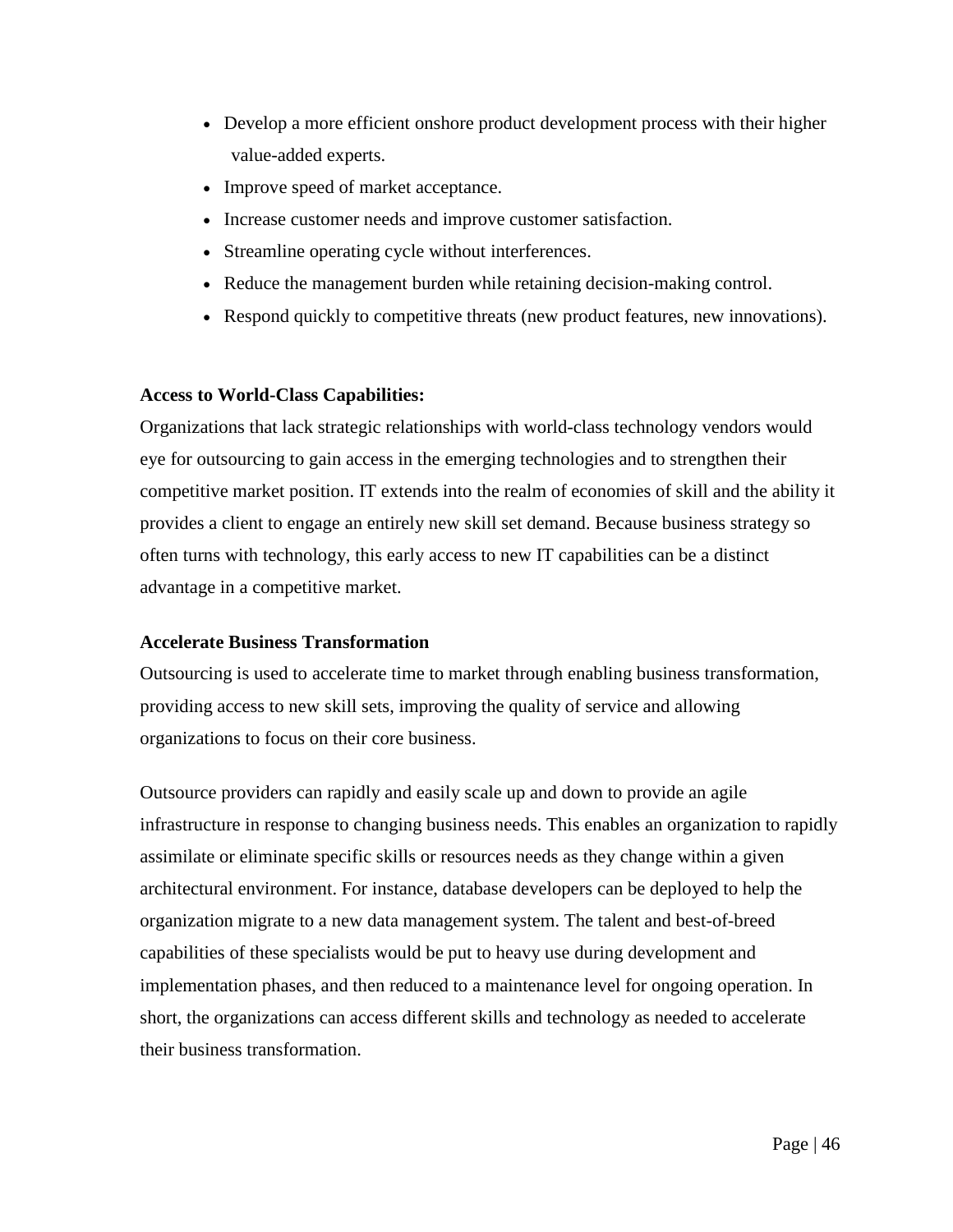### **Smoother, Less Costly Technology Migration**

Outsourcing can radically reduce the cost and risk of upgrading technology by allowing a company to rework selected features and functions rather than entire applications. Because outsourcing providers offer access to many different platforms.

### **Share Risks, Risk Management**

Outsourcing provides guaranteed access to relevant skills and knowledge. At least, outsourcing can reduce risk of unscheduled downtime - Another key benefit is the elimination of unplanned downtime. In the advent of a disaster, a provider can leverage its expertise and establish procedures to rapidly return a client company's IT infrastructure to full operational capability.

### **Beat Competition**

In a fast paced economy a company needs to provide the best service to its customers in order to retain them and do all this by keeping the rates low. Outsourcing in this case can help the company maintain lower rates with better service thereby helping them to stay abreast of the competition. These outsourcing advantages are well an indication that the outsourcing market has a great future.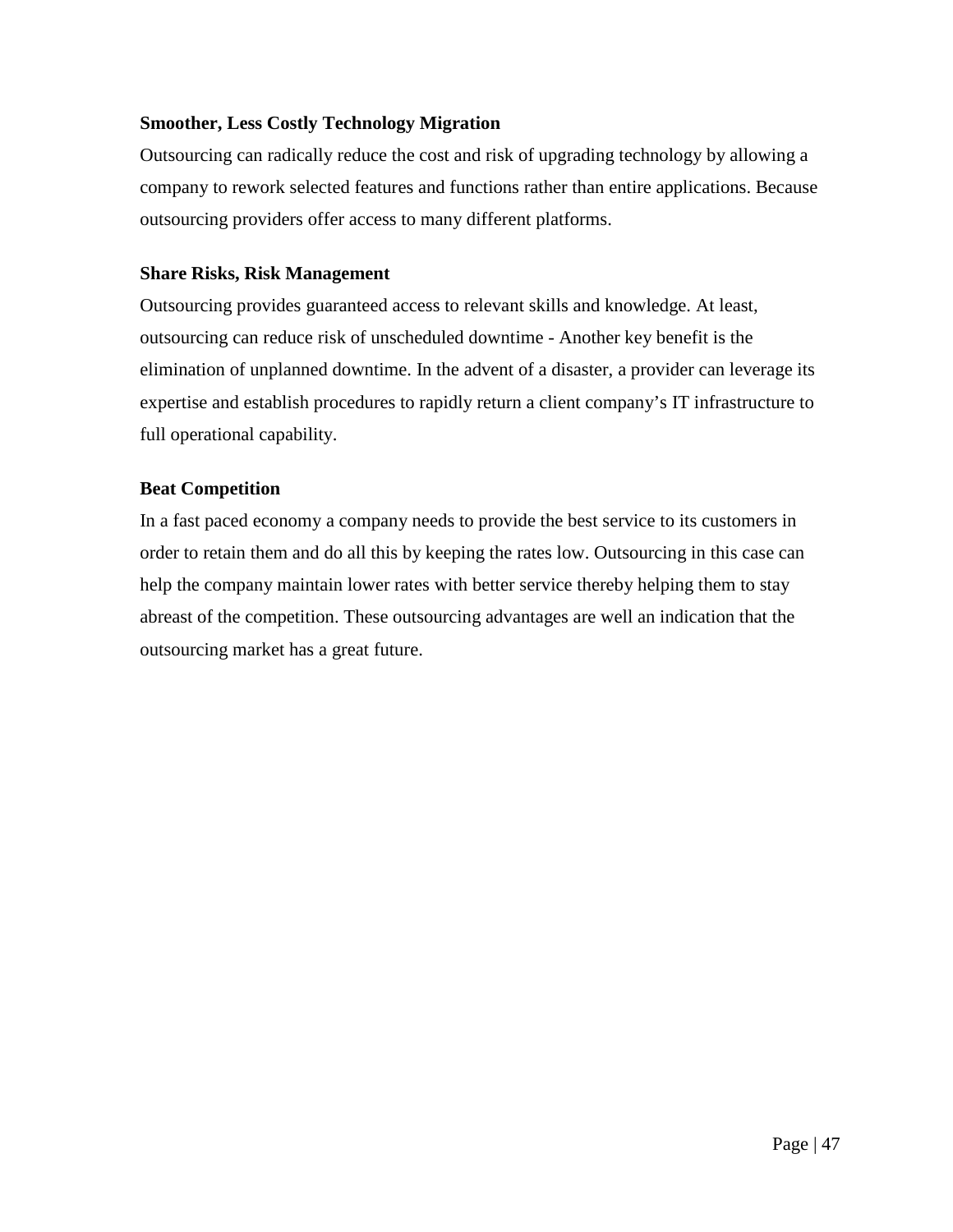### **CHAPTER: 08 PROBLEMS IDENTIFIED**

- Most of the employer is not concerned for providing the employee related information to the TPA (Third party Administrator).
- There are some employer who does not prepare allocation Report many years it creates problems for comparison and determination of highly compensated employee and key employee.
- Most of the time the employer does not clearly indicates the nature of matching contribution whether it will be enhanced match or basic match.
- The employer does not indicate the time when they want to do the match whether at the end of the year or each payroll period.
- Some time we faced that our fiber optic line is cut down or the BTCL link is down then we have to stop our job until the fiber optic connection gets ok.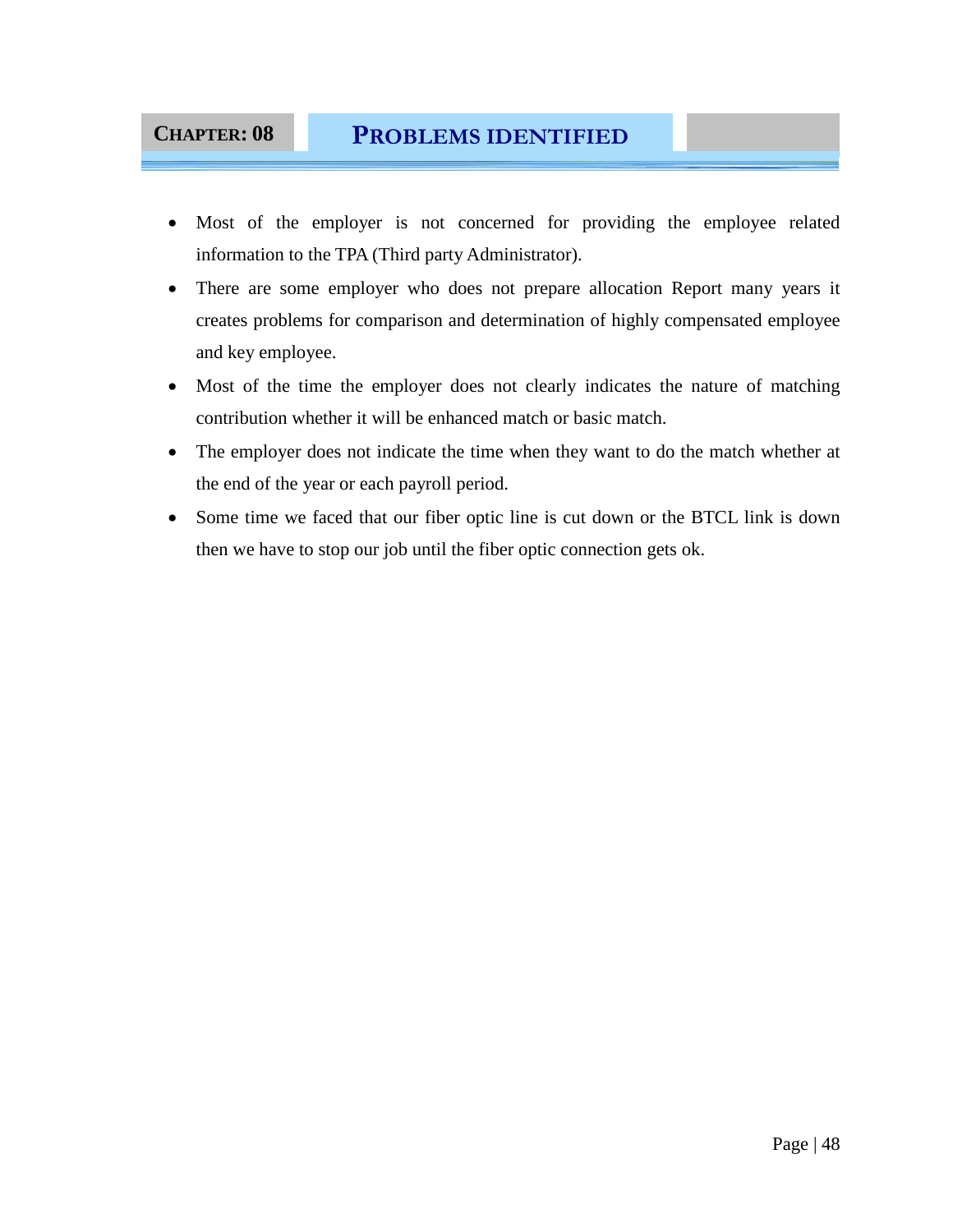### **CHAPTER: 09 RECOMMENDATIONS**

- The employee as well as the employer should have the literacy about the retirement benefit plan so that they understand the difficult issues.
- The plan sponsor has to attend the ASPPA courses so that he/she can easily understand the retirement plan terms and conditions.
- The third party administrator allocation members should attend the advanced ASPPA courses and must be ASPPA graduate.
- They should have to prepare the allocation report regularly and file the Form-5500 every year to avoid the IRS penalties.
- The client relationship manager should be expert in the retirement industry so that he/she can give the accurate information to the plan participants.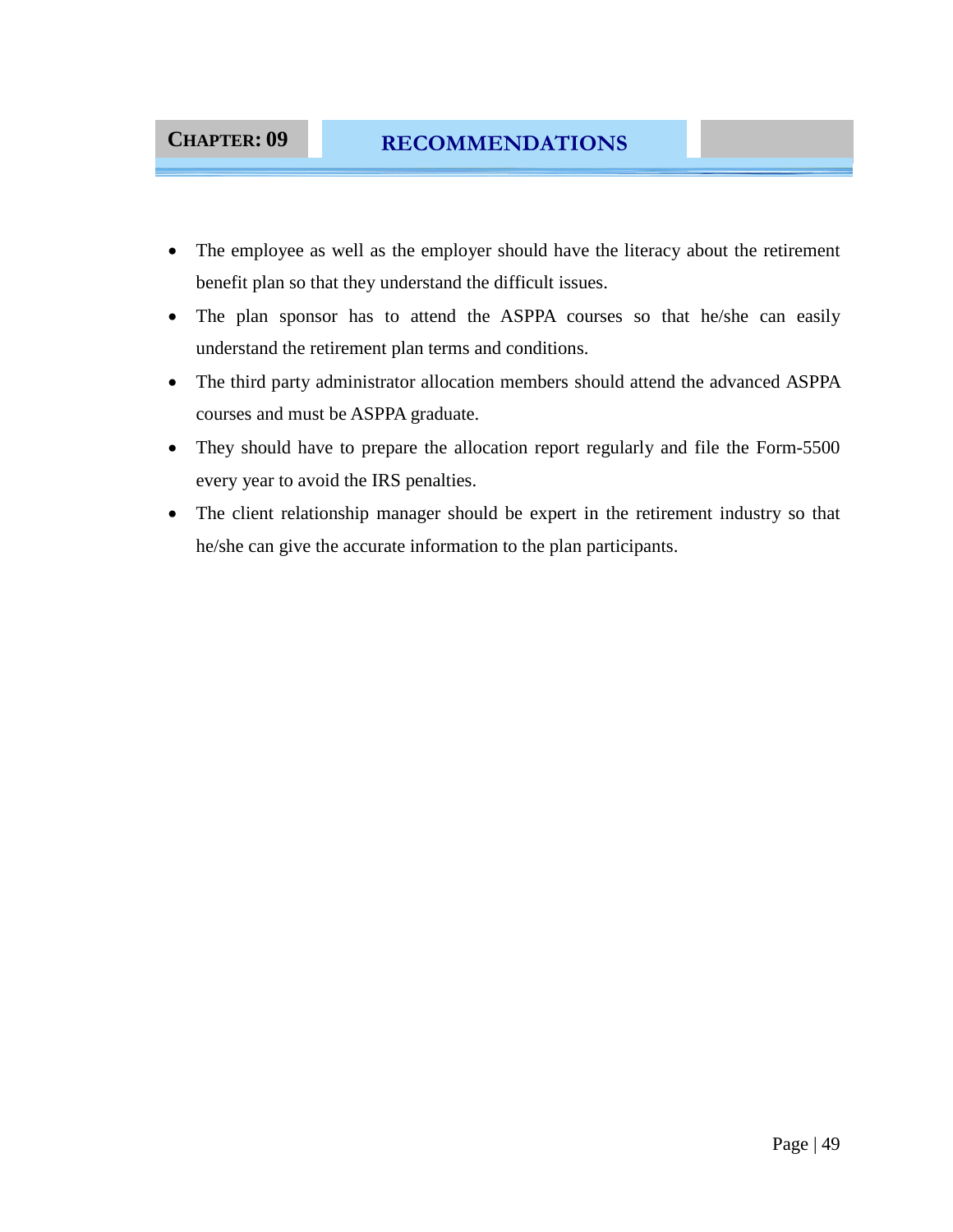## **CHAPTER: 10 CONCLUSION**

After exploring the IRS rules and regulations it may be conclude that the American retirement benefit plan is encouraging the American citizen to save money for their old age. The smooth functioning of a, industry depends upon the activities of the institution which over sighted the function of the industry. For all types of retirement benefit plan reporting the IRS and DOL has the separate dead line to submit the report which must be maintained by the plan sponsor. The IRS not only impose penalty for non-compliance with the regulations but also give incentives to those plan sponsor who are always complied with the IRS and DOL guidelines. The employer who has retirement benefit plan can get the tax benefit from the federal government. The employer profit sharing and matching contribution which is contributed by the employer is fully tax exempted. So set up the retirement benefit plan has twofold benefit. One is the employee satisfaction to work because they have the financial security at their old age and another one is tax benefit from the central government. The American retirement benefit plan is making contribution to their stock market and makes people interested about the stock market and contributing the overall economy. This report may help to improve the retirement benefit system of Bangladesh.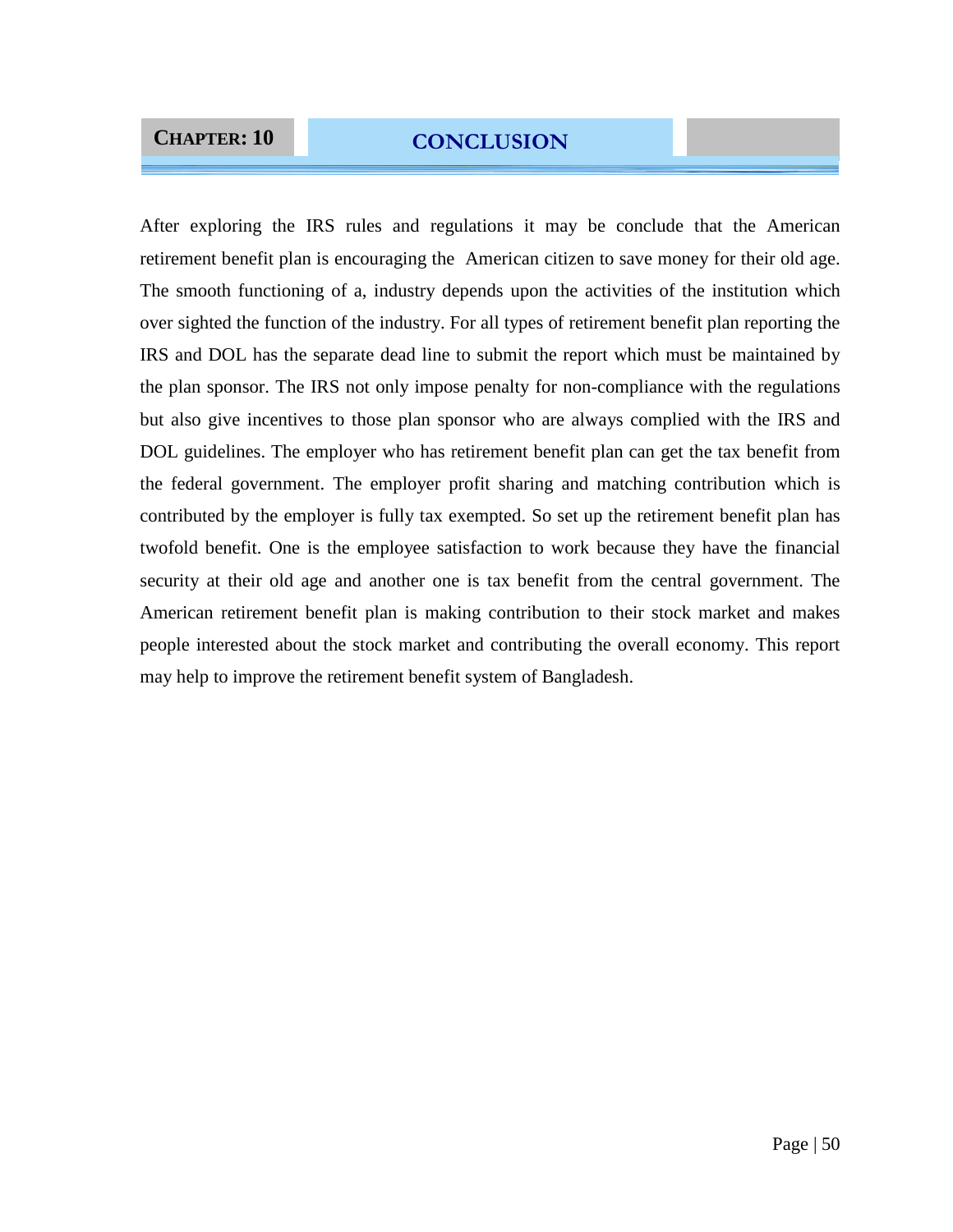# **CHAPTER: 11 APPENDIX**

## **Acronyms:**

| <b>ACP</b> | — Average Contribution Percentage                       |
|------------|---------------------------------------------------------|
| ADP        | — Average Deferral Percentage                           |
| ASPPA      | — American Society of Pension Professionals & Actuaries |
| DOL        | — Department of Labor                                   |
| ERISA      | — Employee Retirement Income Security Act               |
| IRS        | - Internal Revenue Services                             |
| <b>IRC</b> | - Internal Revenue Code                                 |
| LLC        | - Limited Liability Company                             |
| LLP        | - Limited Liability Partnership                         |
| RPF        | - Retirement Provident Fund                             |
| SIMPLE     | - Savings Incentive Match Plans for Employees           |
| TPA        | - Third Party Administrator                             |
|            |                                                         |